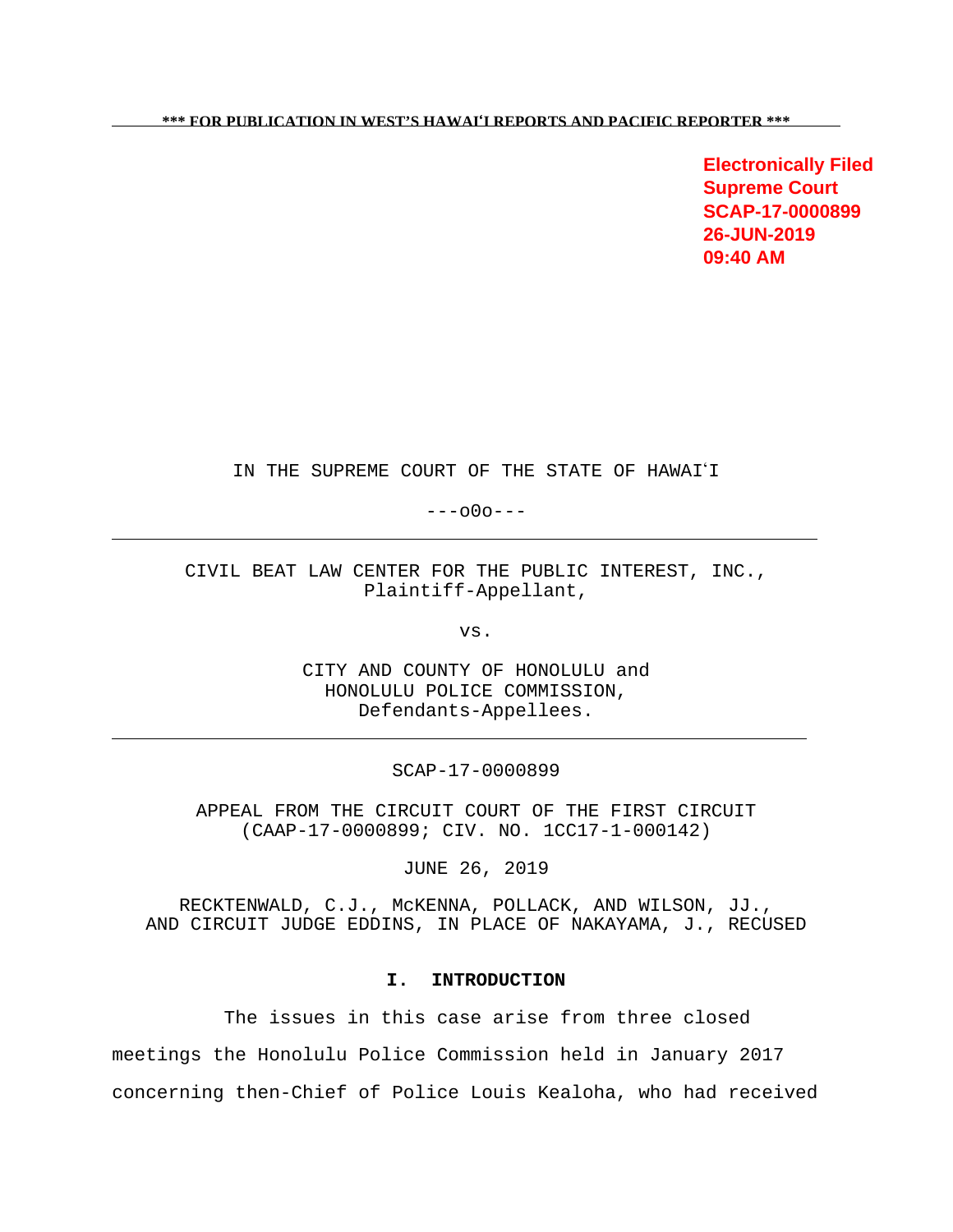notice that he was the target of a federal criminal investigation. The Police Commission cited the need to protect Kealoha's privacy and to confer with its attorney when closing the meetings to the public. At the end of the third meeting, the Commission approved an agreement for Kealoha's retirement.

Several days later, Plaintiff-Appellant Civil Beat Law Center for the Public Interest, Inc. (Civil Beat) filed a complaint against the Honolulu Police Commission and the City and County of Honolulu (collectively, the Appellees) in the Circuit Court of the First Circuit (circuit court). Civil Beat pled six counts, seeking declaratory rulings interpreting Hawai'i's Sunshine Law, and finding violations of the Sunshine Law. In addition to declaratory relief, Civil Beat sought an order requiring the Appellees to attend Sunshine Law training, releasing the Commission's executive meeting minutes for the three closed meetings, and invalidating the Commission's retirement agreement with Kealoha. Civil Beat did not join Kealoha as a party to the action.

The Appellees filed a motion to dismiss, which the circuit court granted on all counts. Civil Beat appealed to the Intermediate Court of Appeals (ICA), and we accepted transfer of this case to resolve matters of first impression concerning the meaning and scope of the Sunshine Law's open meeting requirement, personnel-privacy exception, and attorney-client exception, and the extent to which closed meetings must conform with these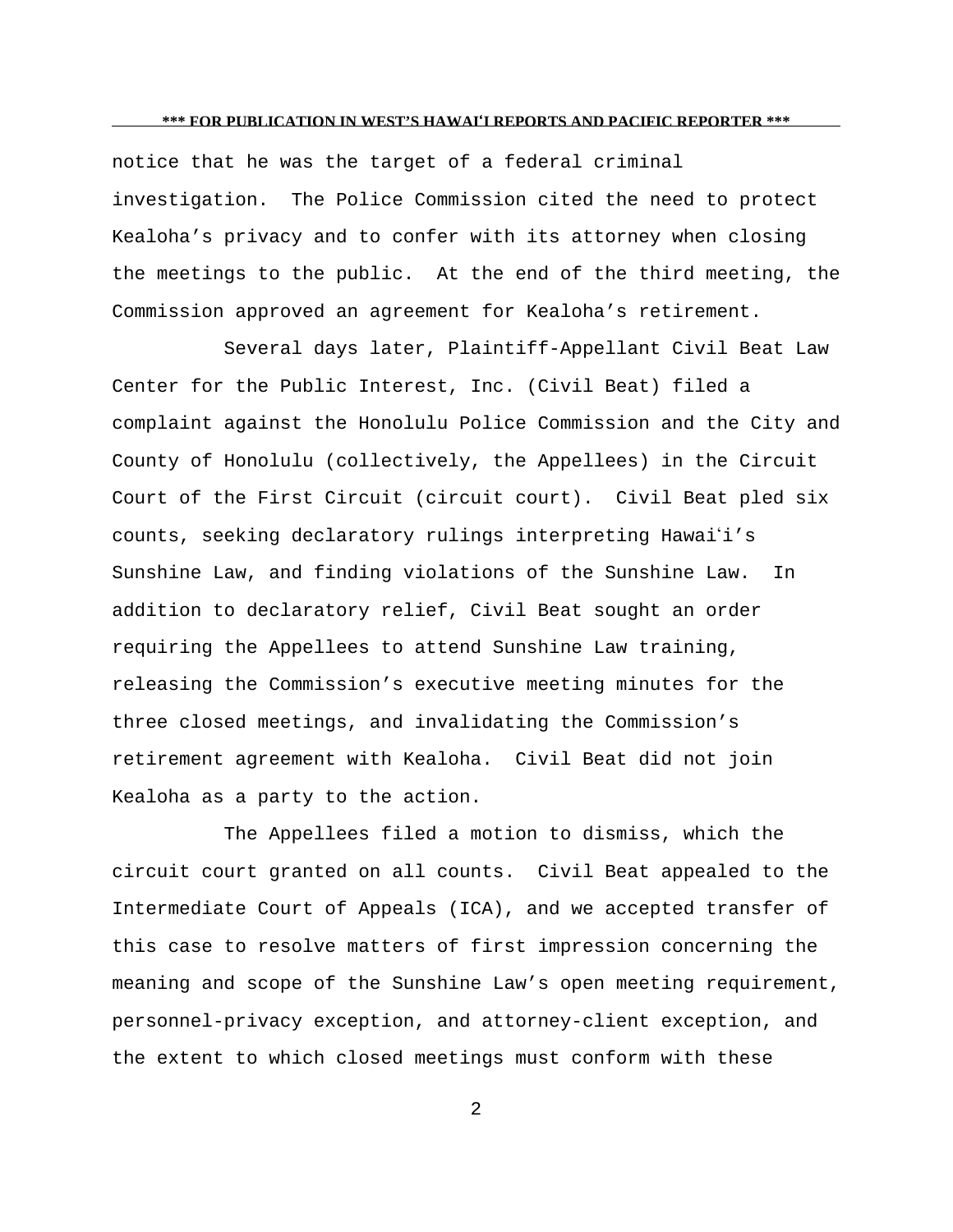exceptions.

We hold that the circuit court erred in dismissing Civil Beat's complaint. The Sunshine Law does not require that meetings related to personnel matters be closed to the public; rather, that decision is discretionary, provided that certain statutory requirements are met. Nor does the Sunshine Law subject board members to criminal penalties for holding an open meeting. We resolve these and other questions of law in this appeal, and remand Civil Beat's claims regarding alleged violations of the Sunshine Law, with instructions to order that Kealoha be made a party, or, if he cannot be so joined, the court shall determine whether in equity and good conscience the action should proceed in any form among Civil Beat and the Appellees, or whether it must be dismissed.

### **II. BACKGROUND**

### **A. Factual Background**

Because we are reviewing the circuit court's order on a motion to dismiss, our review is "strictly limited to the allegations of the complaint, and we must deem those allegations to be true." In re Estate of Rogers, 103 Hawai'i 275, 280-81, 81 P.3d 1190, 1195-96 (2003) (quoting Blair v. Ing, 95 Hawai'i 247, 252, 21 P.3d 452, 457 (2001)).

# **1. The Target Letter**

In December 2016, Kealoha received an FBI Target Letter from the U.S. Attorney's Office notifying him that he was the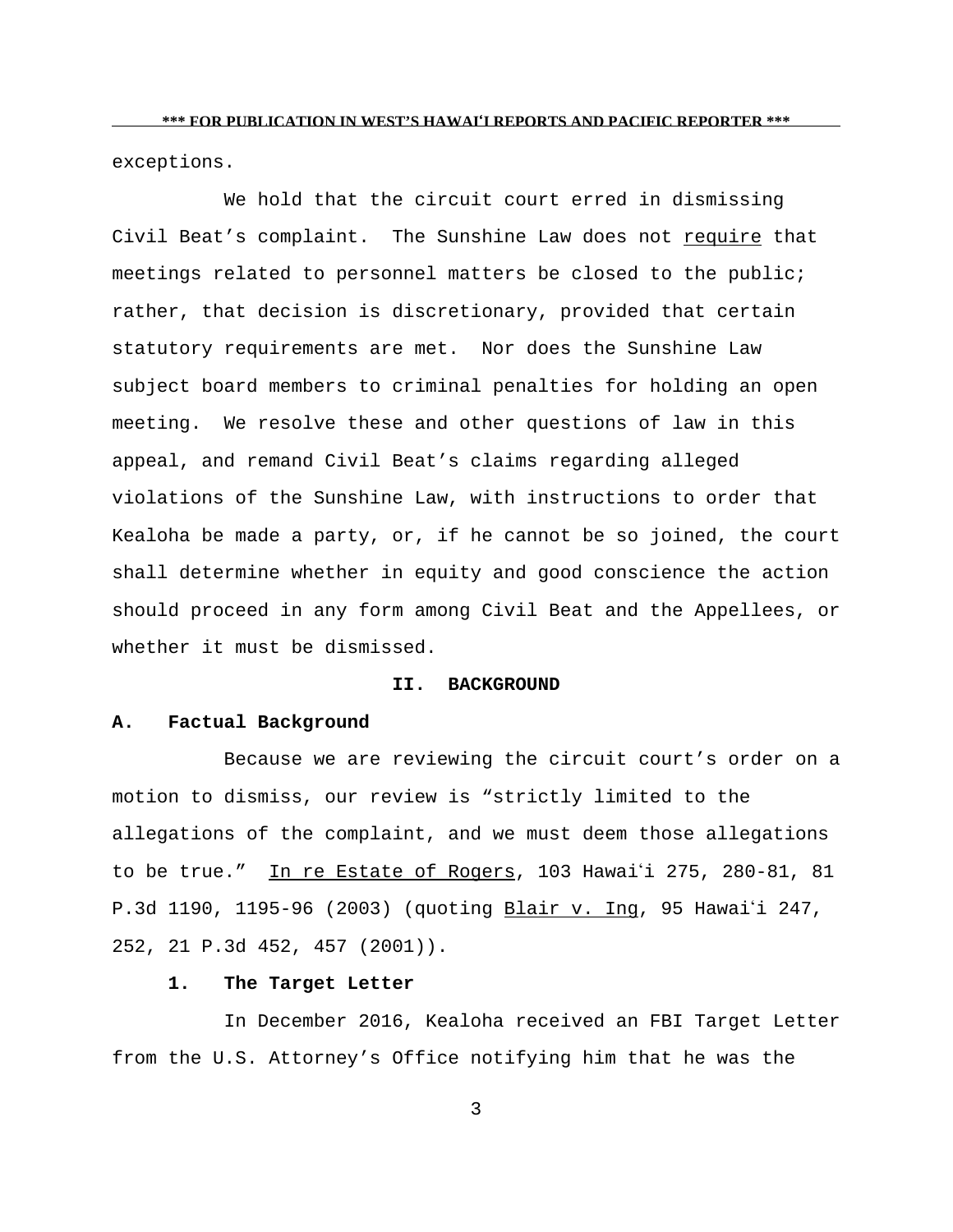target of a federal grand jury investigation. In response to the Target Letter, Kealoha voluntarily placed himself on temporary restricted duty. The same day, the Chair of the Police Commission acknowledged the Target Letter and confirmed that Kealoha placed himself on leave. The Chair said that the Commission would consider the issue at its next meeting on January 4, 2017.

# **2. The Commission Discusses the "Status of the Chief of Police" in Executive Session**

The Commission's January 4, 2017, meeting agenda indicated that the "Status of the Chief of Police" would be discussed in an executive session, closed to the public, pursuant to HRS § 92-5(a)(2) and (4), respectively**,** for the Commission to consider personnel actions "where consideration of matters affecting privacy will be involved" and to consult with the Commission's attorneys. During the public portion of the Commission's January 4 meeting, the Chair stated that "because of Hawai'i Revised Statute on personnel matters, we have to discuss [the Police Chief] in executive session."

The Commission continued the January 4 meeting regarding the "Status of the Chief of Police" to January 6, 2017, and on that day met solely in executive session. After the January 6 executive session, the Commission publicly announced that it had come to "an agreement in principle on [the Chief of Police's] retirement."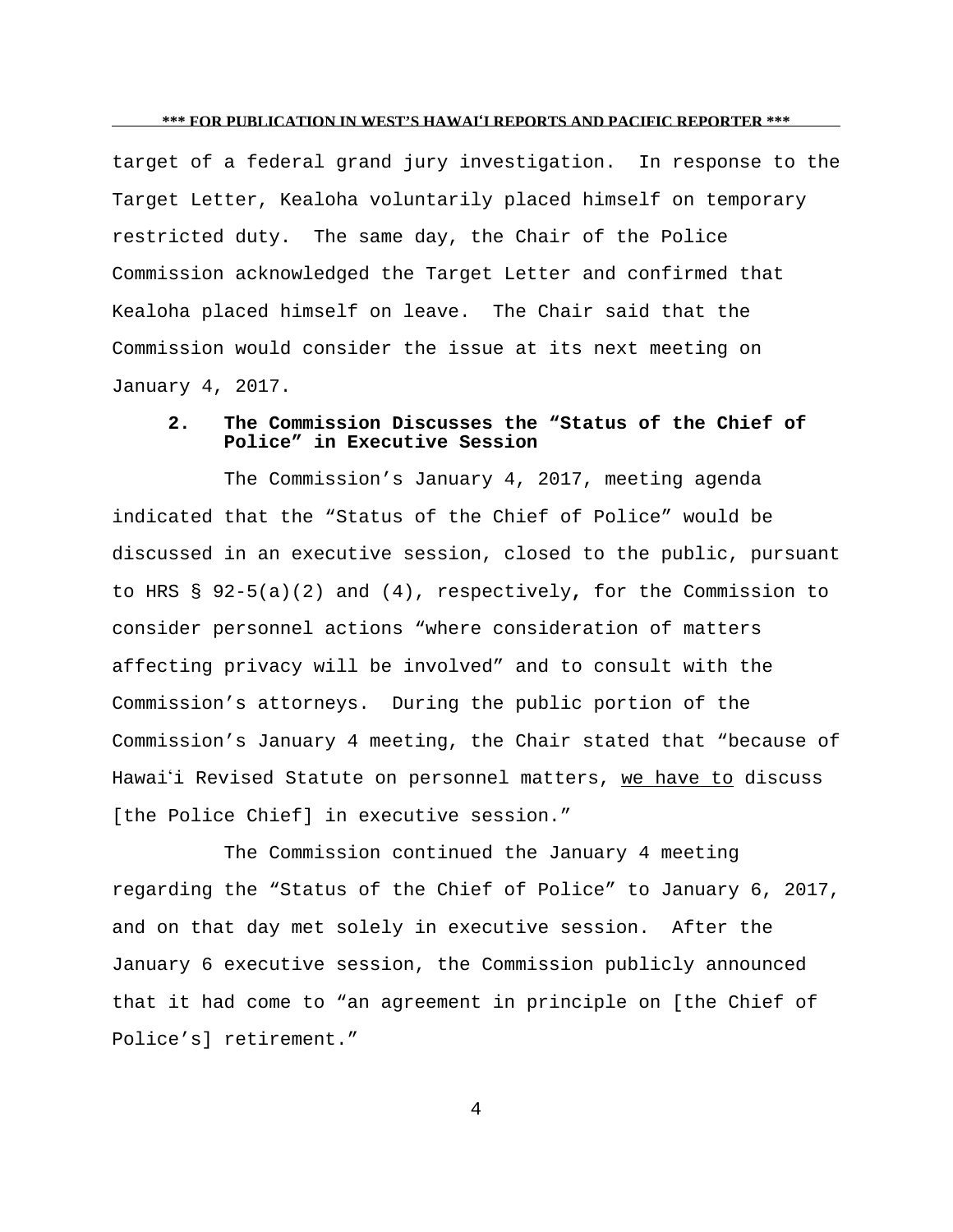# **3. The City Council is Denied a Briefing on the Retirement Agreement**

On January 12, 2017, the Honolulu City Council requested a briefing from the Commission on the retirement agreement. The next day, the Chair of the Commission declined the Council's request, stating that according to the Sunshine Law, "only the individual [employee] concerned may request an open meeting" when personnel matters involving the hire, evaluation, dismissal, or discipline of that employee are discussed. The Chair stated that "without the consent of Chief Kealoha, the Commission cannot discuss this personnel matter in open session." The Chair indicated that the Commission members may be subject to criminal penalties if personnel matters were discussed in open session. $1$ 

# **4. The Commission Approves a Retirement Agreement with Kealoha in Executive Session**

The Commission's agenda for its next meeting on January 18, 2017 stated again that the "Status of the Chief of Police" would be discussed in executive session pursuant to HRS § 92-5(a)(2) and (4) for the Commission to consider personnel actions "where consideration of matters affecting privacy will be involved" and to consult with the Commission's attorneys. At the January 18 meeting, the Commission voted in executive session to approve a retirement agreement with Kealoha.

 $1$  The complaint did not provide a direct quotation of this statement.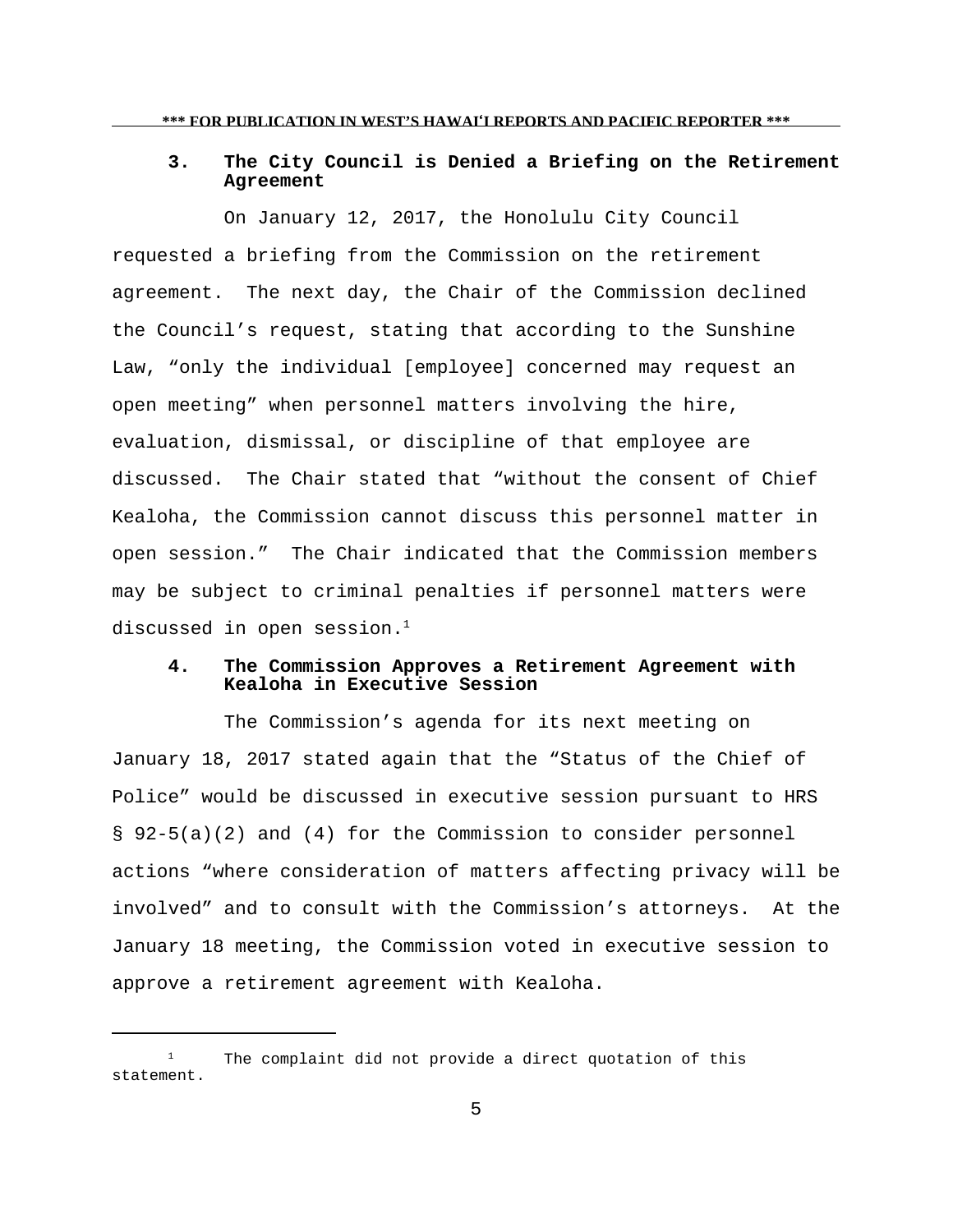## **B. Circuit Court Proceedings**

### **1. Civil Beat's Complaint**

On January 26, 2017, Civil Beat filed a complaint in circuit court against the Appellees. $2$  Civil Beat sought declaratory and injunctive relief, including voiding final action taken by the Commission. Civil Beat asserted six claims:

- Count 1: Sunshine Law does not require closed meetings;
- Count 2: Board members cannot be criminally prosecuted for holding an open Sunshine Law meeting;
- Count 3: Not all personnel actions may be discussed in closed session;
- Count 4: Personnel evaluations of a police chief must be discussed in open session;
- Count 5: The City and the Commission violated the Sunshine Law on January 4 and 6, 2017.
- Count 6: The City and the Commission violated the Sunshine Law on January 18, 2017.

### **a. Counts 1 and 2**

In Counts 1 and 2, Civil Beat sought declaratory relief interpreting the Sunshine Law's open meeting requirement, HRS § 92-3, and criminal penalties provision, HRS § 92-13.

In Count 1, Civil Beat alleged that the Commission misinterpreted the Sunshine Law's open meeting requirement and that Commission members incorrectly believed that they were required to enter into an executive session to discuss the Chief

<sup>&</sup>lt;sup>2</sup> The Honorable Virginia L. Crandall presided.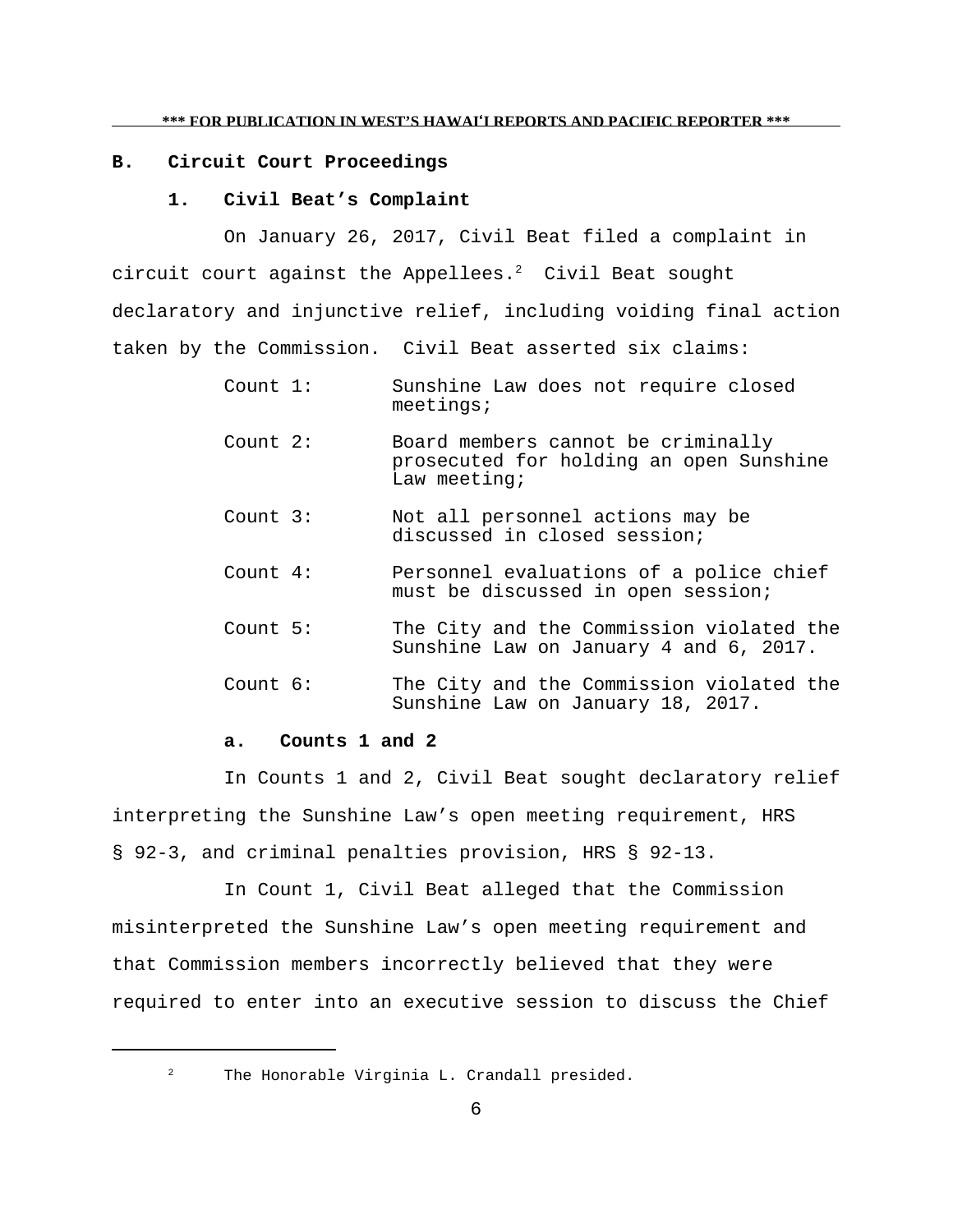of Police. Civil Beat asserted that when voting to enter executive session, members of the Commission "did not believe that they had the option to vote for an open session - stating that 'without the consent of Chief Kealoha, the Commission cannot discuss this personnel matter in open session.'" Civil Beat sought an order "declaring that the Sunshine Law does not require boards to enter into executive session[.]"

In Count 2, Civil Beat asserted that the Commission misinterpreted the Sunshine Law's criminal penalties provision because Commission members "believed that they were subject to criminal prosecution if they discussed the matter in open session." Civil Beat sought "an order declaring that the Sunshine Law does not subject Sunshine board members to criminal prosecution under HRS § 92-13 for holding an open meeting[.]"

### **b. Counts 3 and 4**

In Counts 3 and 4, Civil Beat sought declaratory relief interpreting the Sunshine Law's personnel-privacy exception, HRS § 92-5(a)(2), and applying this interpretation to require the "Status of the Chief of Police" to be discussed in open meetings in all circumstances as a matter of law.

In Count 3, Civil Beat alleged that Commission members misinterpreted the personnel-privacy exception "to permit an executive session "for any discussion that involved 'the hire, evaluation, dismissal, or discipline of an officer or employee or of charges brought against the officer or employee' . . .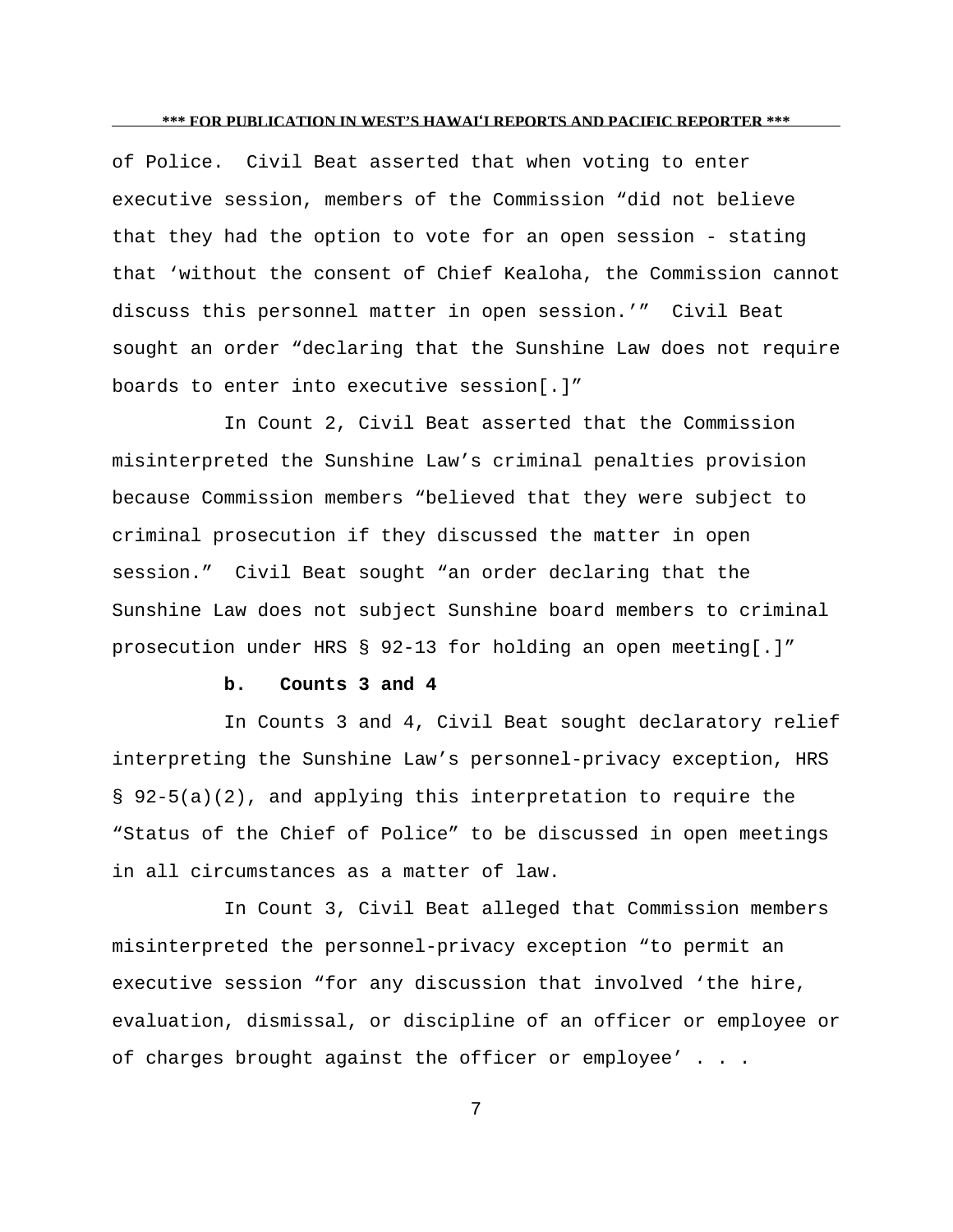regardless whether 'consideration of matters affecting privacy will be involved.'" Civil Beat contended that HRS § 92-5(a)(2) "requires an analysis of whether the personnel discussion involves private matters and a balancing of the privacy interests against the public interests in disclosure."

In Count 4, Civil Beat applied this balancing test to argue that, as a matter of law, the "Status of the Chief of Police" cannot be discussed in executive session due to the public's compelling interest in monitoring the person serving as Chief of Police. Civil Beat argued that "[p]rivacy is not an absolute when it concerns conduct of government officials" and noted that the Chief of Police, "unlike most government employees," performs "a critical function to our community that impacts thousands of people daily." Civil Beat thus argued that the public has a compelling interest "in monitoring both the Chief of Police and the Commission," and that this "outweighs any privacy interests the Chief of Police may have" in discussions regarding the "Status" of this position. "To prevent future violations of the Sunshine Law," Civil Beat requested "an order declaring that discussion of the 'Status of the Chief of Police' is not a matter 'where consideration of matters affecting privacy will be involved' and thus cannot be held in executive session."

# **c. Counts 5 and 6**

In Counts 5 and 6, Civil Beat alleged that the Commission's discussions concerning the "Status of the Chief of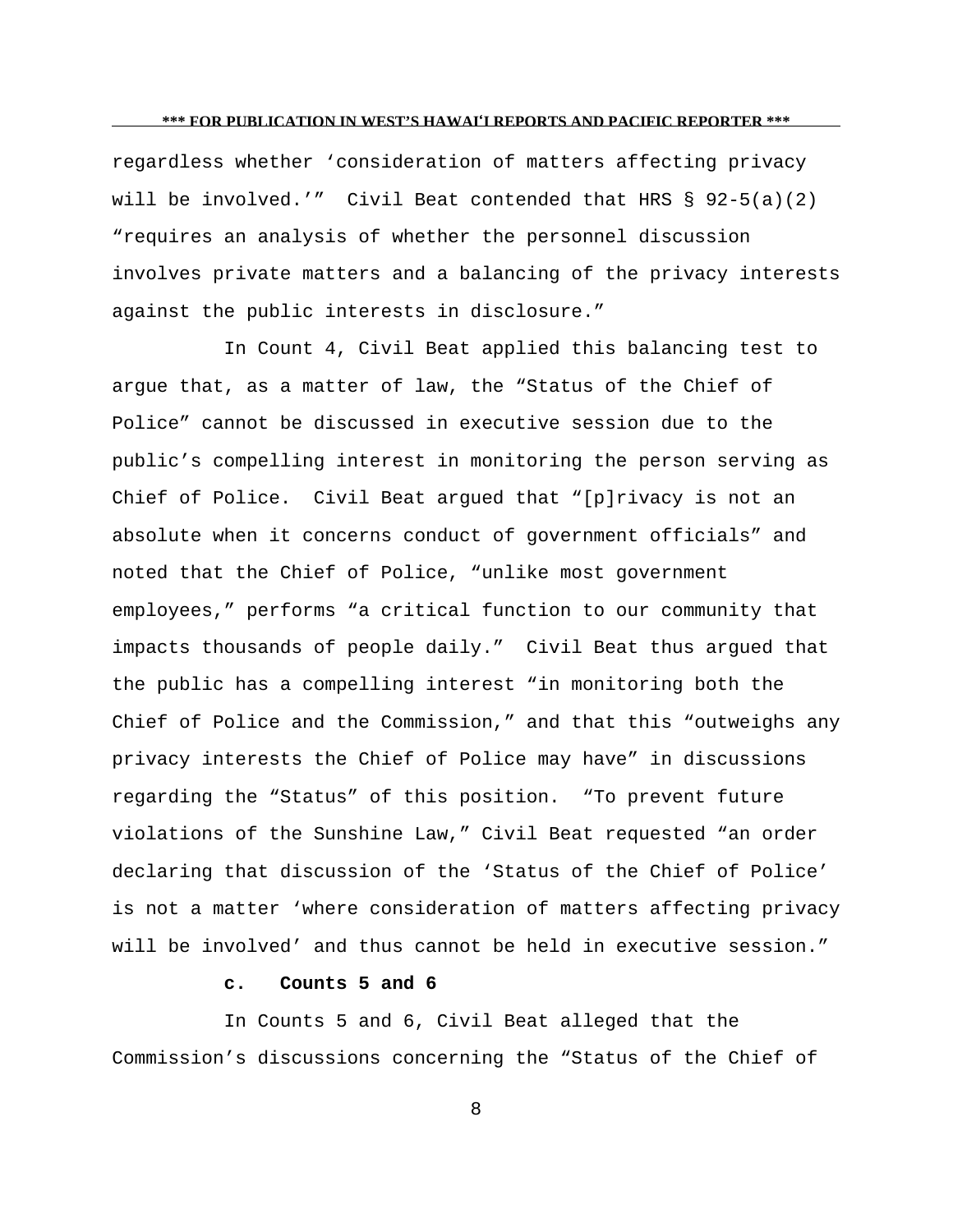Police" in the January 4, 6, and 18 executive sessions violated section 92-5(b) of the Sunshine Law because portions of these discussions were not "directly related" to any permissible exception.

In Count 5, Civil Beat first raised the issue of whether HRS  $\S$  92-5(a)(2), the personnel-privacy exception, was permissibly invoked in the specific circumstances here. Unlike in Count 4, Civil Beat's allegations in Count 5 addressed Kealoha's privacy interests, the Target Letter, and the nature of the Commission's deliberations. Civil Beat claimed that the Commission did not discuss "any highly sensitive information" concerning Kealoha in the executive meetings. Rather, "the only development presented to the Commission was the FBI Target Letter that was already public knowledge." Civil Beat argued that "[t]he Commission's deliberations about what it planned to do about the FBI Target Letter, the evaluative criteria it considered, the options it weighed, and how it approached the situation are not private merely because it may affect [Kealoha's] reputation or may be embarrassing." Moreover, according to Civil Beat, any privacy interests were outweighed by the public interest in Kealoha's evaluation.

As such, Civil Beat claimed, "[o]n information and belief," that "portions of the January 4 executive session, continued on January 6, concerning the 'Status of the Chief of Police' were not 'directly related' to 'consideration of matters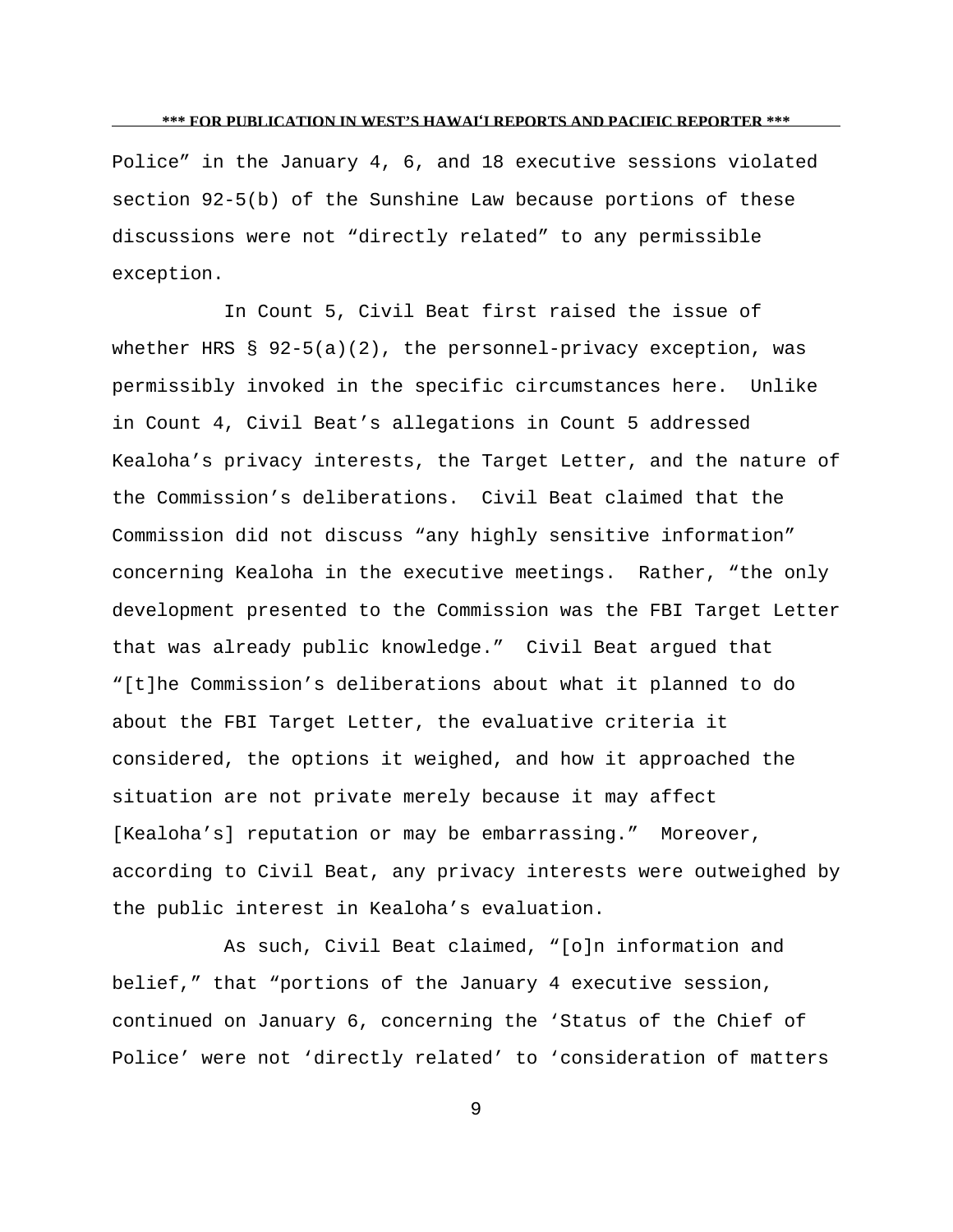affecting privacy.'" Additionally, Civil Beat alleged that portions of the same January 4 executive session, continued on January 6, "were not 'directly related' to questions for the Commission's attorney 'pertaining to the board's powers, duties, privileges, immunities, and liabilities.'" Civil Beat thus argued that the closed meetings "exceeded the scope of any permissible [exception]." Civil Beat sought an order declaring that the Commission violated the Sunshine Law, and "requiring disclosure of any audio or other recordings and any meeting minutes or similar record" of the first two executive meetings at issue.

Count 6 was substantially similar to Count 5, though it focused on matters from the Commission's January 18, 2017, executive meeting, including "the basis for [Kealoha's] retirement, how the Commission evaluated the terms of that retirement, and the reasons that the Commission chose to spend public monies on that retirement[.]" Like in Count 5, Civil Beat alleged that portions of the January 18 executive meeting were not "directly related" to "consideration of matters affecting privacy" or to questions for the Commission's attorney "pertaining to the board's powers, duties, privileges, immunities, and liabilities." As such, Civil Beat argued that the Commission "exceeded the scope of any permissible [exception]."

In addition to seeking declaratory relief and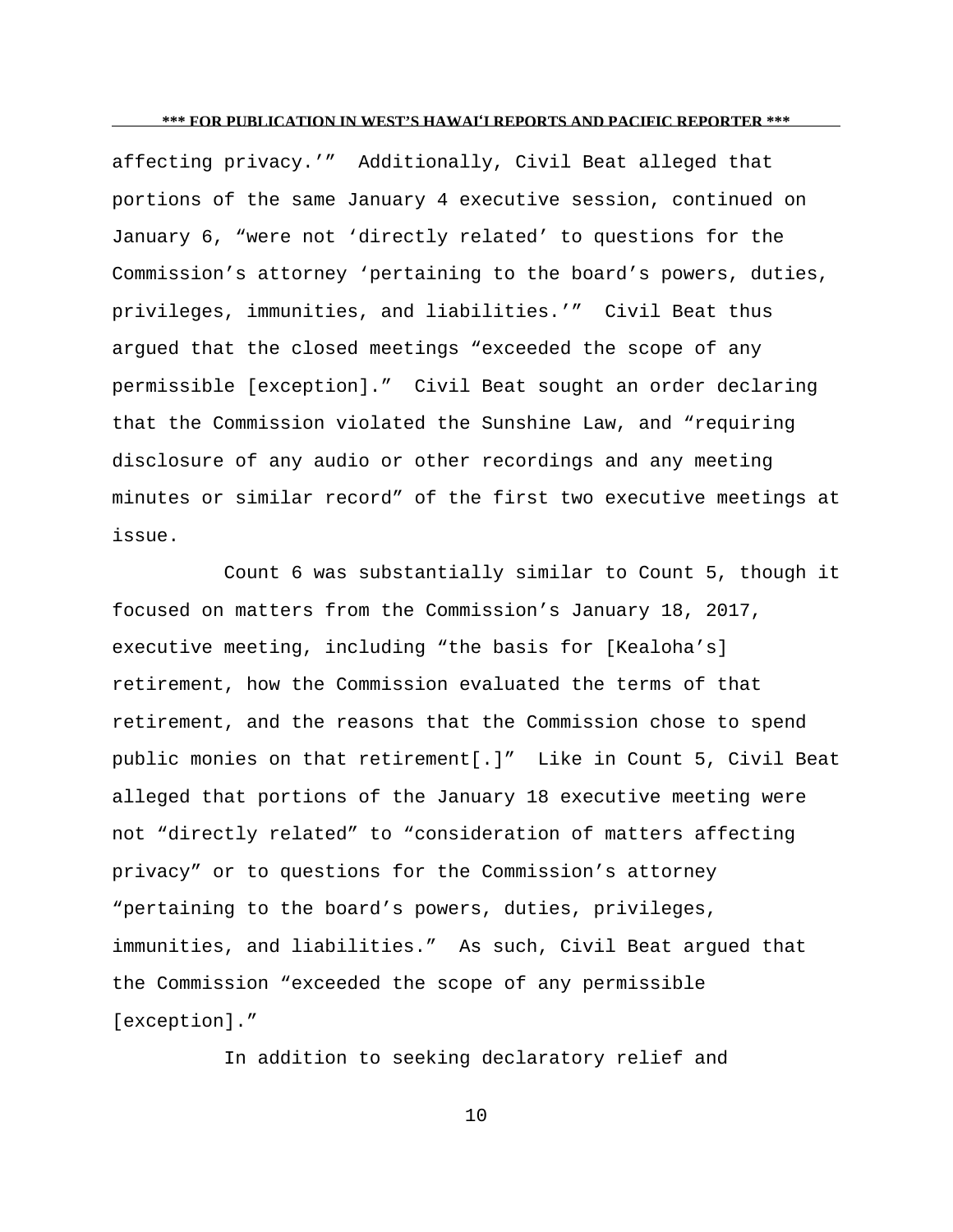disclosure of the January 18 executive meeting minutes, Civil Beat sought an order "voiding [the Commission's] approval of the retirement agreement," pursuant to HRS § 92-11.

# **2. Dismissal of the Complaint**

On February 16, 2017, the Appellees filed a motion to dismiss the complaint pursuant to Hawai'i Rules of Civil Procedure (HRCP) Rule 12(b)(6) (2000). The Appellees argued that there was no controversy to resolve in Counts 1 and 2, and that Counts 3 to 6 relied on incorrect interpretations of the Sunshine Law. In opposition, Civil Beat argued that the Appellees misconstrued the law and that they "move to dismiss by simply ignoring the facts as alleged." Regarding Counts 5 and 6 in particular, Civil Beat argued that it would be inappropriate to dismiss the matter due to the presence of disputed issues of fact concerning the scope of the Commission's discussions.

After a hearing on the motion, the circuit court entered a written order dismissing the complaint. The order provided as follows:

> 1. As to Counts [1] and [2], there is no dispute that Defendant Honolulu Police Commission (the "Commission") followed the required procedures and properly met in executive session pursuant to Hawaii Revised Statutes ("HRS") §§ 92-4, 92-5(a)(2), and 92- 5(a)(4) to protect privacy interests of the Honolulu Chief of Police and to preserve the attorney-client privilege between the Commission and its counsel. The Commission had the authority to and did meet in executive session to preserve its attorney-client privilege, even if the Commission was not required to meet in executive session to discuss the status of the Honolulu Chief of Police. Therefore, Counts [1] and [2] are dismissed as moot.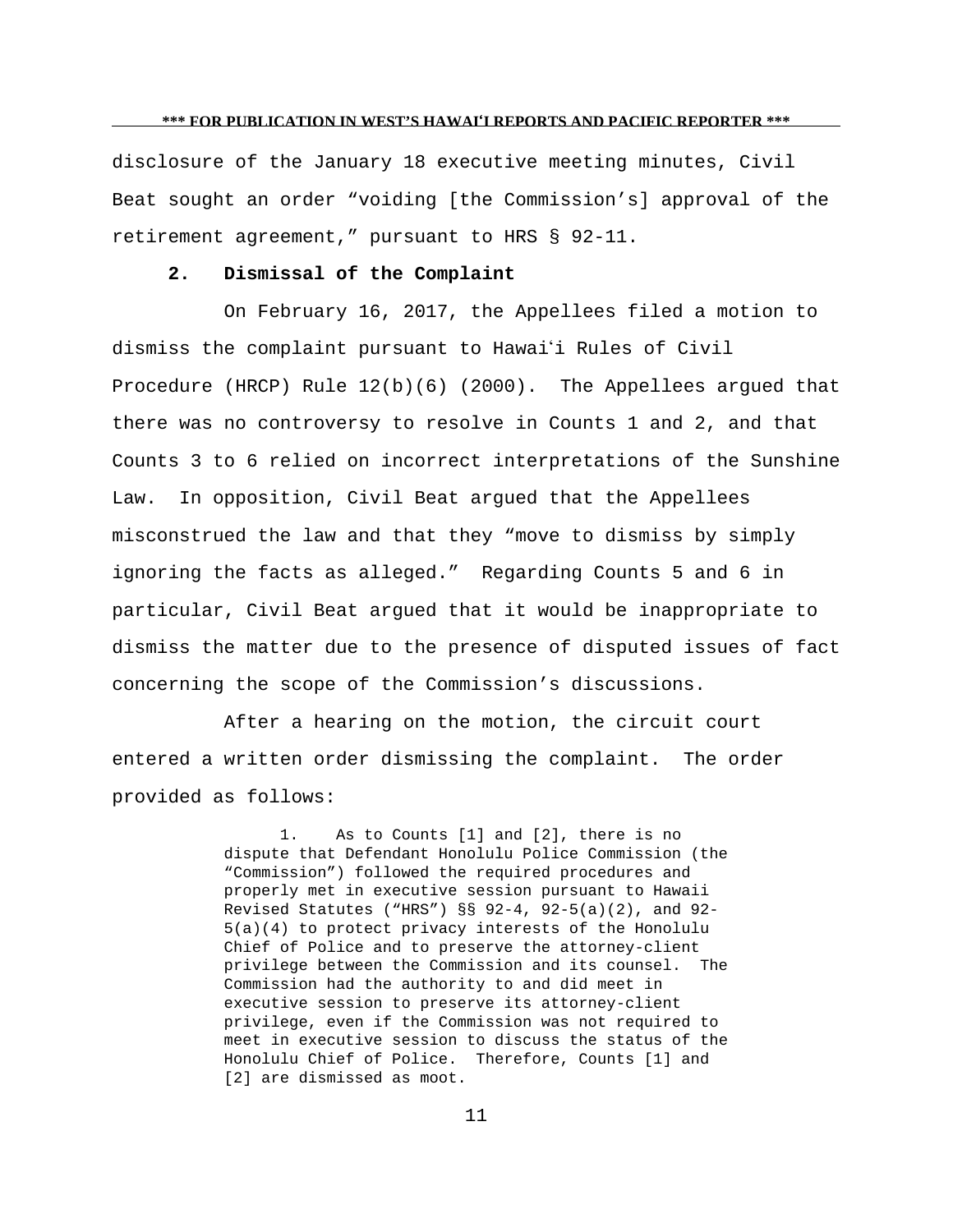2. As to Counts [3] and [4], HRS Chapter 92 does not require a "balancing of private interest against the public interest in disclosure" in deciding whether a board may properly meet in executive session. The balancing test set forth in HRS Chapter 92F applies to the "disclosure of a government record" and not whether the Commission properly decided to meet in executive session. The Commission properly entered into executive sessions pursuant to HRS §§ 92- 4, 92-5(a)(2), and 92-5(a)(4). As such, Counts [3] and [4] are dismissed for failure to state a claim upon which relief can be granted.

3. Counts [5] and [6] set forth conclusory, rather than factual, allegations and are therefore dismissed without prejudice for failure to state a claim upon which relief can be granted.

On November 30, 2017, the circuit court entered final judgment "in favor of Defendants City and County of Honolulu and Honolulu Police Commission on all claims for relief" in Civil Beat's complaint.

## **C. Appellate Proceedings**

Civil Beat timely appealed the circuit court's judgment to the ICA, and we later accepted transfer of this case.

Civil Beat raises three issues on appeal:

- [1]. Whether the public is entitled to declaratory relief to prevent violations of the Sunshine Law by correcting a government board's erroneous understanding that its vote to enter executive session was meaningless because the Sunshine Law required a closed meeting and permitted criminal prosecution of the board members for holding an open meeting (Counts [1] and [2]).
- 2. Whether the circuit court erred in holding that the Sunshine Law personnel privacy exception broadly applies to all discussion of personnel matters concerning the chief of police regardless whether "consideration of matters affecting privacy will be involved" (Counts [3]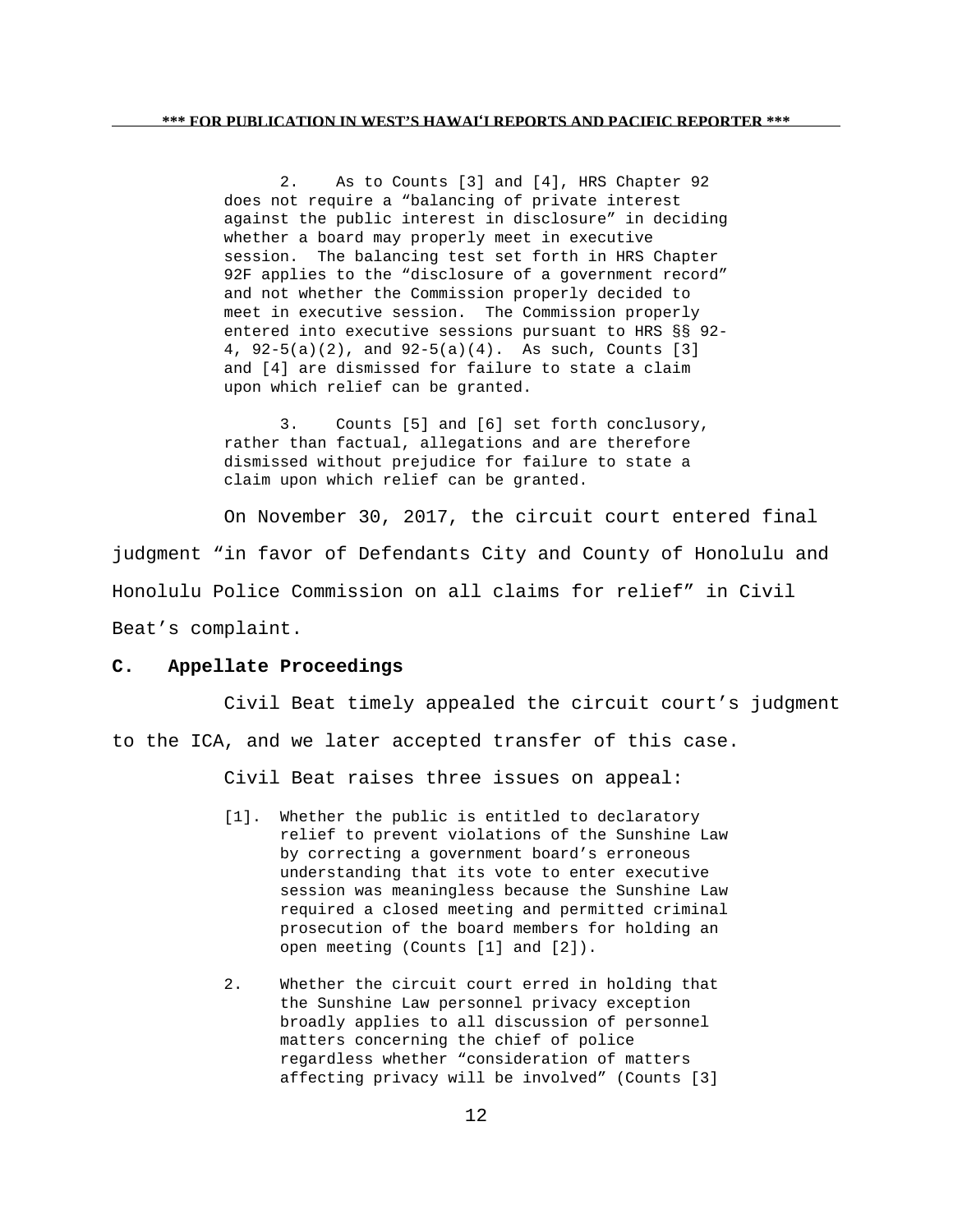and [4]).

[3]. Whether a complainant alleging that a government board exceeded the scope of permissible exceptions to the Sunshine Law during a closed meeting (Counts [5] and [6]) may be dismissed as a matter of law for failure to state a cause of action under HRS § 92-12.

#### **III. STANDARDS OF REVIEW**

## **A. Motion To Dismiss**

A circuit court order granting a motion to dismiss is reviewed de novo. Hungate v. Law Office of David B. Rosen, 139 Hawai'i 394, 401, 391 P.3d 1, 8 (2017). "A complaint should not be dismissed for failure to state a claim unless it appears beyond doubt that the plaintiff can prove no set of facts in support of his or her claim that would entitle him or her to relief." In re Estate of Rogers, 103 Hawai'i 275, 280, 81 P.3d 1190, 1195 (2003) (quoting Blair v. Ing, 95 Hawai'i 247, 252, 21 P.3d 452, 457 (2001)). Our review is "strictly limited to the allegations of the complaint," which we view in the light most favorable to the plaintiff and deem to be true.  $Id.$  at 280-81, 81 P.3d at 1135-36 (quoting Blair, 95 Hawaii at 252, 21 P.3d at 457). However, "the court is not required to accept conclusory allegations on the legal effect of the events alleged." Hungate, 139 Hawaii at 401, 391 P.3d at 8.

## **B. Statutory Interpretation**

"Questions of statutory interpretation are questions of law to be reviewed de novo under the right/wrong standard." Nakamoto v. Kawauchi, 142 Hawai'i 259, 268, 418 P.3d 600, 609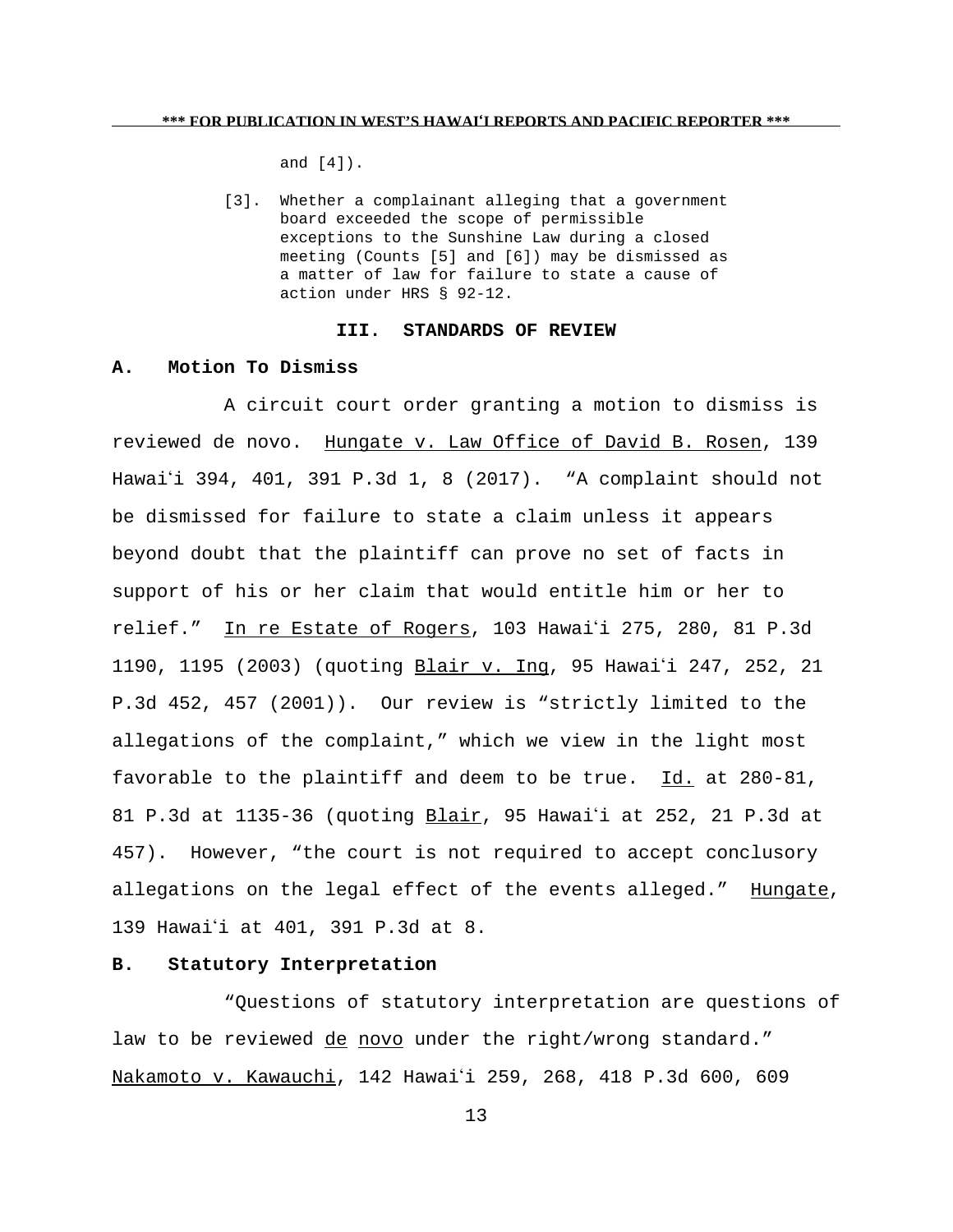(2018)**.**

## **C. Indispensable Parties**

"[W]here the trial court has made a determination as to a party's indispensability, appellate courts must review the trial court's decision for an abuse of discretion." Marvin v. Pflueger, 127 Hawai'i 490, 503, 280 P.3d 88, 101 (2012) (citations omitted). However, "where the appellate court raises the issue [of indispensable parties] itself for the first time on appeal, it follows that the appellate court must perform a de novo Rule 19 analysis, there being no analysis from the trial court to review." Id.

# **IV. DISCUSSION**

We resolve Counts 1 to 4 in the present appeal based purely on principles of statutory interpretation. The circuit court erred in dismissing Counts 1 and 2 as moot, and we resolve these counts by declaring that the Sunshine Law does not require closed meetings, and that the Sunshine Law does not subject board members to criminal prosecution under HRS § 92-13 for holding an open meeting. We resolve Counts 3 and 4 by declaring that the Sunshine Law's personnel-privacy exception does not include a balancing test, but requires the person at issue to have a legitimate privacy interest in the matters discussed.

We vacate and remand Counts 5 and 6. The circuit court improperly applied a heightened pleading standard to dismiss these counts, which sufficiently alleged violations of the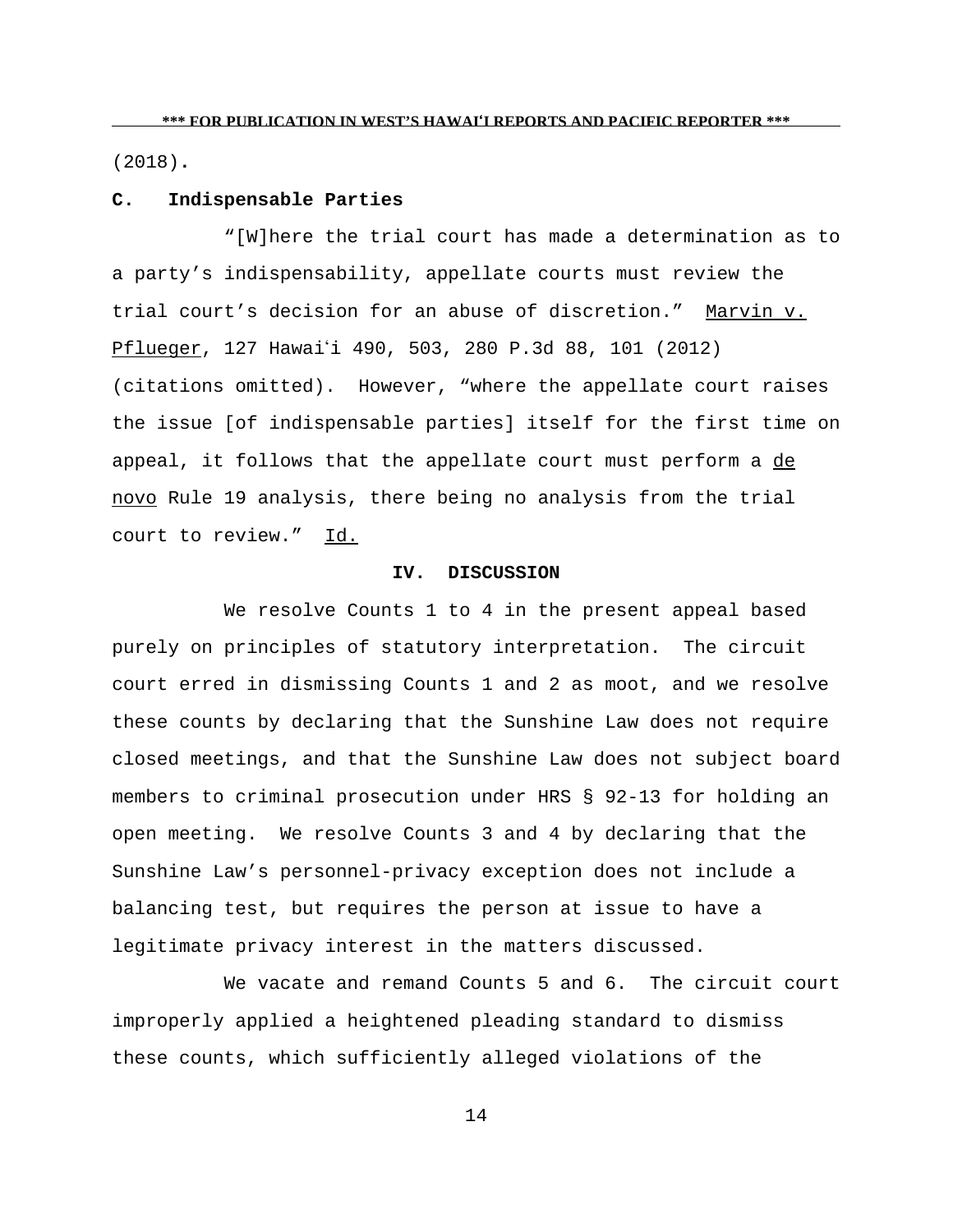Sunshine Law. We remand Counts 5 and 6 with instructions to order that Kealoha be made a party, or, if he cannot be so joined, the circuit court shall determine whether in equity and good conscience the action should proceed in any form among Civil Beat and the Appellees, or whether it must be dismissed.

### **A. Counts 1 and 2**

The circuit court erred in dismissing Counts 1 and 2 as moot. In both counts, Civil Beat established a live controversy regarding interpretation of the Sunshine Law's open meetings requirement, see HRS §§ 92-3 to -5, and its criminal penalties provision, see HRS § 92-13.

In Count 1, Civil Beat alleged that Commission members incorrectly believed that the Sunshine Law required personnel matters to be discussed in executive session, and that the Commission could discuss such matters in an open meeting only with the consent of the person being discussed. In Count 2, Civil Beat alleged that Commission members incorrectly believed that they may be criminally prosecuted under the Sunshine Law for holding an open meeting without Kealoha's consent. While Civil Beat acknowledged that the Sunshine Law provides criminal penalties for "[a]ny person who willfully violates any [of its] provisions," HRS § 92-13, Civil Beat argued that the Commission's belief was erroneous because holding an open meeting does not violate the Sunshine Law. For both counts, Civil Beat sought declaratory relief "[t]o prevent future violations" by correcting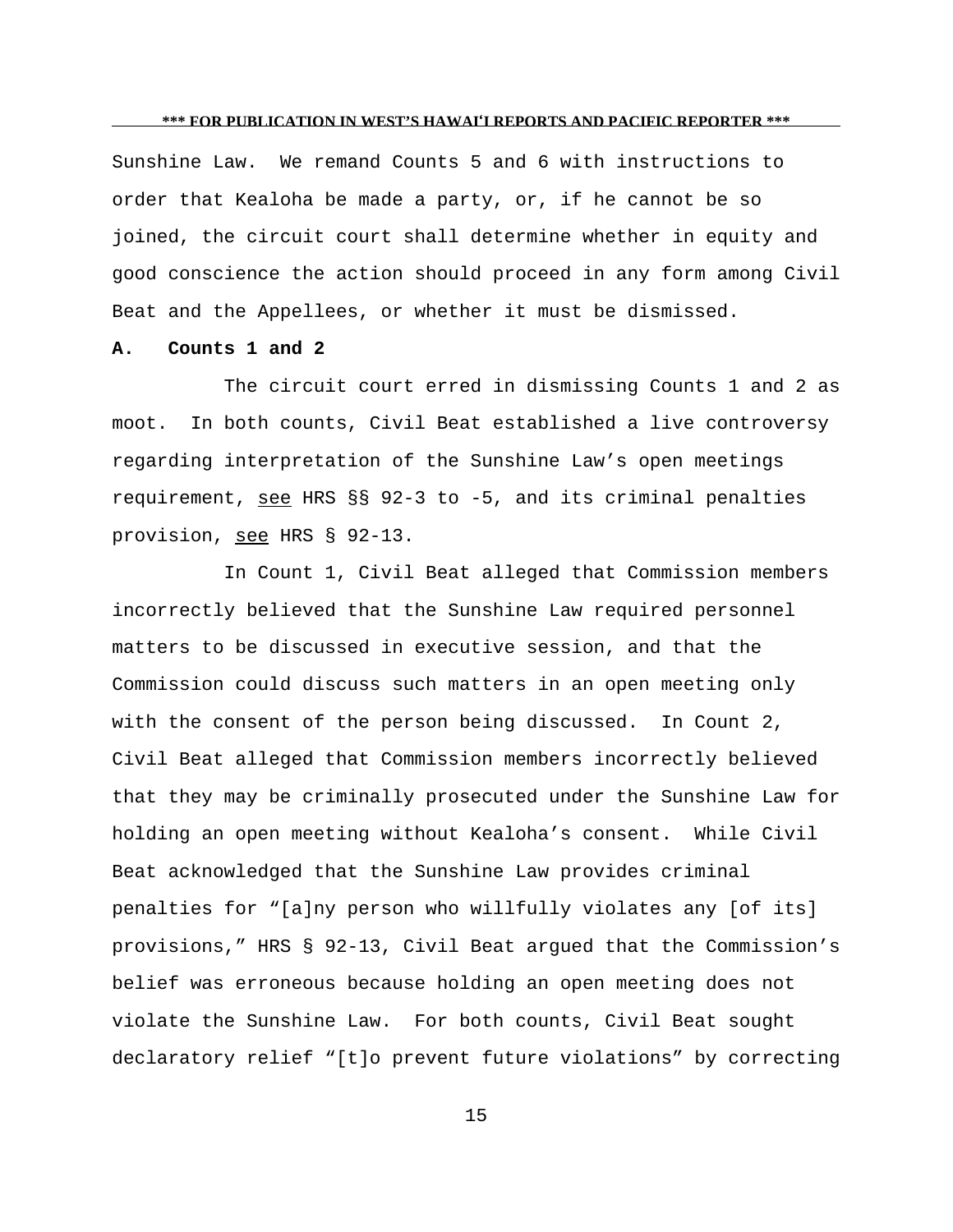the Commission's misunderstanding of the law.

In their motion to dismiss, consistent with their appellate briefs, the Appellees claimed that no controversy existed by avoiding and recharacterizing Civil Beat's arguments. Rather than addressing whether the Sunshine Law requires closed meetings, the Appellees argued that the "Commission was authorized to conduct a meeting closed to the public under HRS § 92-5(a)(2) and (4) and followed the proper procedures to hold the executive meeting under HRS § 92-4." They argued that because the Commission satisfied statutory requirements, addressing "whether the Commission members had incorrect conceptions of the law" would be a needless academic exercise.

With regard to Count 2, the Appellees argued that there was "no dispute and no relief" because they "agree" with Civil Beat that Commission members were not subject to criminal penalties. They explained that they "agree that the members of the Police Commission were not subject to criminal prosecution because they followed the requirements of HRS § 92-4 and HRS § 92-5(a)(2) and (4) when convening the executive session," and because no one alleged a willful violation of the Sunshine Law. This did not address Civil Beat's argument in Count 2 that the Sunshine Law does not provide criminal penalties for holding an open meeting.

Furthermore, the Appellees argued that had any Commission members believed that they "may be subject to criminal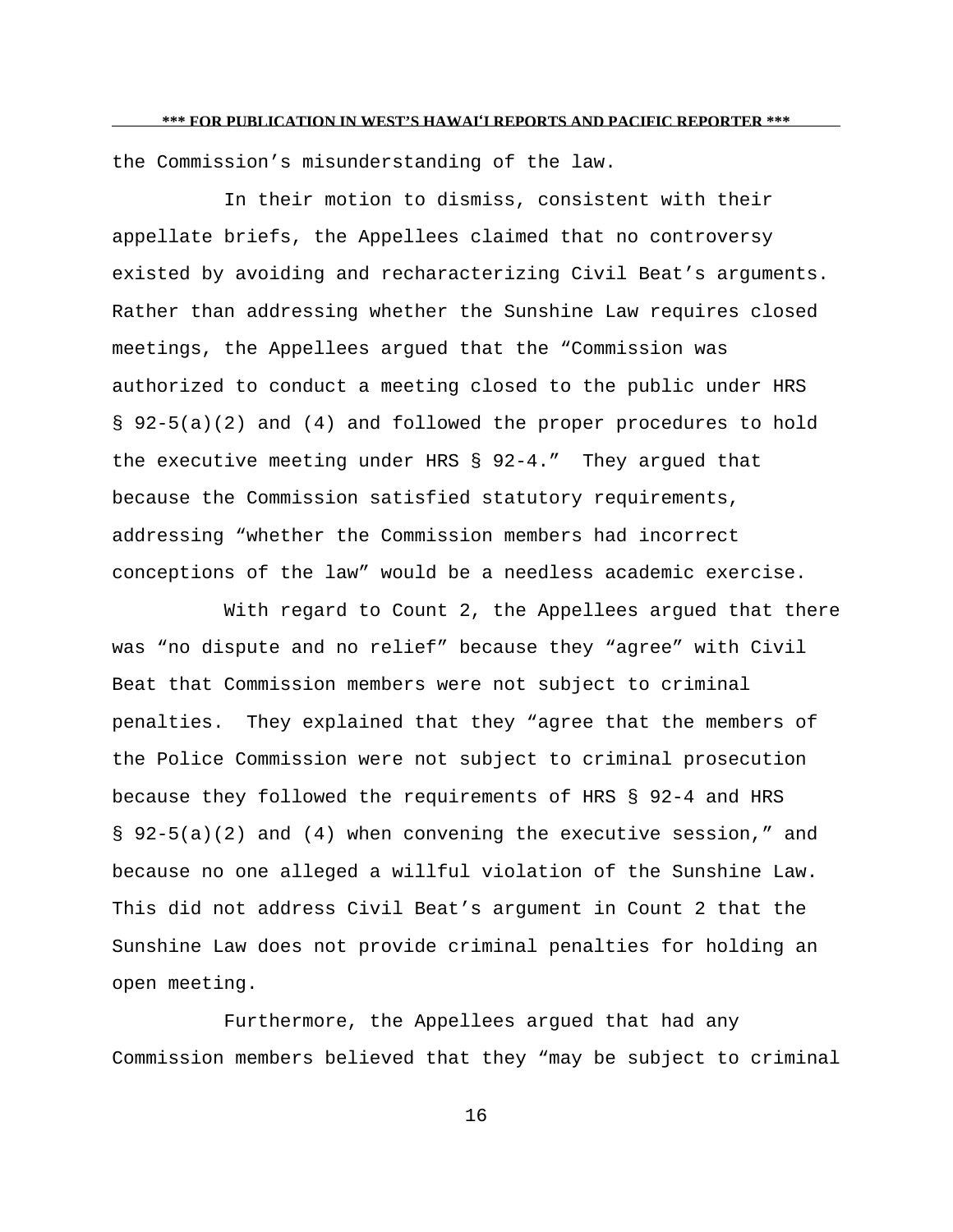prosecution for violating the Sunshine Law by holding the subject discussion in an open meeting," such a belief aligned with guidance from the Office of Information Practices (OIP), $3$  "that only the subject employee may request that a meeting under HRS § 92-5(a)(2) be open to the public[.]" (Citing OIP S. Memo 09- 13, at 4).<sup>4</sup> The Appellees appeared to contend that because "only the subject employee may request that a meeting be open to the public," a meeting must be closed under section  $92-5(a)(2)$  unless such a request is made. Under this theory, holding an open meeting without the employee's permission would appear to violate the Sunshine Law.

The Appellees did not assert that the complaint misrepresented the Commission's interpretation of the Sunshine Law, and they did not otherwise suggest that the Commission's interpretation of the Sunshine Law had changed since the events at issue took place. Moreover, in dismissing Counts 1 and 2 on

<sup>4</sup> The Appellees cited the following excerpt from the OIP's informal opinion:

OIP S. Memo 09-13, at 4.

<sup>&</sup>lt;sup>3</sup> The OIP is the agency charged with administering the Sunshine Law. HRS § 92-1.5 (2012). "Opinions and rulings of the office of information practices shall be admissible in an action brought under this part and shall be considered as precedent unless found to be palpably erroneous." HRS § 92- 12(d) (2012).

Because OIP believes that an evaluation includes the possibility of termination, the agenda provided sufficient notice from which Dr. Shon could have exercised his right to require the BOE to consider his evaluation in an open meeting. Haw. Rev. Stat. §92- 5(a)(2)("if the individual concerned requests an open meeting, an open meeting shall be held"). OIP does not interpret the Sunshine Law to require personal notice to the employee in addition to the public notice.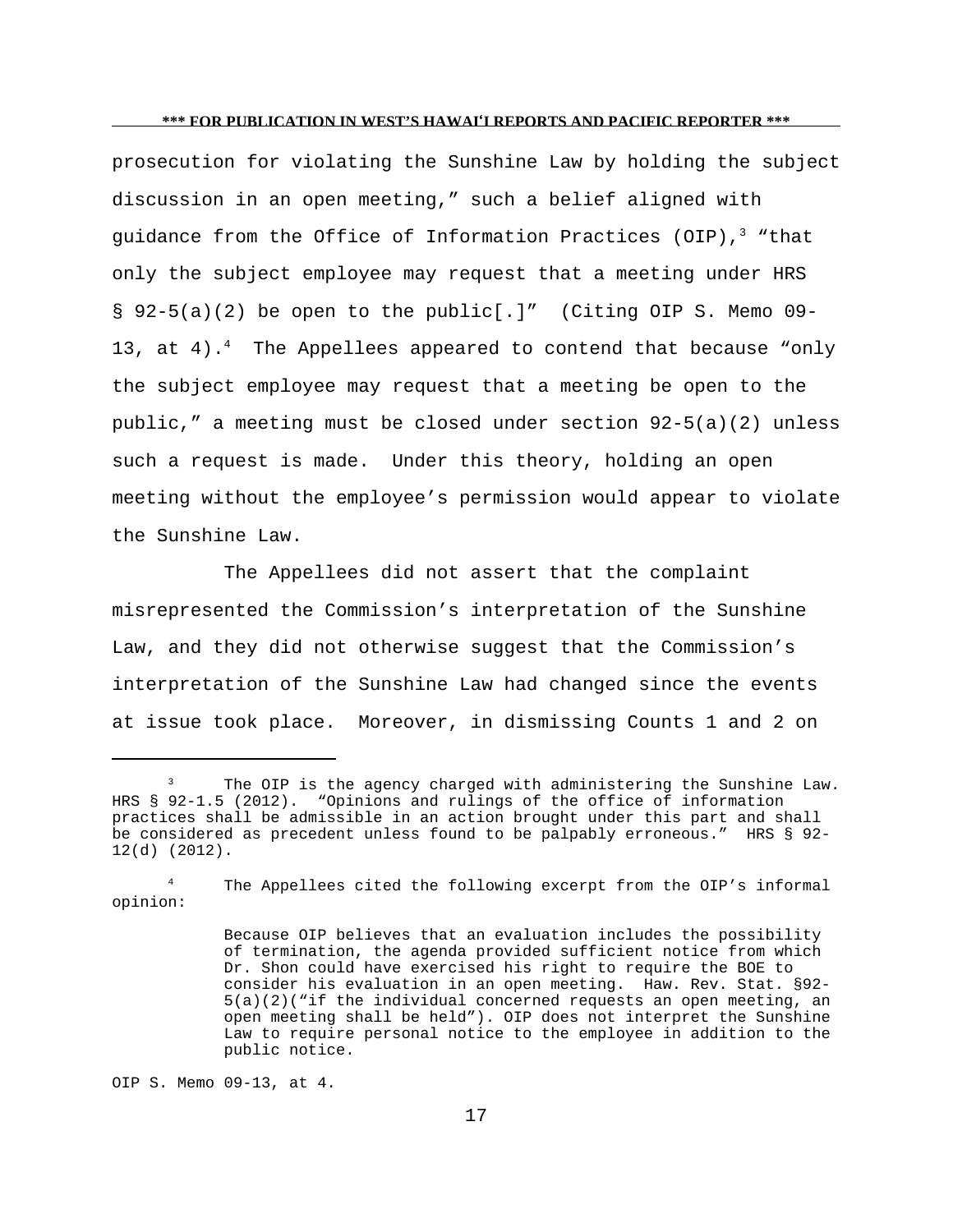mootness grounds, the circuit court appeared to conclude that the Commission's interpretation of the Sunshine Law was not relevant, and that clarification of the Sunshine Law was therefore unnecessary.

"A case is moot if it has lost its character as a present, live controversy of the kind that must exist if courts are to avoid advisory opinions on abstract propositions of law." Kaho'ohanohano v. State, 114 Hawai'i 302, 332, 162 P.3d 696, 726 (2007) (emphasis omitted) (quoting Kemp v. State of Hawai'i Child Support Enforcement Agency, 111 Hawai'i 367, 385, 141 P.3d 1014, 1032 (2006)). "[A] case is not moot . . . so long as the plaintiff continues to suffer some harm that a favorable court decision would resolve." Hac v. Univ. of Hawai'i, 102 Hawai'i 92, 100, 73 P.3d 46, 54 (2003) (citation omitted). If the "requested remedies can be effectuated" for the plaintiff, the issues presented are still "live" for judicial resolution. Id. at 99, 73 P.3d at 53.

Civil Beat argued that declaratory relief clarifying the proper statutory construction of the Sunshine Law was necessary to prevent future harm to the public interest. However, the circuit court held that regardless of what Commission members believed about the Sunshine Law, the Commission properly convened the executive meetings under the attorney-client exception, and thus no harm to the public interest occurred. As such, the circuit court determined that no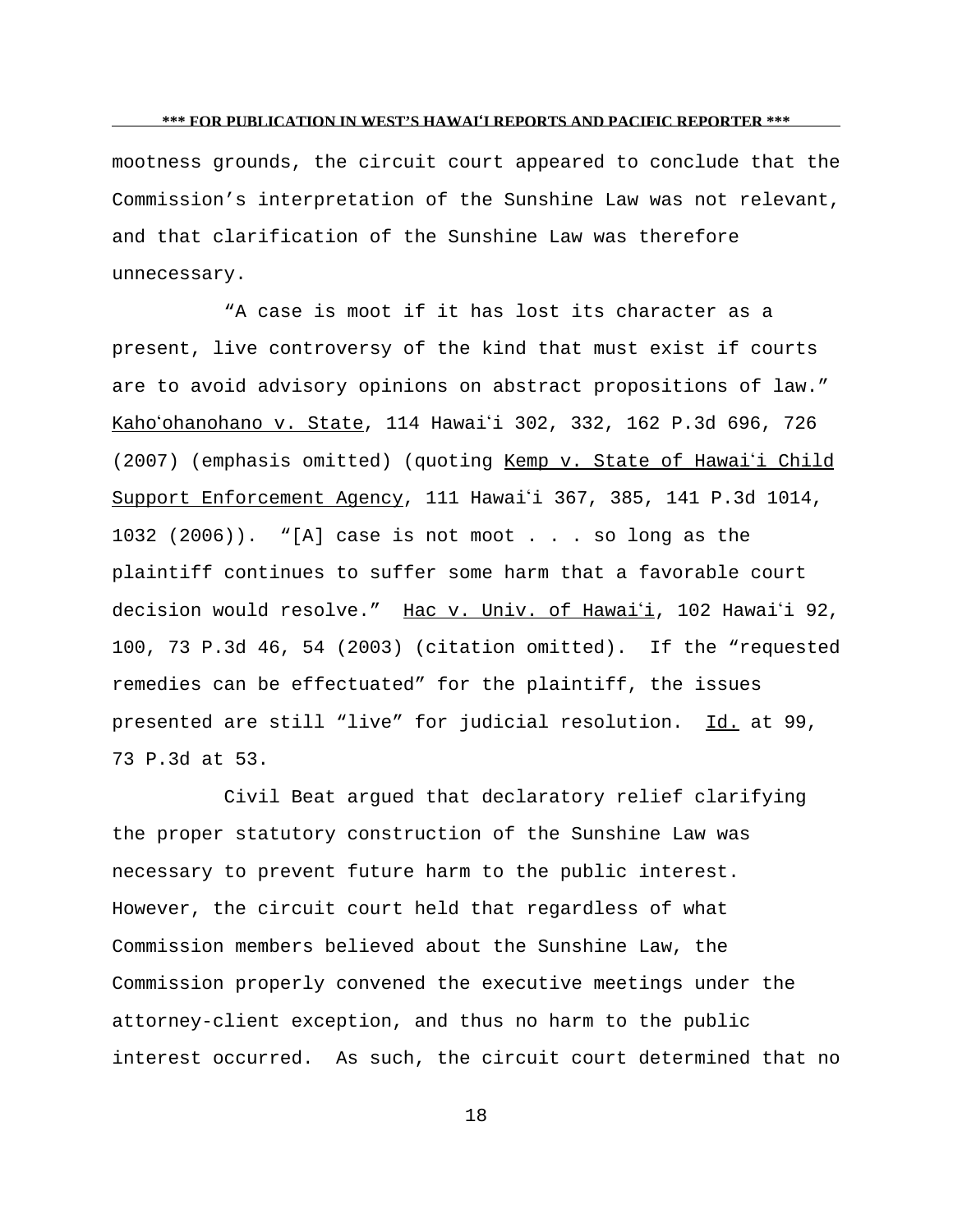relief was warranted. This was error, as it overlooked the parties' genuine dispute and did not acknowledge that declaratory relief would prevent future harm to the public interest.

The purpose of the Sunshine Law is to "protect the people's right to know[.]" HRS § 92-1(1). Government boards "are constrained at all times by the spirit and purpose of the Sunshine Law, as stated in HRS § 92-1." Kanahele v. Maui Cty. Council, 130 Hawaii 228, 248, 307 P.3d 1174, 1194 (2013). Board members are required to understand the requirements of the Sunshine Law and act in good faith in accord with its spirit and purpose.

The Sunshine Law declares the policy "that the formation and conduct of public policy - the discussions, deliberations, decisions, and action of governmental agencies shall be conducted as openly as possible." HRS § 92-1. The Sunshine Law implements this policy by establishing the presumption that all government board meetings will be open to the public. See HRS § 92-3 ("Every meeting of all boards shall be open to the public and all persons shall be permitted to attend any meeting unless otherwise provided in the constitution or as closed pursuant to sections 92-4 and 92-5."). Any permitted exceptions to the open meeting requirement, see HRS § 92-5(a),<sup>5</sup> must be narrowly construed, HRS § 92-1(3). If an

<sup>5</sup> Boards may enter into an executive session only for the following purposes: (continued...)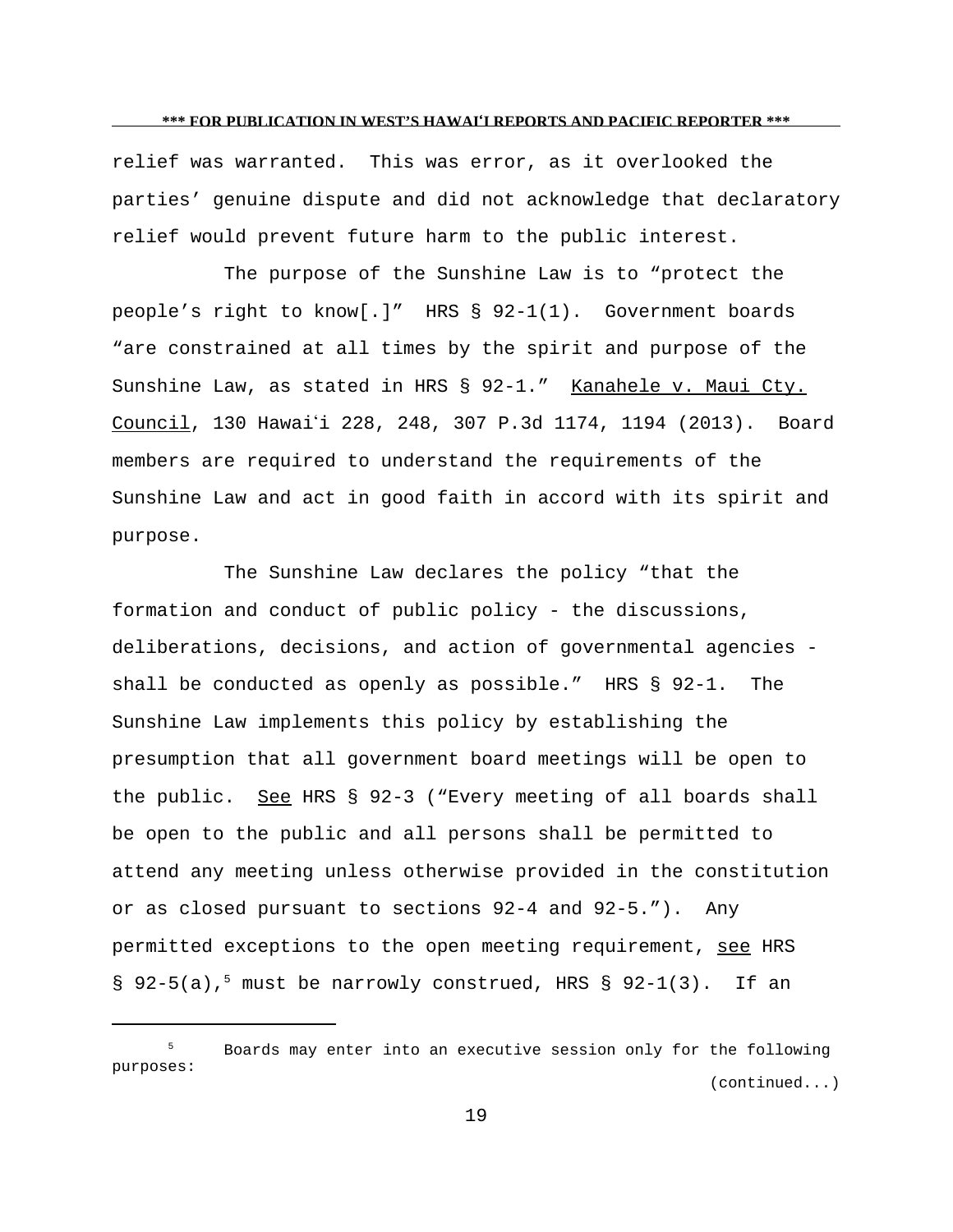exception applies, a board "may hold a meeting closed to the public," HRS § 92-5(a) (emphasis added), but only if the board follows statutory procedures in closing the meeting, including "an affirmative vote, taken at an open meeting, of two-thirds of the members present," HRS § 92-4.<sup>6</sup>

- $5($ ...continued)
	- (1) To consider and evaluate personal information relating to individuals applying for professional or vocational licenses cited in section 26-9 or both;
	- (2) To consider the hire, evaluation, dismissal, or discipline of an officer or employee or of charges brought against the officer or employee, where consideration of matters affecting privacy will be involved; provided that if the individual concerned requests an open meeting, an open meeting shall be held;
	- (3) To deliberate concerning the authority of persons designated by the board to conduct labor negotiations or to negotiate the acquisition of public property, or during the conduct of such negotiations;
	- (4) To consult with the board's attorney on questions and issues pertaining to the board's powers, duties, privileges, immunities, and liabilities;
	- (5) To investigate proceedings regarding criminal misconduct;
	- (6) To consider sensitive matters related to public safety or security;
	- (7) To consider matters relating to the solicitation and acceptance of private donations; and
	- (8) To deliberate or make a decision upon a matter that requires the consideration of information that must be kept confidential pursuant to a state or federal law, or a court order.

#### HRS § 92-5(a).

<sup>6</sup> HRS § 92-4 provides in full:

A board may hold an executive meeting closed to the public upon an affirmative vote, taken at an open meeting, of two-thirds of the members present; provided the affirmative vote constitutes a majority of the members to which the board is entitled. A meeting (continued...)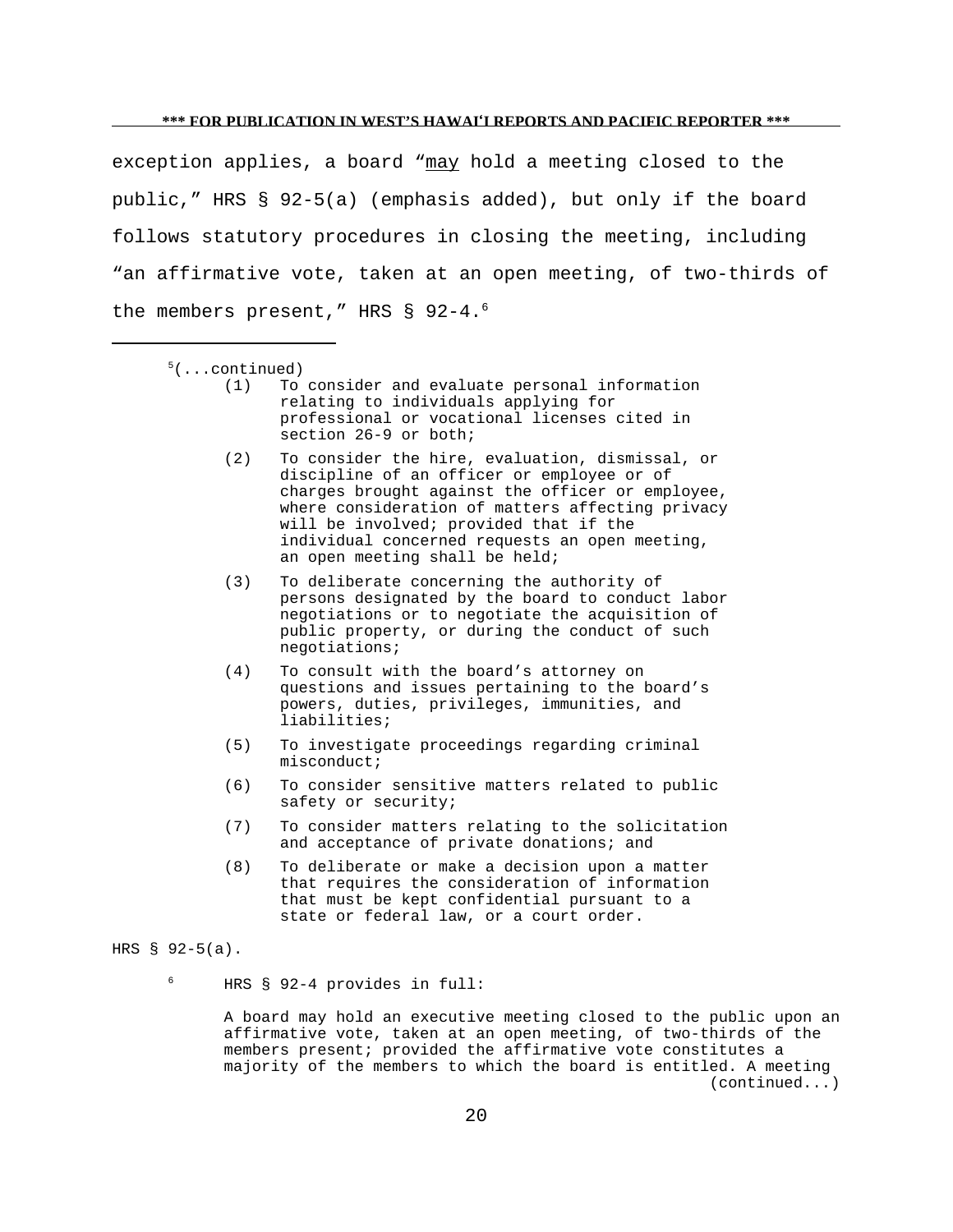Because the decision to close a meeting is discretionary, board members should thoughtfully weigh the interests at stake before voting. See OIP Op. No. 03-07, at 7 ("Boards should keep in mind the Sunshine Law's policy of openness and should not enter executive meetings unless necessary."). If board members misconstrue the Sunshine Law and take action based on these misconceptions, their conduct undermines the intent of the Sunshine Law and impairs the public's "right to know." HRS § 92-1. For this reason, the Sunshine Law provides people access to the courts to ensure that boards understand and comply with their Sunshine Law obligations. See HRS §  $92-12(c)$  ("Any person may commence a suit . . . for the purpose of requiring compliance with or preventing violations of" the Sunshine Law). Civil Beat sought declaratory relief in Counts 1 and 2 in accord with this purpose, and was entitled to have these counts resolved.

To resolve Count 1, we recognize that the Sunshine Law does not require closed meetings when an exception applies, since the applicable provisions explicitly recognize that the decision to close a meeting is discretionary if certain conditions are met. See HRS § 92-4 ("A board may hold an executive meeting

 $<sup>6</sup>(...continued)$ </sup>

closed to the public shall be limited to matters exempted by section 92-5. The reason for holding such a meeting shall be publicly announced and the vote of each member on the question of holding a meeting closed to the public shall be recorded, and entered into the minutes of the meeting.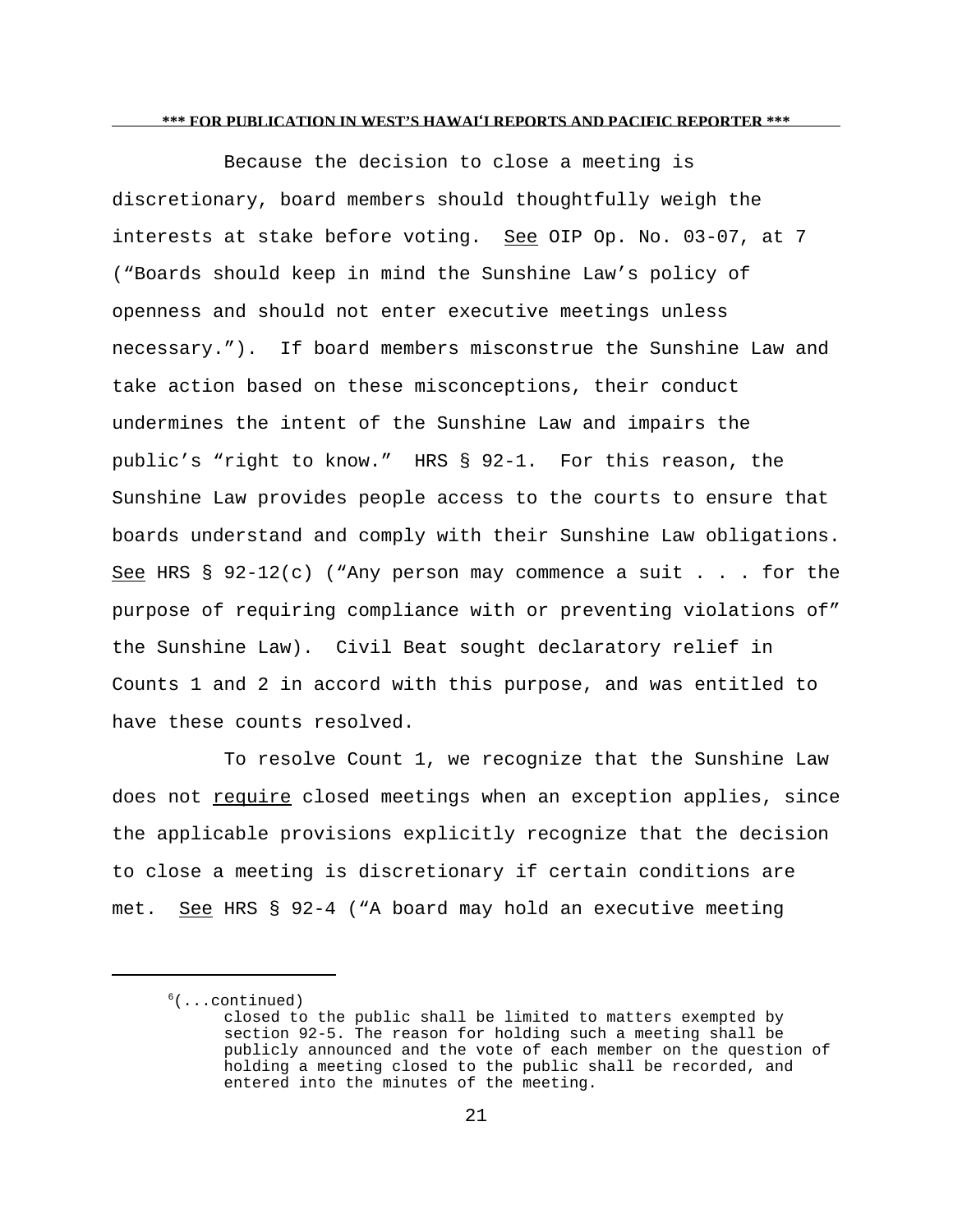closed to the public upon an affirmative vote, taken at an open meeting, of two-thirds of the members present; provided the affirmative vote constitutes a majority of the members to which the board is entitled. A meeting closed to the public shall be limited to matters exempted by section 92-5."); HRS § 92-5 ("A board may hold a meeting closed to the public pursuant to section 92-4 for one or more of the following purposes[.]" (Emphasis added)). As such, a board will not violate the Sunshine Law by holding an open meeting, so long as the board has complied with all other Sunshine Law requirements, such as sufficient notice. See HRS § 92-7.

We reject the Appellees' contention that when section 92-5(a)(2) applies, an open meeting may be held only upon the subject employee's request. When section 92-5(a)(2) applies, "[a] board may hold a meeting closed to the public pursuant to section  $92-4$ , . . . provided that if the individual concerned requests an open meeting, an open meeting shall be held[.]" HRS § 92-5(a)(2) (emphasis added); see also OIP S. Memo 09-13, at 4 (recognizing that when section 92-5(a)(2) applies, an employee has the "right to require the [board] to consider [the employee's] evaluation in an open meeting"). This rule does not establish that an open meeting may be held only upon the subject employee's request. Rather, it establishes that an open meeting must be held if such a request is made. As such, this rule limits the applicability of an exception, and thus places no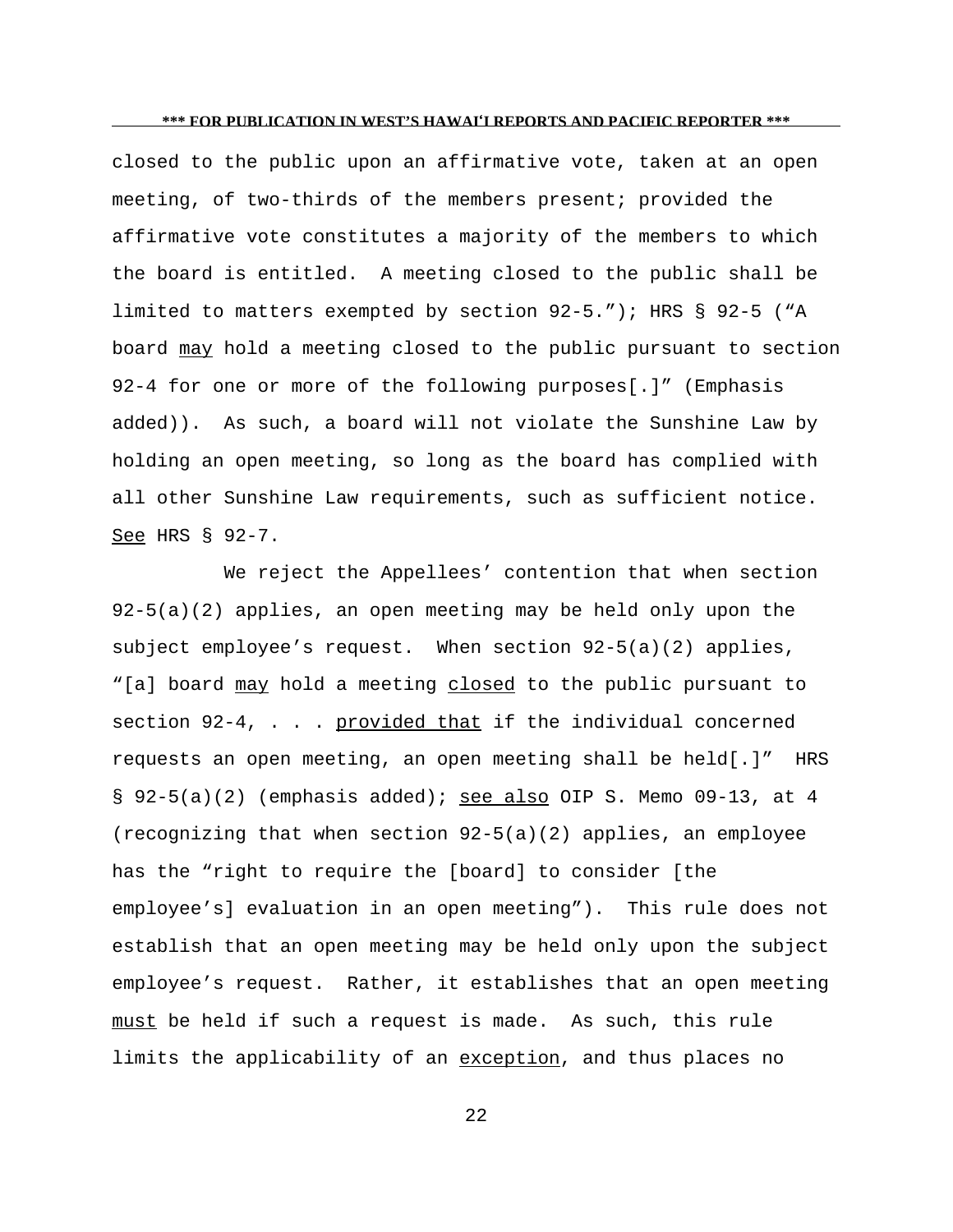limitation on the open meetings requirement.

To resolve Count 2, we recognize that pursuant to section 92-13, members of a government board may be prosecuted for willful violations of the Sunshine Law, and upon conviction, will be guilty of a misdemeanor and "may be summarily removed from the board unless otherwise provided by law." HRS § 92-13. Because holding an open meeting does not violate the Sunshine Law, even when an exception under HRS § 92-5 is applicable, board members are not subject to criminal prosecution under section 92- 13 for holding an open meeting.

## **B. Counts 3 and 4**

In dismissing Counts 3 and 4, the circuit court ruled that "HRS Chapter 92 does not require a 'balancing of private interests against the public interest in disclosure' in determining whether a board may properly meet in executive session.'" We affirm this ruling on grounds of statutory interpretation.

In Count 3, Civil Beat sought a declaration defining the scope of the personnel-privacy exception under section 92- 5(a)(2) as one that "requires an analysis of whether the personnel discussion involves private matters and a balancing of the privacy interests against the public interest in disclosure[.]" As further discussed below, we hold that the Sunshine Law's personnel-privacy exception does not include a public interest balancing test. As such, the circuit court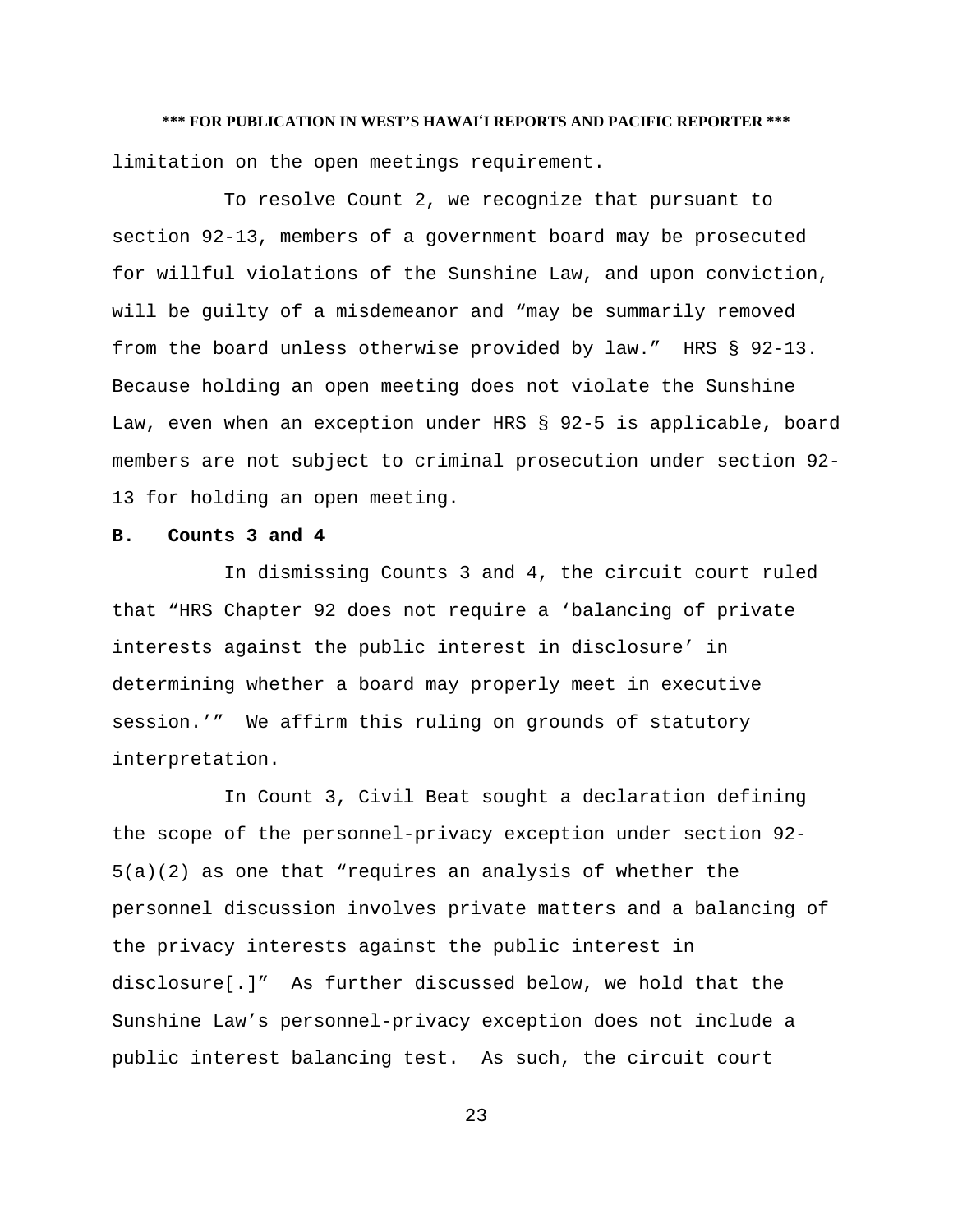properly ruled against Civil Beat on Count 3.

In Count 4, Civil Beat argued that given the overriding "public interest in monitoring both the Chief of Police and the Commission," the circuit court should declare that "discussion of the 'Status of the Chief of Police' is not a matter 'where consideration of matters affecting privacy will be involved' and thus cannot be held in executive session" as a matter of law. However, because section  $92-5(a)(2)$  does not include a balancing test, the public interest in monitoring the Chief of Police would not preclude the Commission from entering into executive session to consider matters affecting the legitimate privacy interests of the Chief of Police. Count 4, which relied on a balancing theory, was thus properly dismissed.

Moreover, the applicability of section  $92-5(a)(2)$  must be determined on a case-by-case basis, as an analysis of privacy requires a specific look at the person and the information at issue. Although Count 4 referred to "the Chief of Police" and "the Commission," the allegations therein were not grounded on the facts of this case concerning the Commission's deliberations about the Target Letter and Kealoha's retirement taking place January 4, 6, and 18, 2017. Without knowing the content of future deliberations about future Chiefs of Police, courts cannot rule as a matter of law that "matters affecting privacy" are not involved. We therefore reject Count 4 on this basis as well.

Finally, while the circuit court properly held that the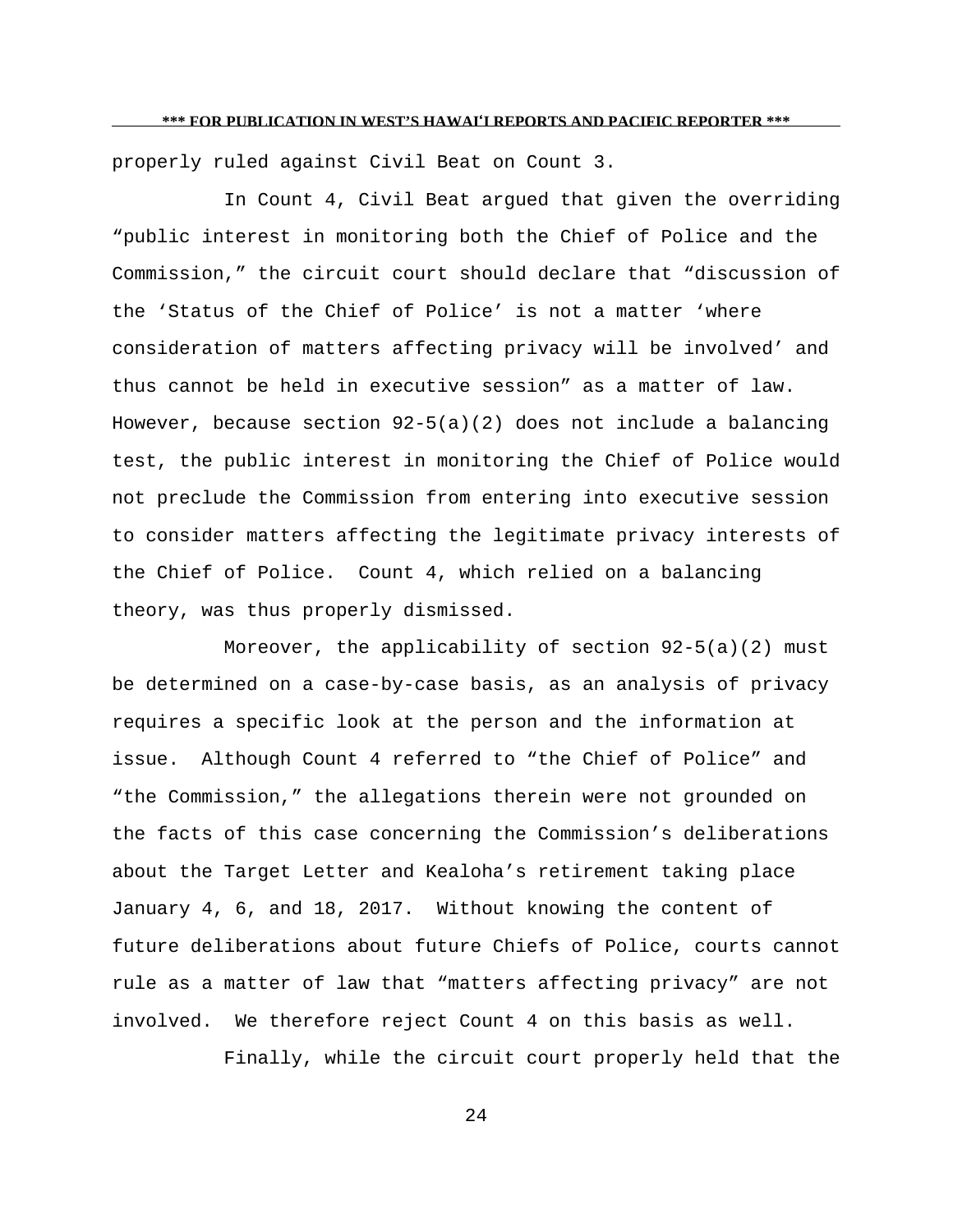personnel-privacy exception does not include a balancing test, the circuit court improperly concluded in one part that "[t]he Commission properly entered into executive sessions pursuant to HRS §§ 92-4, 92-5(a)(2), and 92-5(a)(4)." The personnel-privacy exception requires the presence of legitimate privacy interests, and an ipse dixit claim to privacy in personnel discussions does not establish that the exception was properly invoked. See HRS § 92-1(3) ("The provisions providing for exceptions to the open meeting requirements shall be strictly construed against closed meetings."); cf. Sapp v. Wong, 62 Haw. 34, 609 P.2d 137 (1980) (recognizing that limitations restricting the operation of the attorney-client privilege "must be assiduously heeded" and that accordingly, "[a]n ipse dixit claim of privilege is insufficient"). Even though a matter involves the personnel status of an employee, it does not necessarily follow that a legitimate privacy interest was impacted. The record lacks a sufficient factual basis to support the circuit court's conclusion that the Commission properly invoked the personnelprivacy exception. We therefore vacate this portion of the order.<sup>7</sup>

Because Counts 3 and 4 concerned issues of statutory interpretation and allegations regarding hypothetical circumstances, the circuit court's determination that the Commission properly entered into an executive session pursuant to HRS  $\S$  92-5(a)(2) was not necessary to dispose of Counts 3 and 4 in favor of the Appellees. Because this conclusion is more relevant to Civil Beat's claims in Counts 5 and 6, we address this issue when discussing Counts 5 and 6 in part IV.C.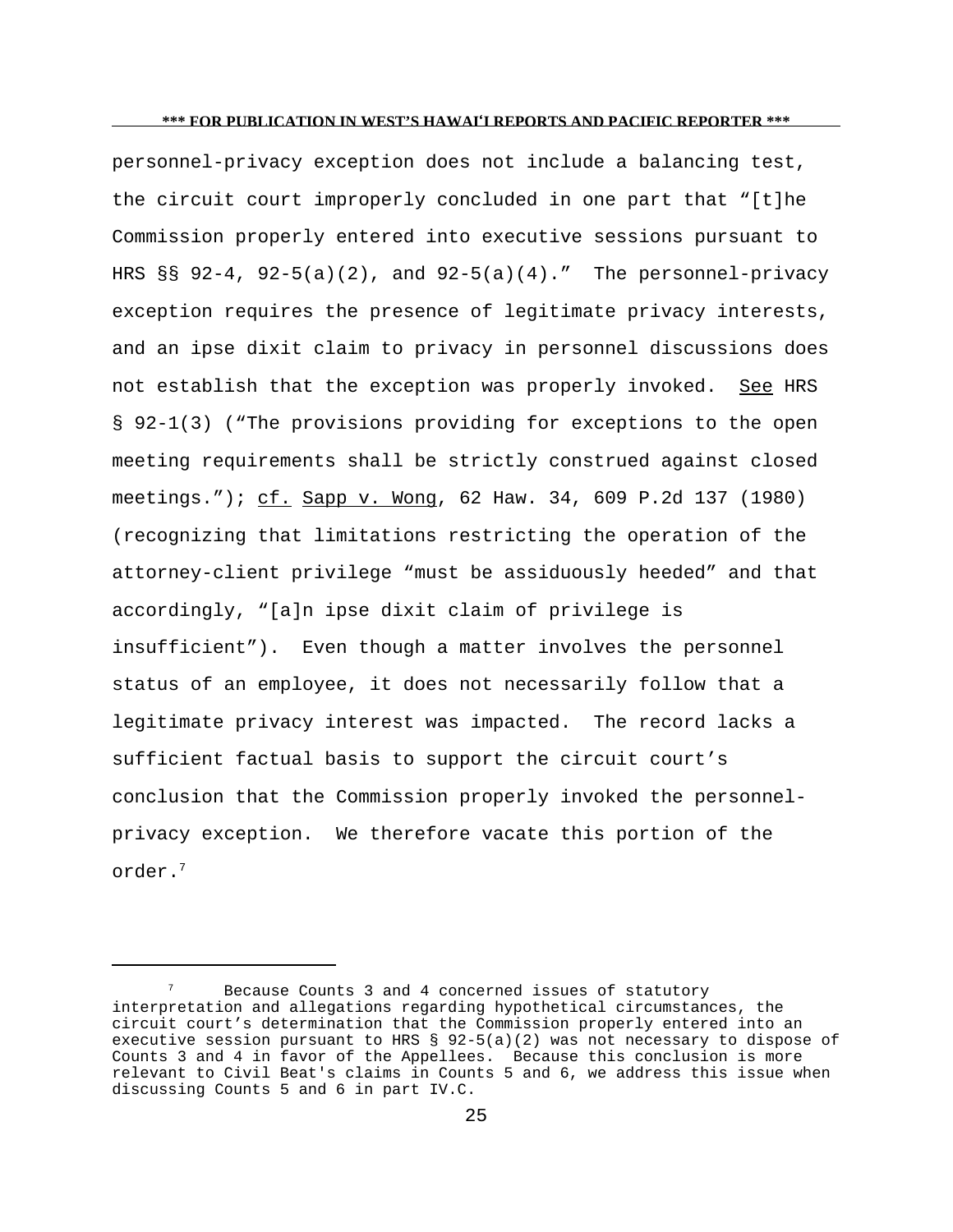## **1. The Personnel-Privacy Exception**

A board may enter into an executive session "[t]o consider the hire, evaluation, dismissal, or discipline of an officer or employee or of charges brought against the officer or employee, where consideration of matters affecting privacy will be involved[.]" HRS  $\S$  92-5(a)(2). Understanding that this exception must be "strictly construed against closed meetings," HRS § 92-1(3), we construe the first and second clause in section 92-5(a)(2) as separate requirements. Accordingly, not all personnel discussions are exempt from the open meeting requirement.

To be within the scope of the exception, discussions and deliberations about personnel must relate to "the hire, evaluation, dismissal, or discipline" of personnel, or to "charges brought against" personnel. HRS § 92-5(a)(2). Also, such discussions and deliberations must "involve[]" the "consideration of matters affecting privacy[.]" Id. Thus, unless "matters affecting privacy will be involved" in a board's discussion, personnel matters should presumptively be discussed in an open meeting. See HRS § 92-3.

The parties dispute the meaning of the "matters affecting privacy" clause of section 92-5(a)(2). The Sunshine Law does not describe the "matters" that may "affect[] privacy," or set forth a test, aside from this language, to determine the meaning and scope of the personnel-privacy exception.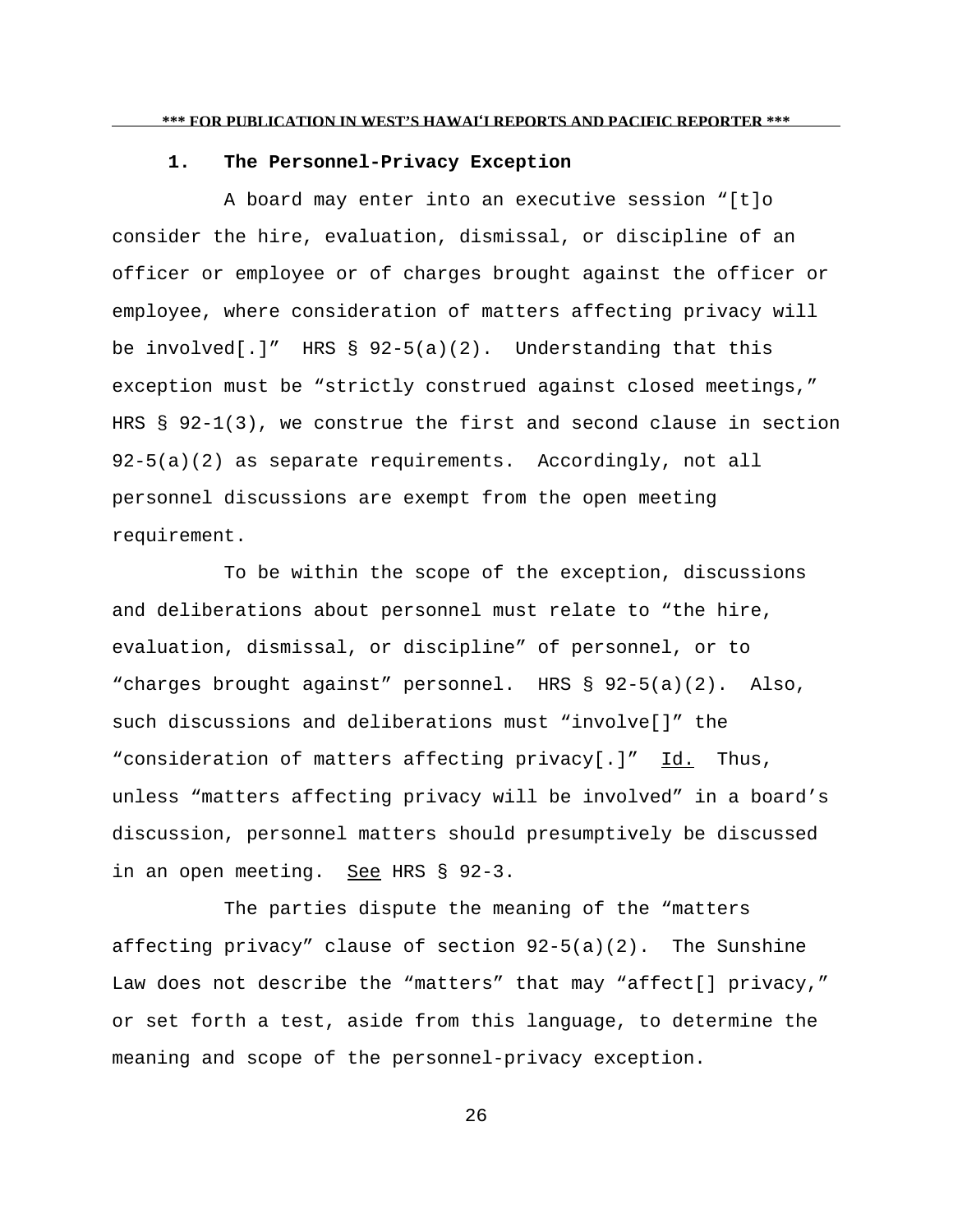**a. HRS § 92-5(a)(2) does not include a balancing test**

Civil Beat argues that the Sunshine Law's personnelprivacy exception should be construed as equivalent to the privacy balancing test set forth in the Uniform Information Practices Act (UIPA). $8$  We decline to adopt this interpretation. The UIPA's privacy exception applies when disclosure of a government record would constitute a "clearly unwarranted invasion of personal privacy." HRS § 92F-13(1). In Peer News LLC v. City & County of Honolulu, we explained that first, privacy interests must be identified, and second, privacy interests "must be balanced against the public interest in disclosure to determine whether disclosure of the information would constitute a 'clearly unwarranted invasion of privacy.'" 138 Hawaii 53, 67-68, 376 P.3d 1, 15-16 (2016) (citing HRS § 92F-14). Neither the language nor structure of the Sunshine Law's personnel-privacy exception aligns with the UIPA in this regard.

The plain language of the privacy clause in section 92- 5(a)(2) of the Sunshine Law differs considerably from that in

The UIPA establishes the public's right to access government records. See HRS § 92F-2. It provides "that the formation and conduct of public policy - the discussions, deliberations, decisions, and action of government agencies - shall be conducted as openly as possible." Id. To this end, the UIPA establishes the presumption that "[a]ll government records are open to public inspection unless access is restricted or closed by law." HRS § 92F-11(a).

The UIPA also recognizes that "[t]he policy of conducting government business as openly as possible must be tempered by a recognition of the right of the people to privacy, as embodied in section 6 and section 7 of [A]rticle I of the [C]onstitution of the [S]tate of Hawaii." HRS § 92F-2. Thus, disclosure is not required if it "would constitute a clearly unwarranted invasion of personal privacy[.]" HRS § 92F-13(1).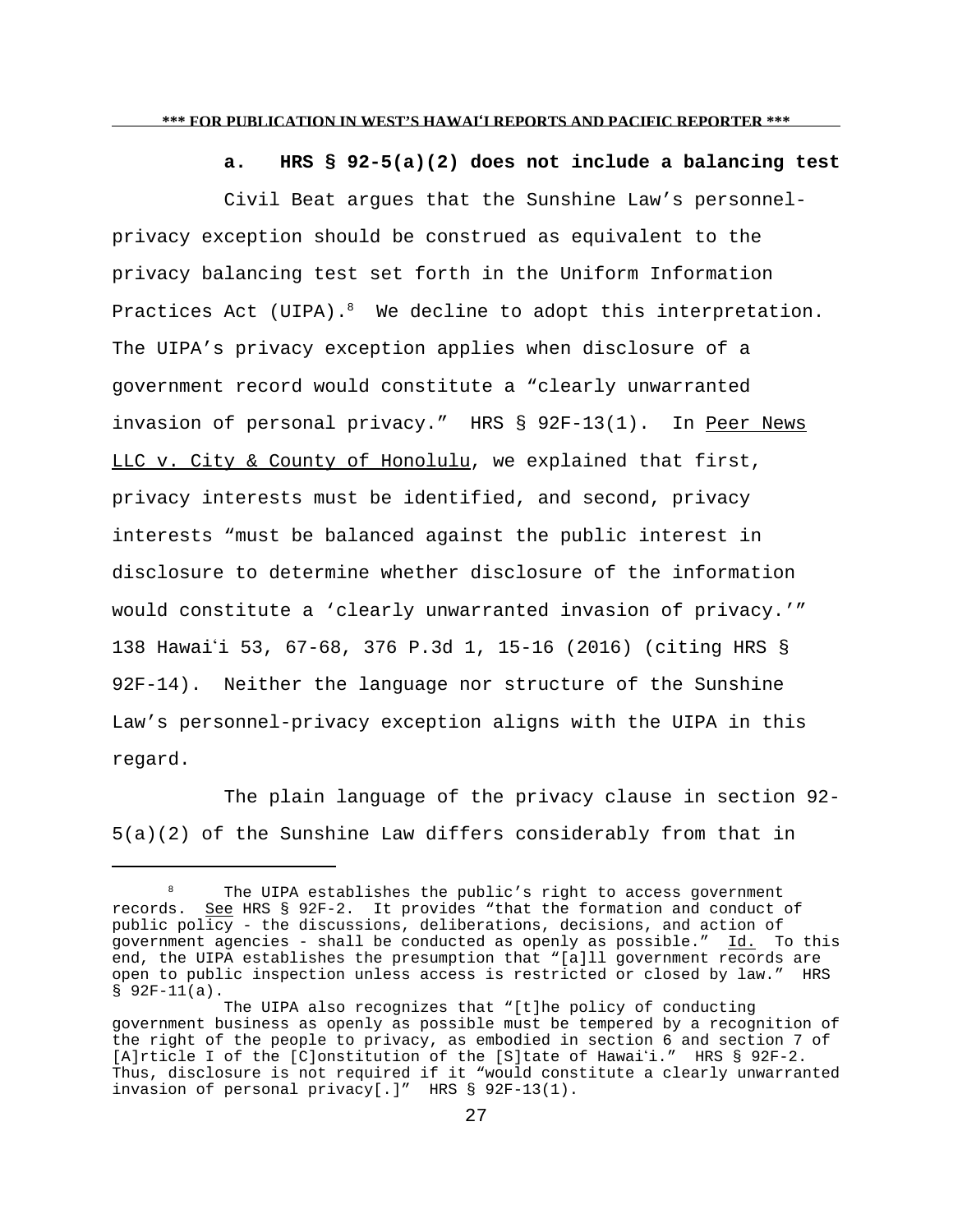sections 92F-13(1) and 14 of the UIPA. The personnel-privacy exception plainly allows a closed meeting if "consideration of matters affecting privacy will be involved" in certain personnel discussions. HRS § 92-5(a)(2) (emphasis added). The UIPA's plain language, on the other hand, allows a record to be withheld from the public if the record contains information that, if disclosed, "would constitute a clearly unwarranted invasion of personal privacy," HRS § 92F-13(1), and the UIPA sets forth an express test for determining whether this standard is met, see HRS § 92F-14.

In addition to these differences in plain language, the Sunshine Law and the UIPA's exceptions differ in structure. The UIPA establishes a distinct process for first identifying and evaluating privacy interests, and second, determining whether disclosure would constitute a "clearly unwarranted invasion" of these interests. HRS § 92F-14. The Sunshine Law lacks a similar process for determining whether "matters affecting privacy" are involved in a personnel discussion.

The Sunshine Law and the UIPA's exceptions also differ in the mode of their application. When a UIPA exception applies, the record is directly exempted from the disclosure requirement. See, e.g., HRS § 92F-13(1) ("This part shall not require disclosure of: (1) Government records which, if disclosed, would constitute a clearly unwarranted invasion of personal privacy." (Emphasis added)). The Sunshine Law, on the other hand, does not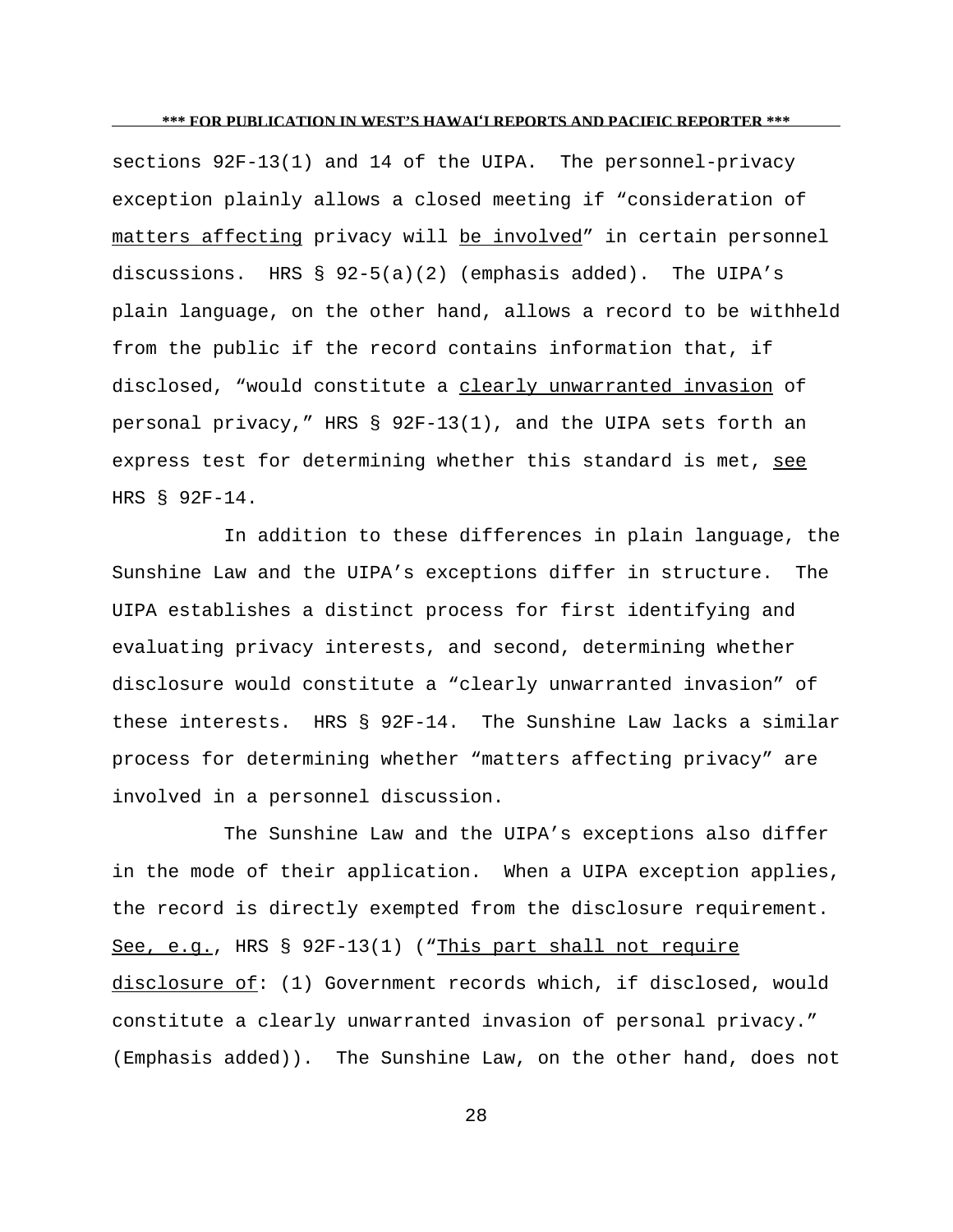provide automatic exceptions, as boards have the discretion to determine whether a closed meeting must be held. See HRS § 92-4.

When the personnel-privacy exception applies, a government board may decide to close a meeting to engage in deliberations without risking the invasion of fundamental privacy rights.<sup>9</sup> Understanding that "the proverbial bell cannot be 'unrung' with regard to protecting individual privacy interests," OIP S. Memo 14-7, at 7, boards may properly make this decision before such deliberations take place.

In sum, the Sunshine Law and UIPA differ in both their plain language and structure. While they share a similar policy intent, they are different statutes. In light of their distinctions, we do not read the UIPA's balancing test into the Sunshine Law's personnel-privacy exception. We adhere to the plain language of this exception, which allows specific personnel discussions to take place in a closed meeting, conditioned on whether "consideration of matters affecting privacy will be involved." HRS § 92-5(a)(2).

Article 1, section 6 of the Hawai'i Constitution provides, "The right of the people to privacy is recognized and shall not be infringed without the showing of a compelling state interest." Haw. Const. art. 1, § 6. This provision protects the right to privacy in the "informational" sense. See Cohan v. Ayabe, 132 Hawai'i 408, 322 P.3d 948 (2014); Stand. Comm. Rep. No. 69, in Proceedings of the Constitutional Convention of Hawai'i of 1978 (Proceedings), Vol. I, at 674. It "concerns the possible abuses in the use of highly personal and intimate information in the hands of government or private parties[.]" Nakano v. Matayoshi, 68 Haw. 140, 147, 706 P.2d 814, 818 (1985) (quoting Comm. Whole Rep. No. 15, in Proceedings, Vol. 1, at 1024). In essence, it is "the right of an individual not to have his private affairs made public by the government."  $\underline{Id.}$  at 148 n.6, 706 P.2d at 819 n.6 (quoting Whalen v. Roe, 429 U.S. 589, 599 n.24 (1977)).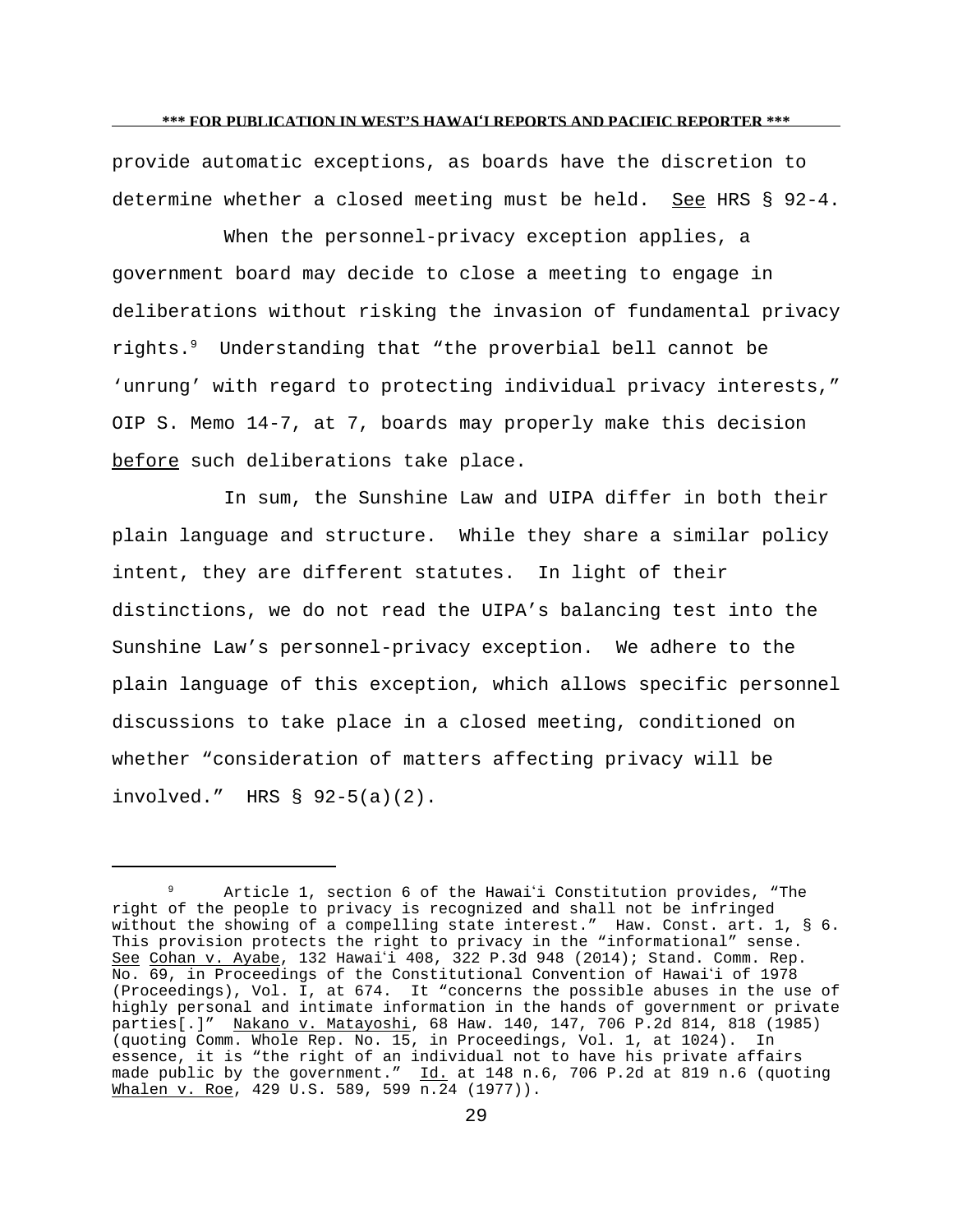# **b. HRS § 92-5(a)(2) requires the person at issue to have a legitimate privacy interest in the matters discussed**

For "matters affecting privacy" to be involved in a personnel discussion, HRS  $\S$  92-5(a)(2), the person at issue must have a "legitimate expectation of privacy" in the information, Nakano v. Matayoshi, 68 Haw. 140, 148, 706 P.2d 814, 819 (1985).

People have a legitimate expectation of privacy in "highly personal and intimate" information. See, e.g., Painting Indus. of Hawai'i Mkt. Recovery Fund v. Alm, 69 Haw. 449, 453, 746 P.2d 79, 82 (1987); State of Hawai'i Org. of Police Officers v. Soc'y of Prof'l Journalists - Univ. of Hawaii Chapter [SHOPO v. SPJ], 83 Hawai'i 378, 398, 927 P.2d 386, 406 (1996). Generally, "highly personal and intimate" information may include "medical, financial, educational, or employment records." Painting Indus., 60 Haw. at 453, 746 P.2d at 82; see, e.g., Nakano, 68 Haw. at 148, 706 P.2d at 819 (recognizing that "the people of Hawaii have a legitimate expectation of privacy where their personal financial affairs are concerned"); SHOPO, 83 Hawai'i at 399, 927 P.2d at 407 (recognizing that "generally, personnel records may contain information that, if disclosed, would constitute an invasion of privacy").

While general conceptions of privacy may provide a useful template for a person's reasonable expectations, these expectations will necessarily differ on a case-by-case basis, depending on the person and the topic of discussion. As Civil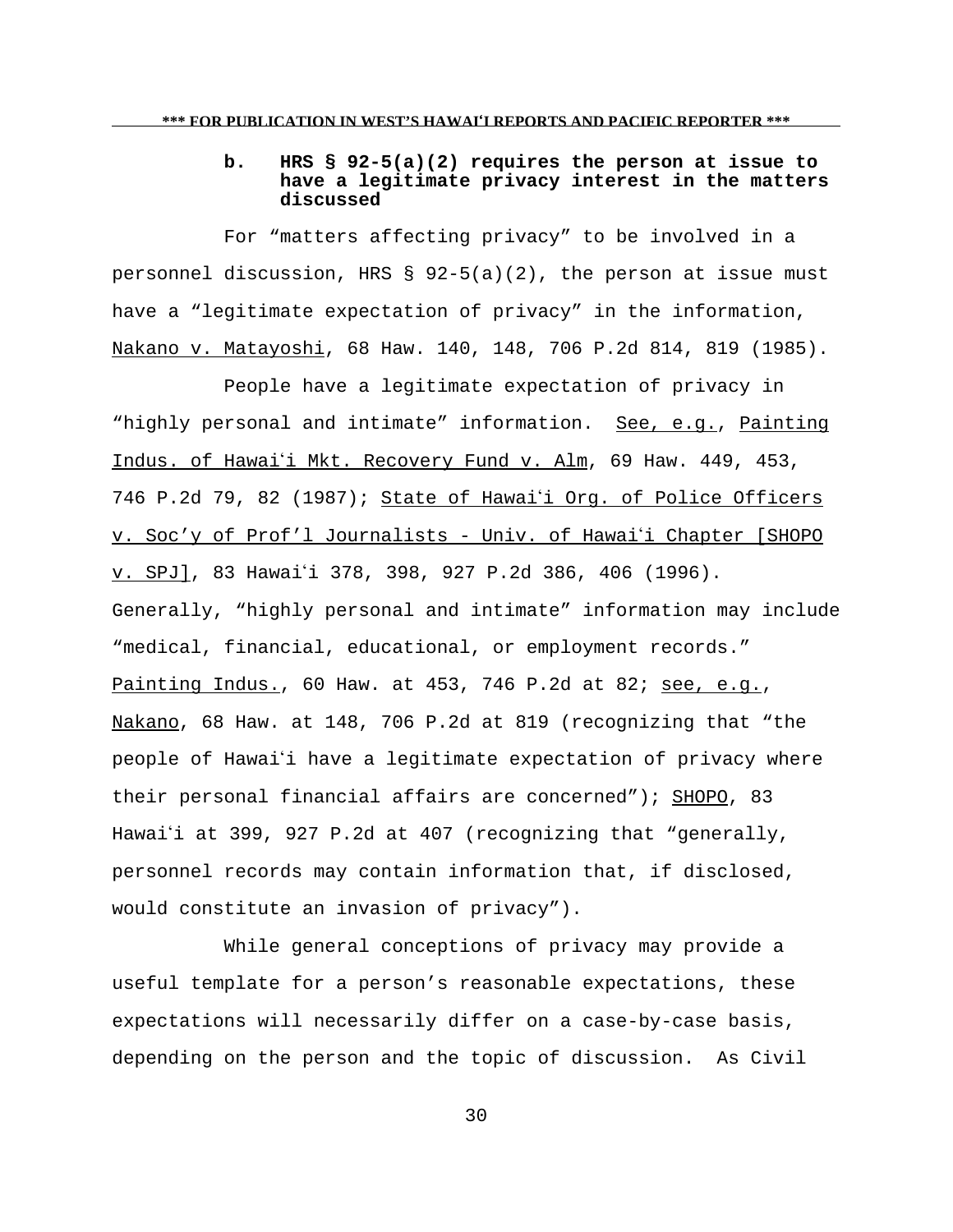Beat correctly points out, "[p]rivacy is not an absolute concept[.]" Some circumstances may reduce or perhaps entirely defeat the legitimacy of a person's expectation of privacy in certain information.

In Nakano, we recognized generally that people "have a legitimate expectation of privacy" in information concerning their "personal financial affairs." 68 Haw. at 148, 706 P.2d at 819. However, we recognized that this expectation will be qualified in the presence of other factors, and that reasonable expectations will depend on the person claiming the interest. See id. at 148-49. Specifically, we noted:

> [W]e cannot say an employee of the State or any of its political subdivisions may reasonably expect that his interest in avoiding disclosure of his financial affairs is protected to the same extent as that of other citizens, for the convention that proposed an affirmation of "the right of confidentiality" also authored constitutional language subjecting him to a code of ethical conduct. Consequently, the constitution now compels him to "make confidential financial disclosures" if he is a public official with "significant discretionary or fiscal powers." Moreover, these disclosures must "include, but not be limited to, sources and amounts of income, business ownership, officer and director positions, ownership of real property, debts, creditor interests in insolvent businesses and the names of persons represented before government agencies."

That any expectation of financial privacy a public official in the above category may have possessed has been qualified by Article XIV needs no belaboring.

Id. at 148-49, 706 P.2d at 819 (citations and footnotes omitted).

Thus, reasonable expectations of privacy may be affected by a person's level of discretionary and fiscal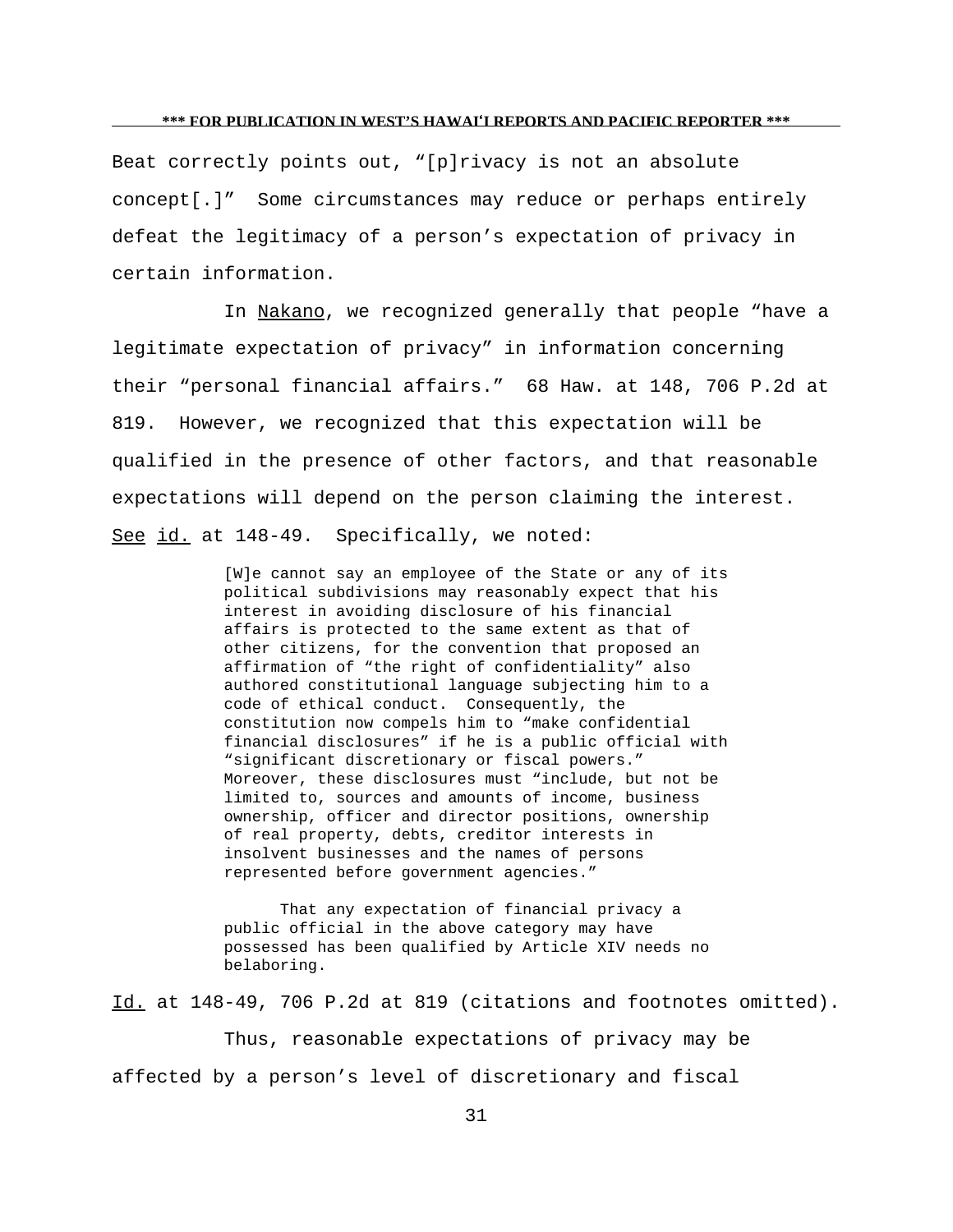authority in government. See id.; see also OIP Op. No. 04-07, at 6. For example, with regard to a then-President of the University of Hawai'i (UH), the OIP pointed out that "President Dobelle's privacy interest is substantially diminished . . . by virtue of his position as President of UH." OIP Op. No. 04-07, at 6. The OIP explained:

> More specifically, it is patently clear that President Dobelle is one of the more prominent members of our community. He is the CEO of the State's only public system of higher education, an entity that enjoys semi-autonomous status, and oversees over 45,000 students on three university campuses and seven community college campuses and a budget of approximately \$660 million. [The University] also receives millions of dollars in research and other types of grants, employs thousands, from administrators and professors to custodians, and significantly contributes to our State's economy. Moreover, President Dobelle is one of the most highly compensated State employees, earning \$442,000 per year and residing at College Hill.

## Id. at 6-7.

Reasonable expectations of privacy will also be affected by existing laws and regulations concerning the matters at issue. See Nakano 68 Haw. at 148-49, 706 P.2d at 819. An example of this principle may be found in the UIPA, which provides that a person does not have a significant privacy interest in "[i]nformation disclosed under section 92F-12(a)(14)." HRS § 92F-14(b)(4)(A). Section 92F-12(a)(14) provides for the mandatory disclosure of certain types of government employment information, such as employee names, job titles, and salary information. Because this information must be disclosed by law, a person cannot claim a reasonable expectation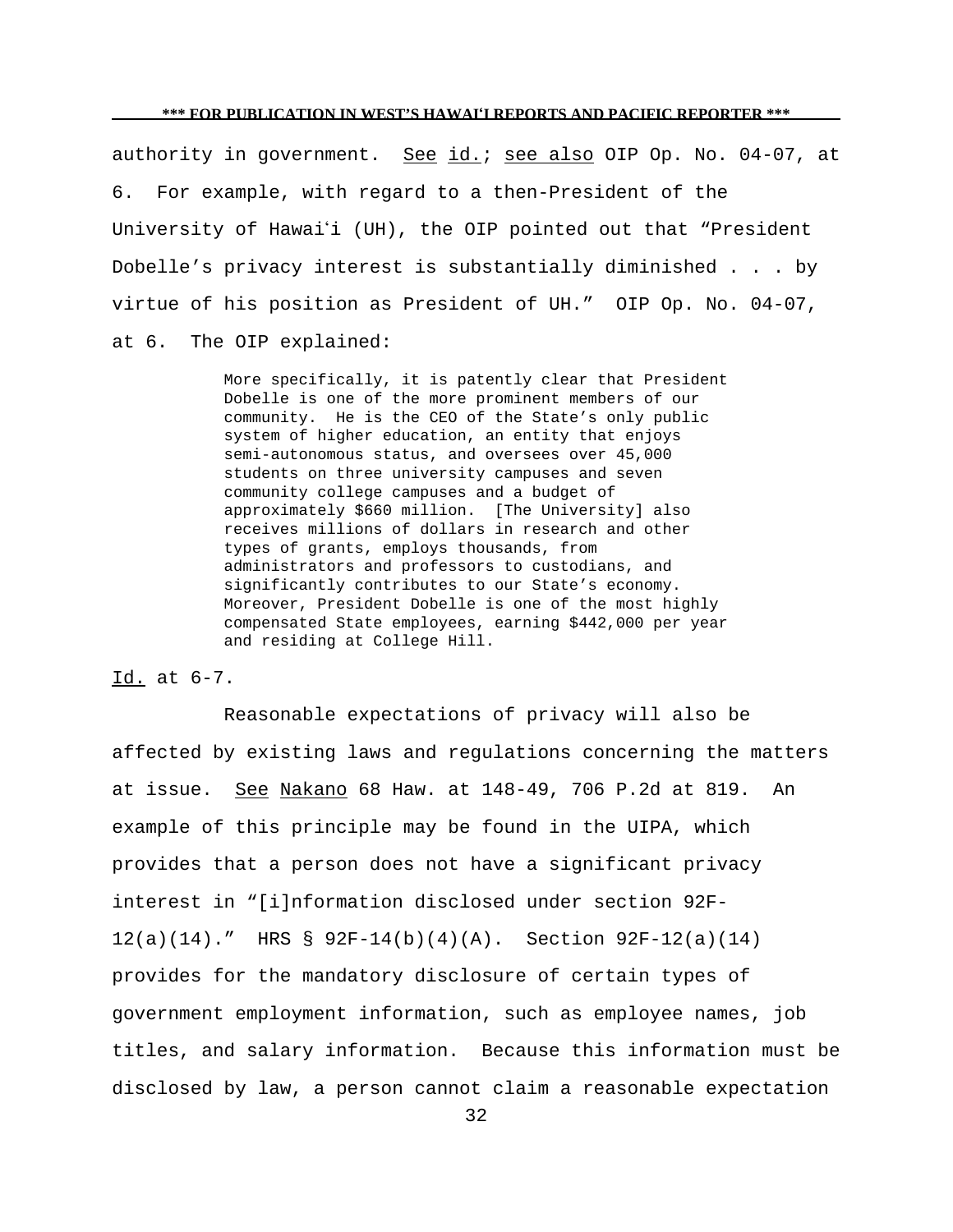of privacy in information disclosed pursuant to this law.

A similar principle was recognized in Painting Industry, a case concerning a government contractor's claimed privacy interest in his settlement agreement with the State. See 69 Haw. at 452, 746 P.2d at 81. The contractor sought to prevent disclosure of the settlement agreement because, as he claimed, public disclosure of the agreement would raise the inference that the contractor "may have violated state statutes in the past." Id. While we held that the agreement did not contain "highly personal and intimate information," we recognized, "[a]dditionally, if [the Department of Commerce and Consumer Affairs] had decided to hold a formal disciplinary hearing before the Contractor's Licensing Board, this information would have been public under HRS § 444-18." Id. at 453, 746 P.2d at 82. Thus, we held that the contractor did not have a legitimate privacy interest in the settlement agreement. Id.

Finally, a person cannot claim a legitimate privacy interest in information that has already been made public. See, e.g., OIP Op. No. 03-16, at 5; OIP Op. No. 06-07, at 4 ("[A] matter no longer affects the privacy of the individual where it has been made public[.]"); see also Op. Att'y Gen. No. 94-01, at 4 ("When information which would otherwise be required to be kept confidential under the public record law is already public, there is no privacy interest to protect."). For example, with regard to a then-head football coach at the University of Hawai'i, the OIP addressed whether employment information already disclosed by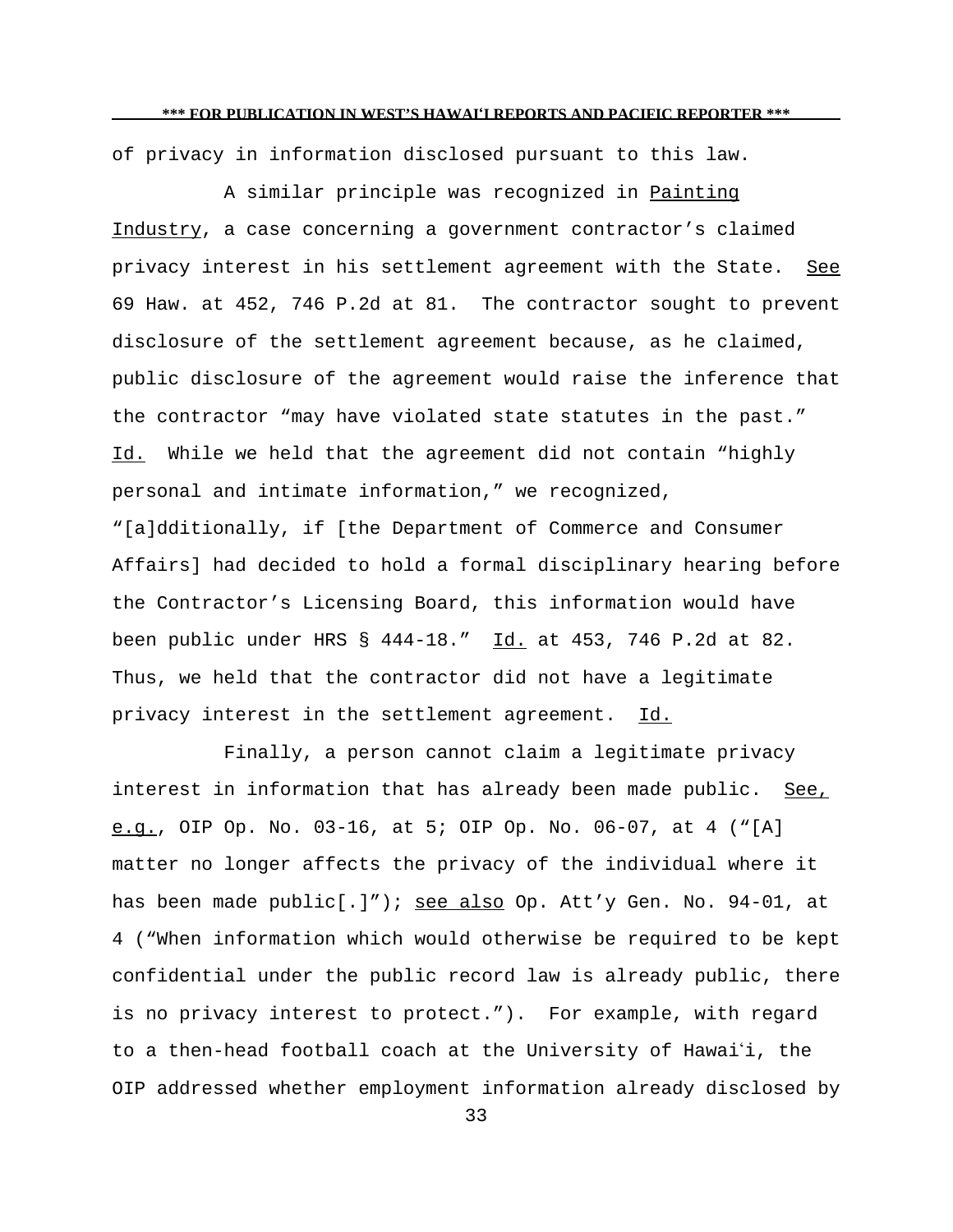the University and reported by the media could be withheld on the basis of privacy. See OIP Op. No. 03-16, at 5. The OIP noted:

> There clearly is no basis to withhold information that [the University] previously released. In our opinion, any argument to the contrary would be frivolous. Once [the University] voluntarily disclosed the information, whether to one member of the public or to the media, it cannot later claim that the same information is somehow protected from disclosure. An agency certainly is not permitted to discriminate by disclosing records to some and withholding the same records from others. Stated another way, by its voluntary disclosure of the information, [the University] waived any argument that the same information is protected from future disclosure.

# Id.

The OIP acknowledged that "there may be an issue as to whether statements in the press, without official confirmation, likewise serve to waive an agency's right to withhold the information." Id. However, the OIP determined that the issue was inapplicable, as the information concerning terms of the contract "was confirmed by Coach Jones' agent." Id. The OIP recognized:

> The bell, therefore, has "rung" with respect to those terms, and the bell cannot be "unring" [sic] by denying access to those same terms. In other words, withholding the information previously made public serves no legitimate purpose because [the University] cannot force the public to forget or pretend to forget that information.

## Id.

These factors, while not exhaustive, should be considered by government boards and commissions - and by reviewing courts - to determine whether a legitimate privacy interest is at stake.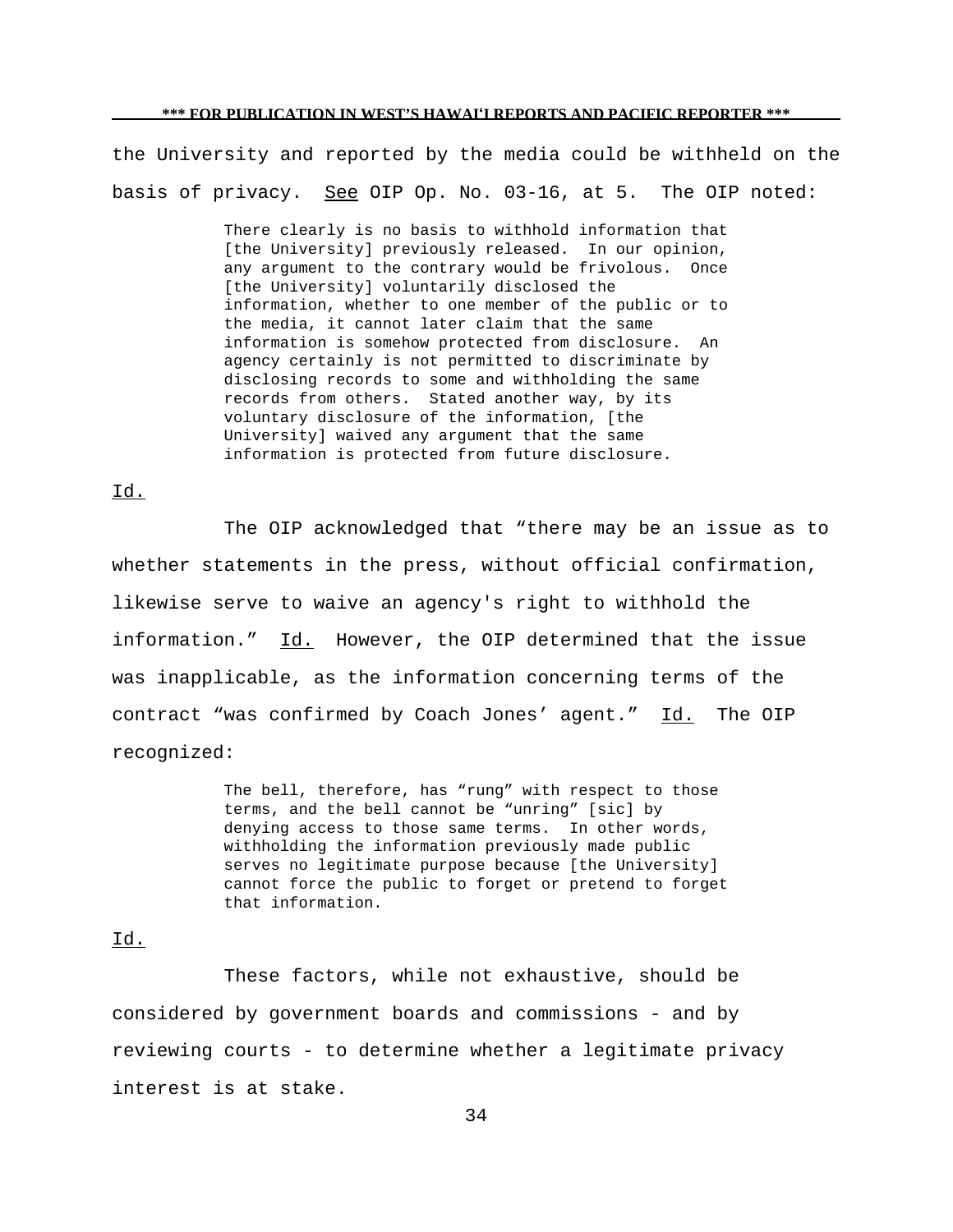## **C. Counts 5 and 6**

The circuit court erred in dismissing Counts 5 and 6. In these counts, Civil Beat alleged that the Commission violated the Sunshine Law at the January 4, 6, and 18, 2017 executive meetings. In addition to declaratory relief, Civil Beat sought the release of any recordings or minutes from the executive sessions, and for the circuit court to invalidate the Commission's retirement agreement with Kealoha, pursuant to HRS § 92-11.<sup>10</sup> The circuit court improperly applied a heightened pleading standard to dismiss these counts. As set forth below, we vacate the circuit court's judgment as to Counts 5 and 6, and remand them for further proceedings.

In Counts 5 and 6, Civil Beat alleged that the Commission violated HRS § 92-5(b), which provides, "In no instance shall the board make a decision or deliberate toward a decision in an executive meeting on matters not directly related to the purposes specified [for closing the meeting]." Civil Beat argued that at some point during the Commission's three days of closed deliberations regarding Kealoha's "Status," the Commission's discussions "exceeded the scope of any permissible [exception]."

In both counts, Civil Beat primarily sought to establish that the personnel-privacy exception was not a

<sup>10</sup> HRS § 92-11 (2012) provides, "Any final action taken in violation of sections 92-3 and 92-7 may be voidable upon proof of violation. A suit to void any final action shall be commenced within ninety days of the action."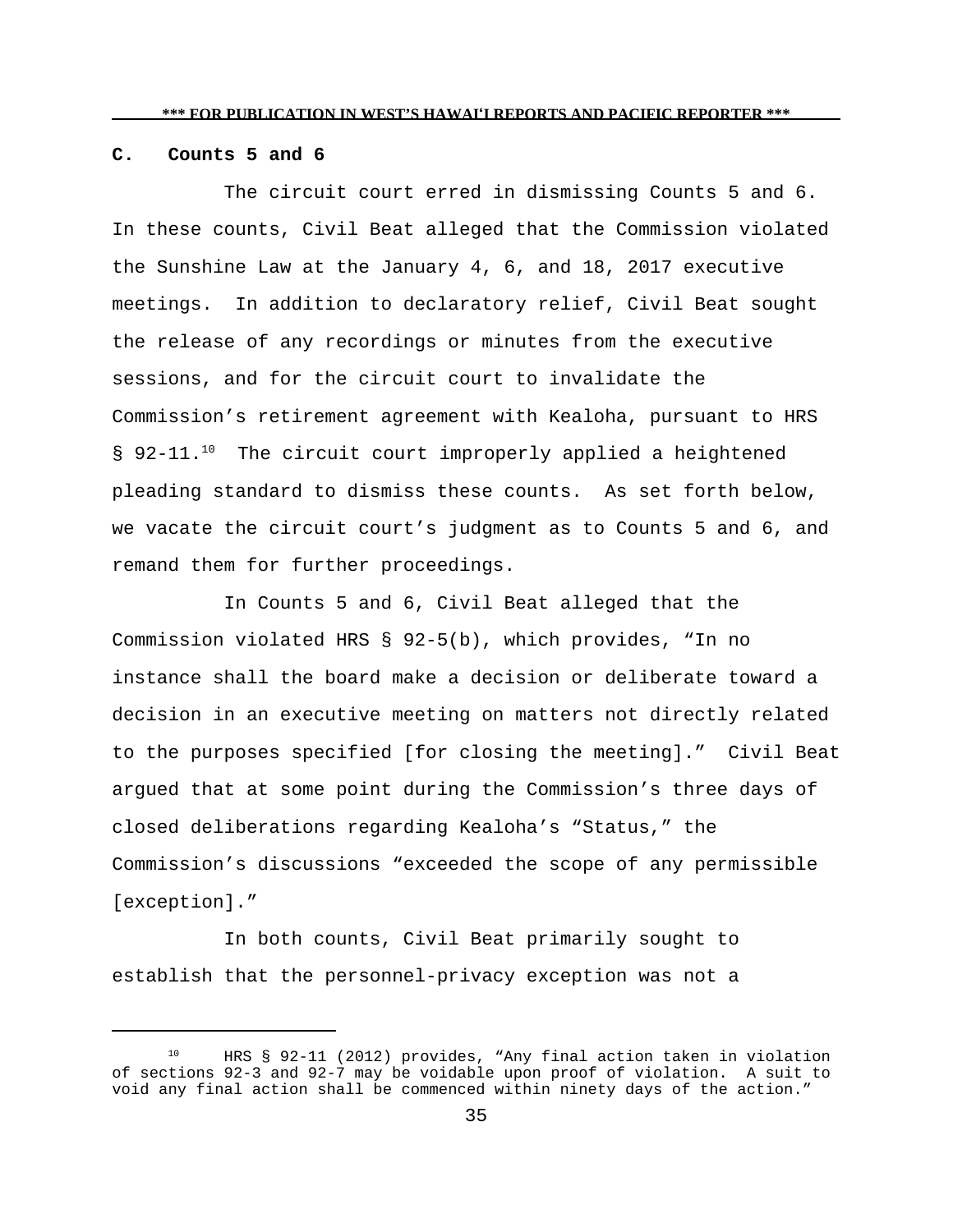"permissible" exception because "matters affecting privacy" were not involved in the Commission's deliberations.<sup>11</sup> Civil Beat then claimed, on information and belief, that portions of the January 4, 6, and 18 executive sessions "were not 'directly related' to 'consideration of matters affecting privacy.'"<sup>12</sup> Civil Beat also claimed that portions of the January 4, 6, and 18 executive sessions "were not 'directly related' to questions for the Commission's attorney 'pertaining to the board's powers, duties, privileges, immunities, and liabilities."

In response to Counts 5 and 6, the Appellees argued that the Commission "acted lawfully in closing its discussions regarding the Chief of Police's status with HPD and possible retirement to protect privileged attorney-client information and the Chief of Police's privacy interests." They argued that Civil Beat did not state a valid cause of action and that Counts 5 and 6 should be dismissed because the factual allegations therein were "formulaic, conclusory, and based on pure speculation." The Appellees asserted that Civil Beat was attempting "to discover the entire factual bases of its claims through discovery in this matter, which is impermissible."

Under this argument, the attorney-client exception would be the only permissible exception, and the scope of permissible discussions in executive session would be more narrow.

<sup>&</sup>lt;sup>12</sup> We note that this reference to the personnel-privacy exception incorrectly highlights its "purpose" to be "consideration of matters affecting privacy." To be clear, the purpose is "to consider the hire, evaluation, dismissal, or discipline of an officer or employee or of charges brought against the officer or employee, where consideration of matters affecting privacy will be involved." HRS  $\sqrt{92-5(a)(2)}$  (emphasis added).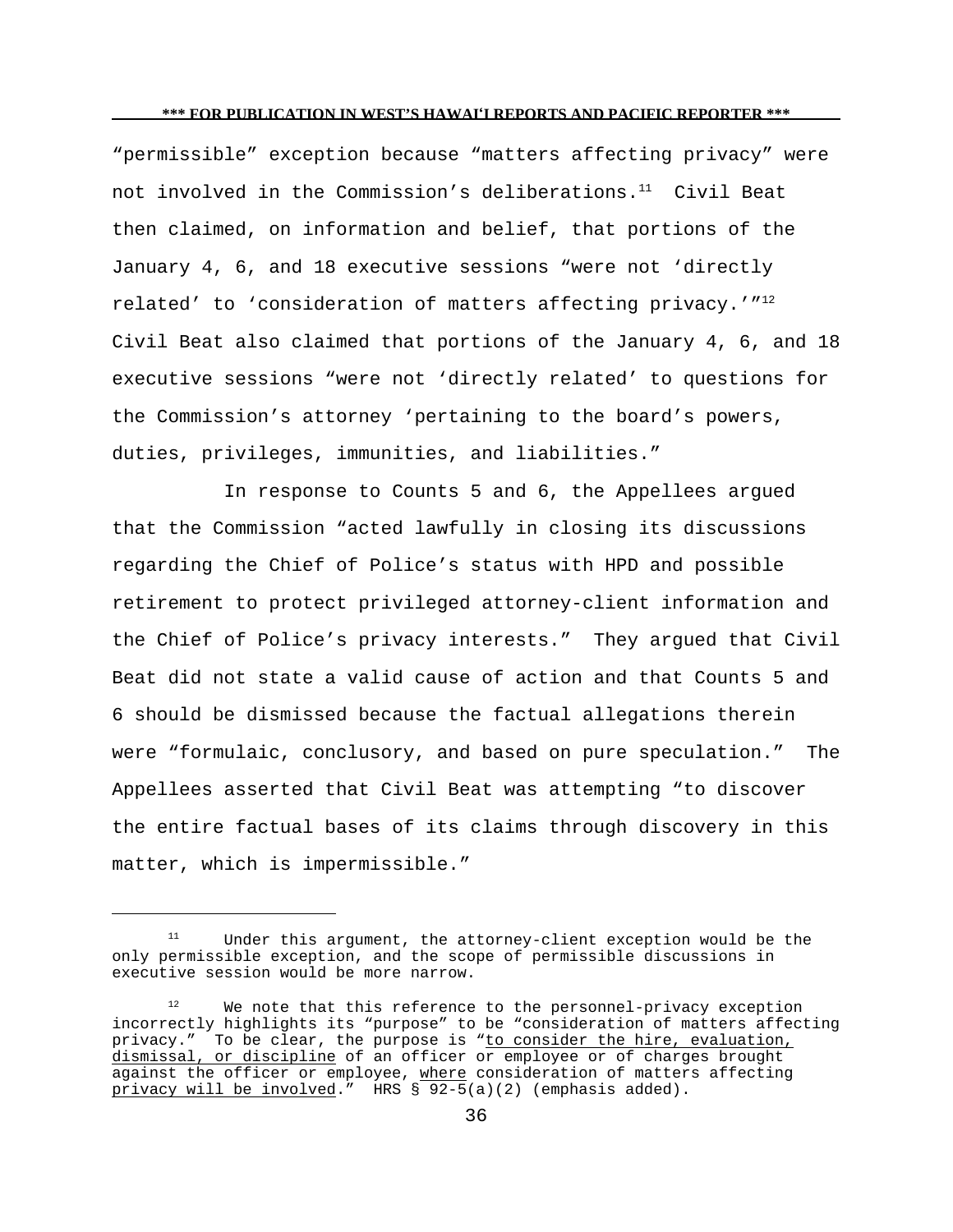At the hearing on the motion to dismiss, Civil Beat's counsel said that while Counts 3 and 4 "deal with the privacy balancing test[,] Counts 5 and 6 are more about whether or not the public has a cause of action when [there is] an improper executive session." Counsel argued that the Appellees "fault the complaint for not alleging . . . what happened in the executive session," even though Civil Beat "can't know what happened" because the meeting was closed to the public.

Further, the circuit court asked Civil Beat's counsel whether Counts 5 and 6 could proceed if the court rejected the privacy balancing test. The following exchange took place:

> THE COURT: With respect to Counts 5 and 6, they rely in large part on the claims in Counts 3 and 4 that you apply a balancing test when the court reviews the allegations.

[COUNSEL]: Yes.

. . .

- THE COURT: So if the court were to agree with the defendants' position that the balancing test that you allege in Counts 3 and 4 does not apply to the meeting, it applies to the documents, then . . . what would remain in Counts 5 and 6 to establish that there was a claim for an improper executive session?
- [COUNSEL]: I think it still would be a question of whether or not the entire executive session was proper, . . . [and] that just can't be resolved on a motion to dismiss. . . . [E]ven if they had a proper invocation of the personnel exception, even if they had a proper invocation of the attorney-client privilege, they still would have to show in some fashion, which often involves in camera review, they would have to show in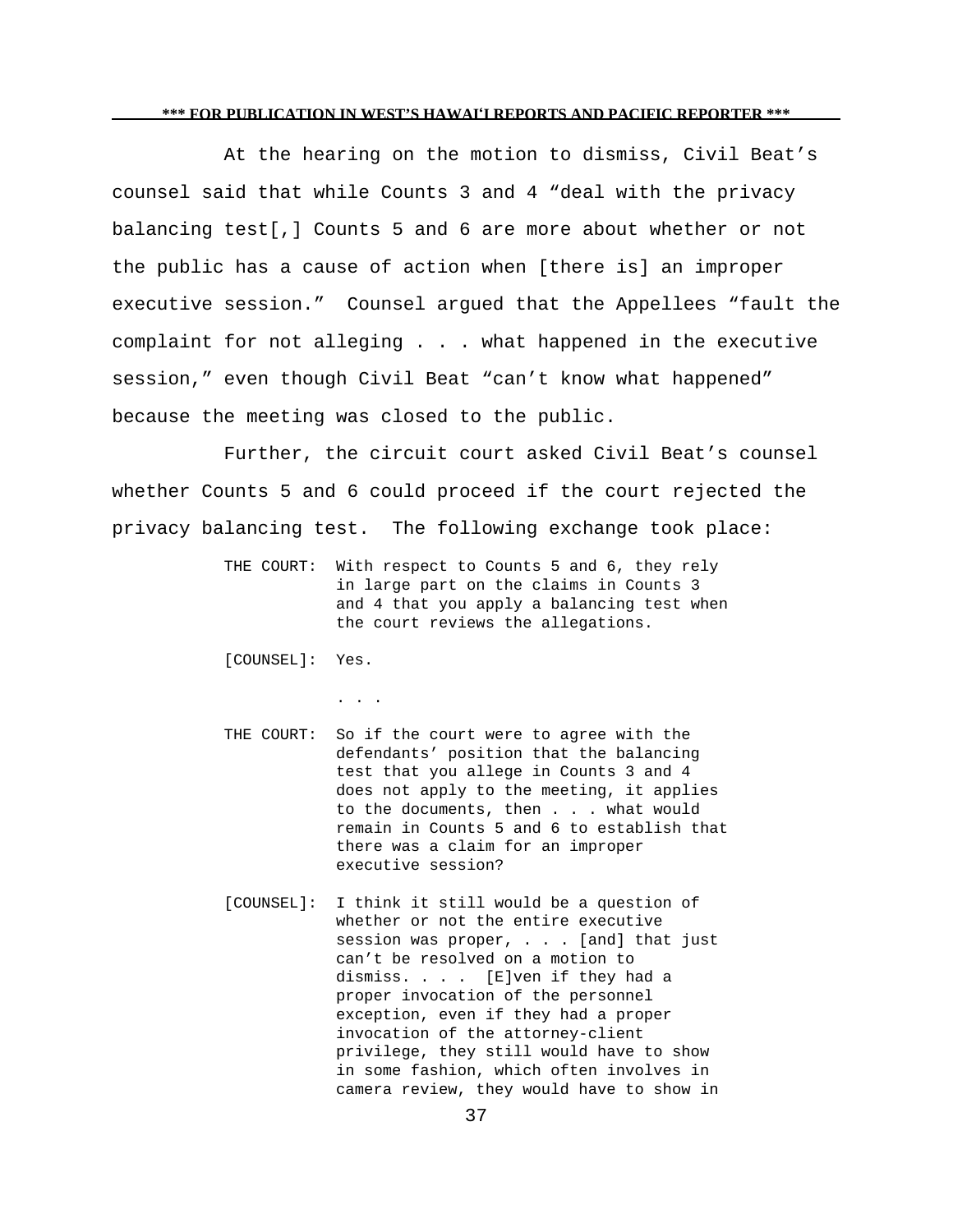some fashion that the entire set of meetings was properly within the scope of the executive session.

THE COURT: Okay. Thank you.

In its written order, the circuit court dismissed Counts 5 and 6 because they "set forth conclusory, rather than factual, allegations[.]" This was improper. Because Civil Beat's claims satisfied the notice pleading standard applicable in Hawai'i courts, the circuit court erred in dismissing Counts 5 and 6 pursuant to HRCP Rule  $12(b)(6)$ . See Bank of America, N.A. v. Reyes-Toledo, 143 Hawai'i 249, 263, 428 P.3d 761, 775 (2018).

To overcome an HRCP Rule 12(b)(6) motion to dismiss, a complaint must satisfy HRCP Rule 8(a) and our traditional notice pleading standard. See id. The pleading must contain "a short and plain statement of the claim showing that the pleader is entitled to relief," HRCP Rule  $8(a)(1)$  (2000), where the statement "gives the defendant fair notice of the claim and the ground upon which it rests," Reyes-Toledo, 143 Hawai'i at 258, 428 P.3d at 770 (quoting Hall v. Kim, 53 Haw. 215, 221, 491 P.2d 541, 545 (1971)). "[A] complaint should not be dismissed for failure to state a claim unless it appears beyond doubt that the plaintiff can prove no set of facts in support of [the] claim which would entitle [the plaintiff] to relief." Id. (quoting Hall at 221-22, 491 P.2d at 545).

Civil Beat alleged that portions of the January 4, 6, and 18 executive sessions "were not 'directly related' to 'consideration of matters affecting privacy,'" or "to questions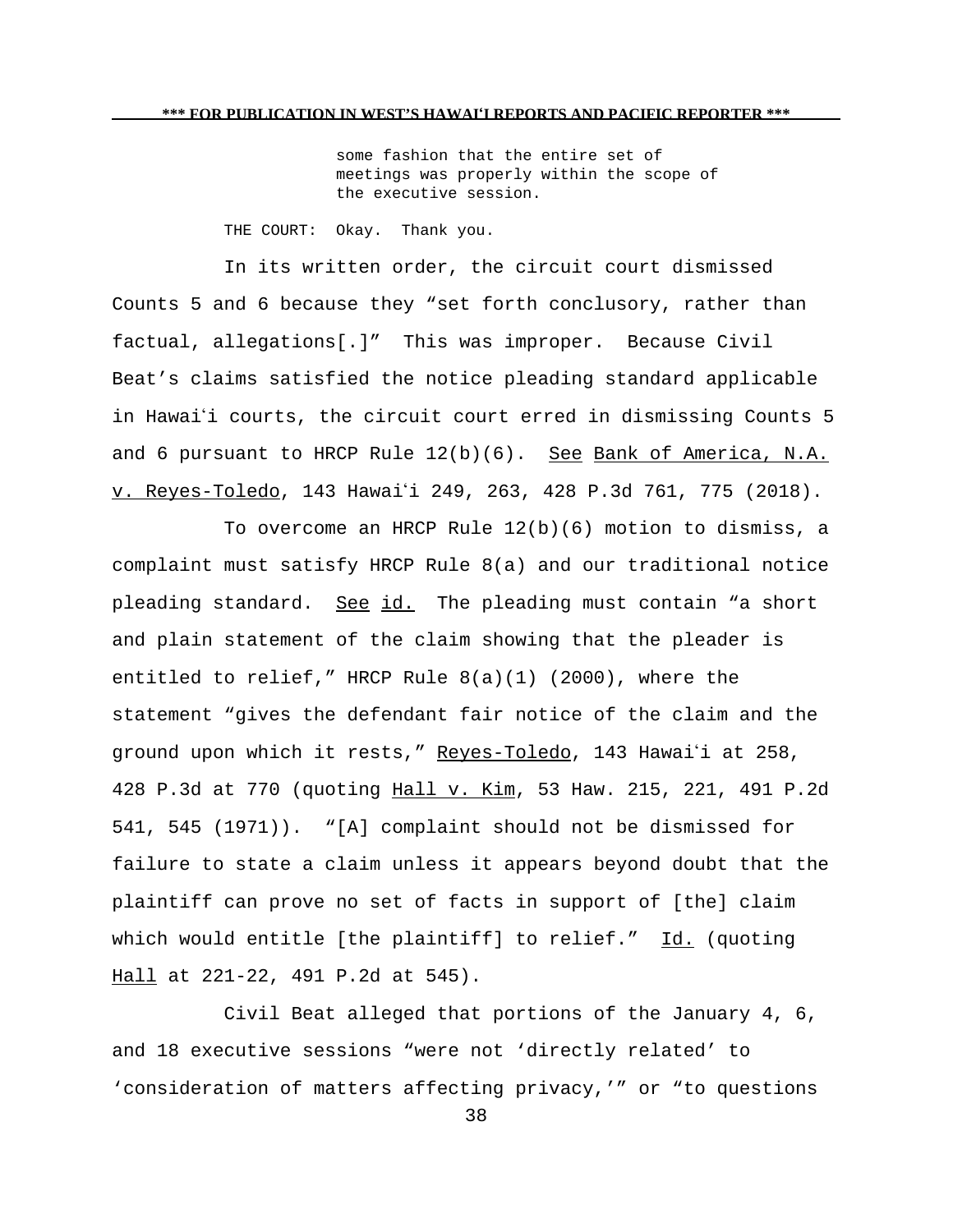for the Commission's attorney 'pertaining to the board's powers, duties, privileges, immunities, and liabilities." Taking the allegations in the complaint to be true, as we must when reviewing a motion to dismiss, Civil Beat has sufficiently alleged a violation of HRS § 92-5(b).

These allegations establish an issue of fact regarding whether the Commission's deliberations during the January 4, 6, and 18 executive meetings remained within the narrowly-tailored scope of the personnel-privacy and attorney-client exceptions. Civil Beat provided notice that, if the discussions were not within this scope, then Civil Beat would have a claim against the Commission for violating the Sunshine Law, entitling Civil Beat to relief. Thus, Civil Beat's claims in Counts 5 and 6 should not have been dismissed for failure to state a claim. We vacate the judgment to this extent and remand Counts 5 and 6 for further proceedings consistent with the following instructions.

# **D. Instructions and Relevant Considerations on Remand**

## **1. Indispensable Parties**

"Absence of indispensable parties can be raised at any time[,] even by a reviewing court on its own motion." Haiku Plantations Ass'n v. Lono, 56 Haw. 96, 103, 529 P.2d 1, 5 (1974) (quoting Filipino Fed. of America v. Cubico, 46 Haw. 353, 369, 380 P.2d 488, 497 (1963)). We raise the issue of Kealoha's absence sua sponte to ensure due process in the proceedings on remand. See 7 Charles Alan Wright, Arthur R. Miller, & Mary Kay Kane, Federal Practice and Procedure § 1602 (3d ed. 2001)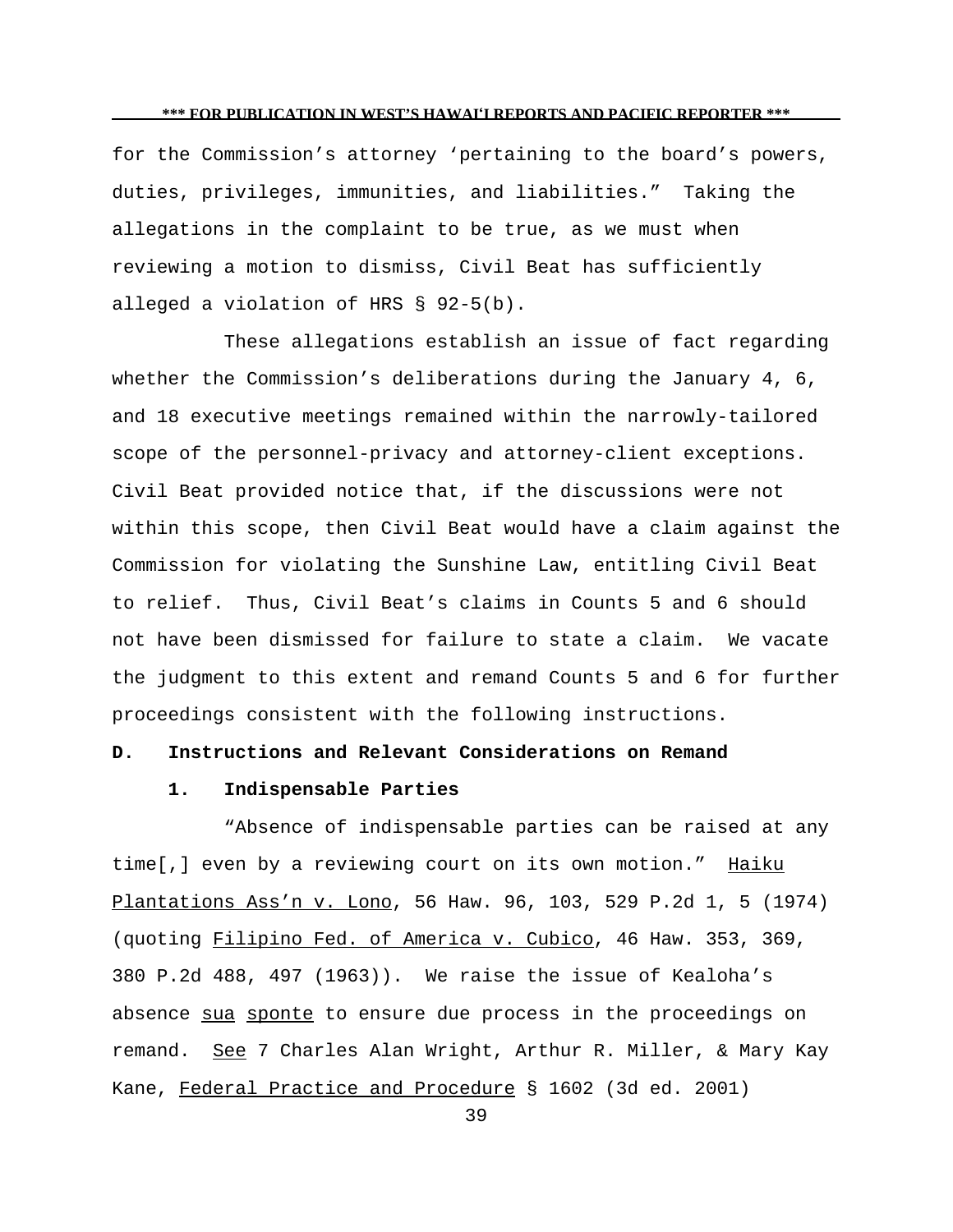(hereinafter "Wright & Miller") ("The failure of the court to protect those not before it may amount to a violation of due process should the judgment in the action have the effect of destroying their rights."). $^{13}$ 

Before proceeding to the merits of Counts 5 and 6, the circuit court must order Kealoha to be joined as a party to the action. See HRCP Rule 19(a) (2000). If Kealoha cannot be so joined, the circuit court must consider whether the action may proceed in any form among the parties presently before the court, or whether Counts 5 and 6 must be dismissed altogether. See HRCP Rule 19(b).

HRCP Rule 19 addresses the joinder of a nonparty determined to be necessary for a just adjudication. We have generally recognized a two-step analysis under Rule 19, corresponding with subsections (a) and (b) of this rule:

> First, the court must determine whether an absent party should be joined if feasible according to the factors listed in subsection (a). Second, if the party meets the requirements under subsection (a) but it is not feasible to join the party to the lawsuit, the court must proceed to Rule 19(b) to determine whether it may decide the case without the nonparty. If the court must dismiss the lawsuit rather than moving forward without the absent party, the nonparty is labeled "indispensable."

Marvin v. Pflueger, 127 Hawaii 490, 499, 280 P.3d 88, 97 (2012) (citations and footnote omitted).

<sup>13</sup> While this treatise addresses the Federal Rules of Civil Procedure, HRCP Rule 19 is "in all relevant aspects substantively identical to the federal rule[.]" Kellberg v. Yuen, 135 Hawai'i 236, 251 n.11, 349 P.3d 343, 358 n.11 (2015) (quoting Marvin v. Pflueger, 127 Hawai'i 490, 499 n.11, 280 P.3d 88, 97 n.11 (2012)).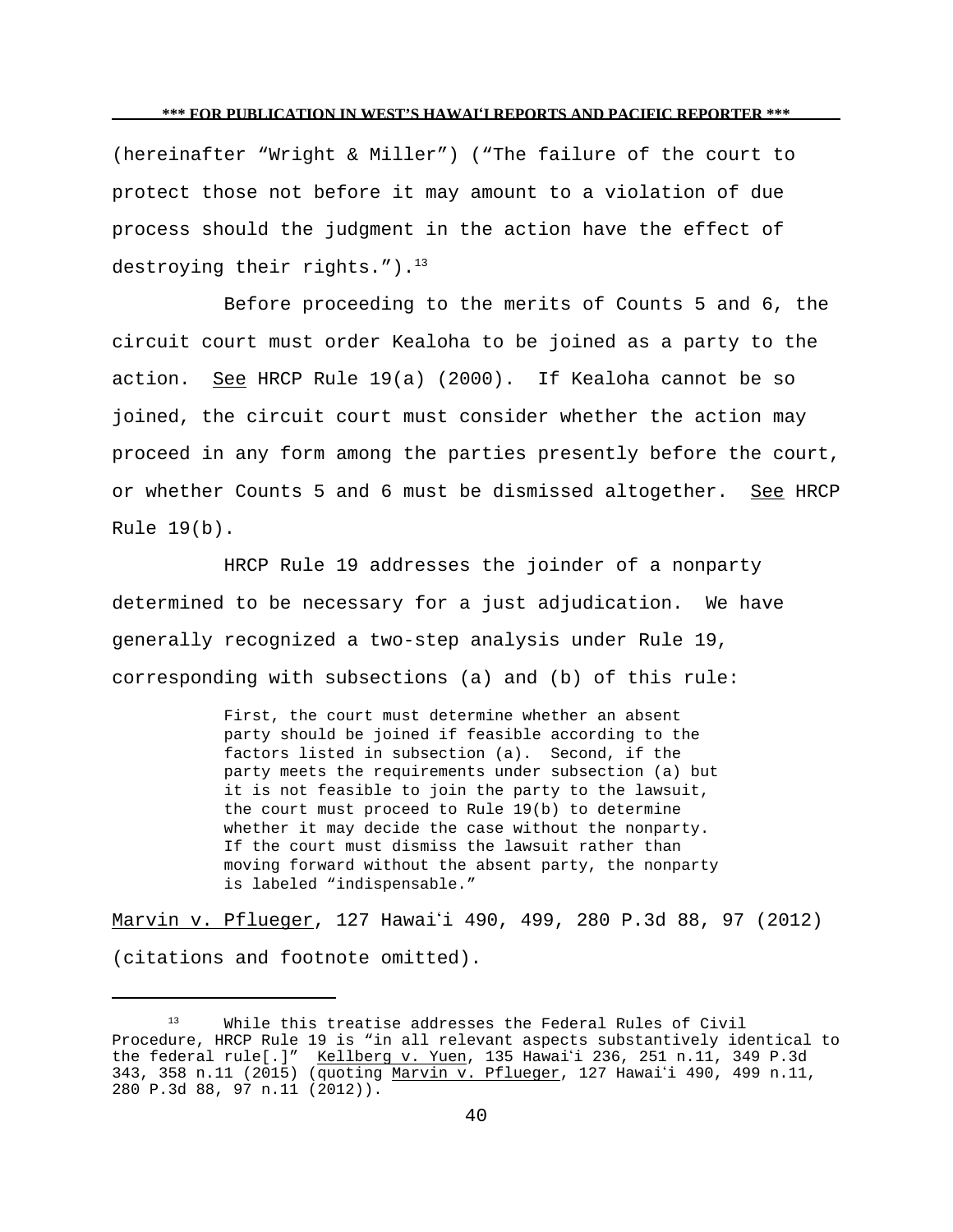Under subsection (a) of Rule 19, an absent person will be necessary for a just adjudication if one or more of the following apply:

> (1) in the person's absence complete relief cannot be accorded among those already parties, or (2) the person claims an interest relating to the subject of the action and is so situated that the disposition of the action in the person's absence may (A) as a practical matter impair or impede the person's ability to protect that interest or (B) leave any of the persons already parties subject to a substantial risk of incurring double, multiple, or otherwise inconsistent obligations by reason of the claimed interest.

HRCP Rule 19(a).

"Rule 19 is intended to protect the absentee from prejudice, to protect those made parties from harassment by successive suits, and to protect the courts from being imposed upon by multiple litigation." Wright & Miller § 1609. The first of these policies is reflected in the standard set forth in subdivision  $(a)(2)(A)$ , which requires joinder of a nonparty whose interests are at issue and may be harmed if the case is resolved in that person's absence. See id. § 1604 (recognizing with regard to subsection  $(a)(2)(A)$  that "[a] standard of this type has been used by federal courts in the past on many occasions to determine questions of indispensability[,]" and noting that "reluctance to affect the rights of persons not before the court has been a prominent factor in the development of the indispensability principle").

Based on the subject matter and claims for relief in Counts 5 and 6, Kealoha is a party to be joined if feasible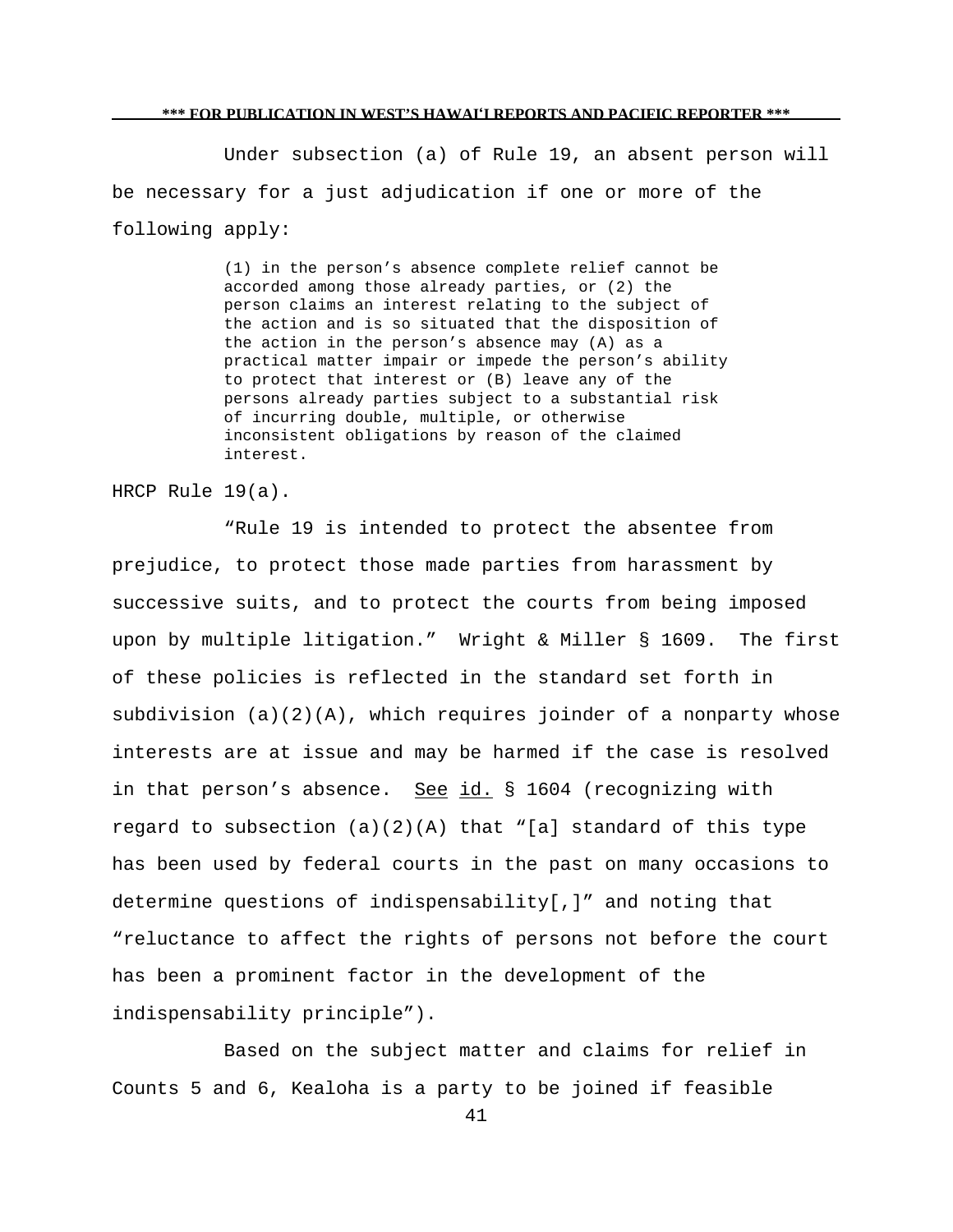pursuant to Rule  $19(a)(2)(A)$ . Counts 5 and 6 directly concern whether Kealoha had a legitimate privacy interest at stake in the Commission's discussions about the Target Letter and his retirement. Because this case concerns the subject of Kealoha's privacy, he would appear to have "an interest relating to the subject of the action." HRCP Rule  $19(a)(2)$ ; see Kellberg v. Yuen, 135 Hawai'i 236, 252 n.13, 349 P.3d 343, 359 n.13 (2015) ("[A]n absent party may be silent and still 'claim an interest' under Rule 19(a) because ' "claims an interest" in this context means nothing more than appears to have such an interest.'" (Citation omitted)).<sup>14</sup>

Further, "as a practical matter," Kealoha's interests may be impaired or impeded by the disposition of Counts 5 and 6 in his absence. HRCP Rule  $19(a)(2)(A)$ . In both counts, Civil Beat requested the release of audio recordings and minutes from the Commission's January 4, 6, and 18 executive meetings. Because Kealoha could claim a privacy interest in the details of these discussions, the public release of these details may impede attempts to keep this information private.

Additionally, Civil Beat sought to invalidate Kealoha's retirement agreement with the Commission. Resolving this in Civil Beat's favor would certainly appear to "impair or impede"

 $14$  This is not to be construed as a determination that Kealoha indeed had a legitimate privacy interest at stake, as we reserve this question for the circuit court on remand. "[T]he first step of the Rule 19 analysis asks whether the absent party 'claims an interest relating to the subject of the action[,]' not whether the absent party has a vested interest." Kellberg, 135 Hawai'i at 252 n.13, 349 P.3d at 359 n.13 (quoting HRCP Rule 19(a)).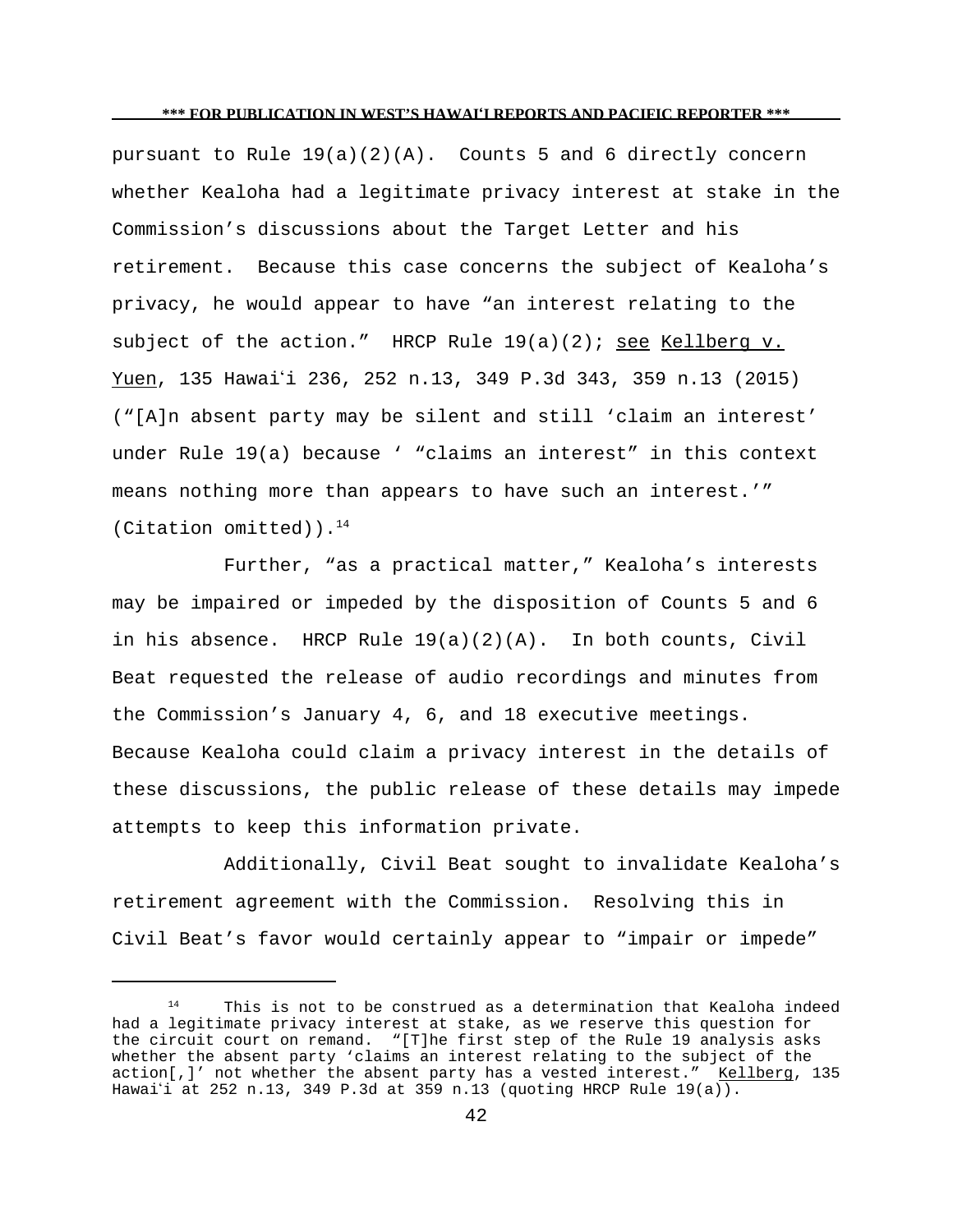Kealoha's ability to protect his contractual interests. See, e.g., Kellberg, 135 Hawaii at 252-53, 349 P.3d at 359-60 ("[I]nvalidating the subdivision would 'impair or impede' the lot owners' ability to protect their respective property interests."); Asato v. Procurement Policy Bd., 132 Hawai'i 333, 356, 322 P.3d 228, 251 (2014) ("[G]enerally, the parties to [a] contract must be made parties to a suit in which the contract is challenged.").

Although Rule 19(a) plainly applies, neither party considered the issue below or on appeal. Contrary to Rule 19(a), Civil Beat did not join Kealoha as a party to this litigation. See HRCP Rule 19(a) ("A person who is subject to service of process shall be joined as a party in the action if  $\ldots$  (2) the person claims an interest relating to the subject of the action and is so situated that the disposition of the action in the person's absence may (A) as a practical matter impair or impede the person's ability to protect that interest[.]" (Emphasis added)). Civil Beat also did not comply with Rule 19(c), which requires a pleading to "state the names, if known to the pleader, of any persons as described in subdivisions  $(a)(1)-(2)$  hereof who are not joined, and the reasons why they are not joined."<sup>15</sup>

<sup>&</sup>lt;sup>15</sup> In their motion to dismiss, the Appellees did not challenge the pleadings for failure to join a party under Rule 19. See HRCP Rule 12(b)(7). Thus, if the Appellees were to subsequently raise a defense pursuant to Rule 19(a), it would be deemed waived. See Marvin, 127 Hawai'i at 501-02, 280 P.3d at 99-100 (recognizing that pursuant to HRCP Rule 12, the defense of failure to join a necessary party under Rule 19(a) is waived if it is not timely raised in a defendant's answer or in a pre-answer motion.); see also Kellberg, 135 Hawaii at 251 n.12, 349 P.3d at 358 n.12 ("The timing for raising a (continued...)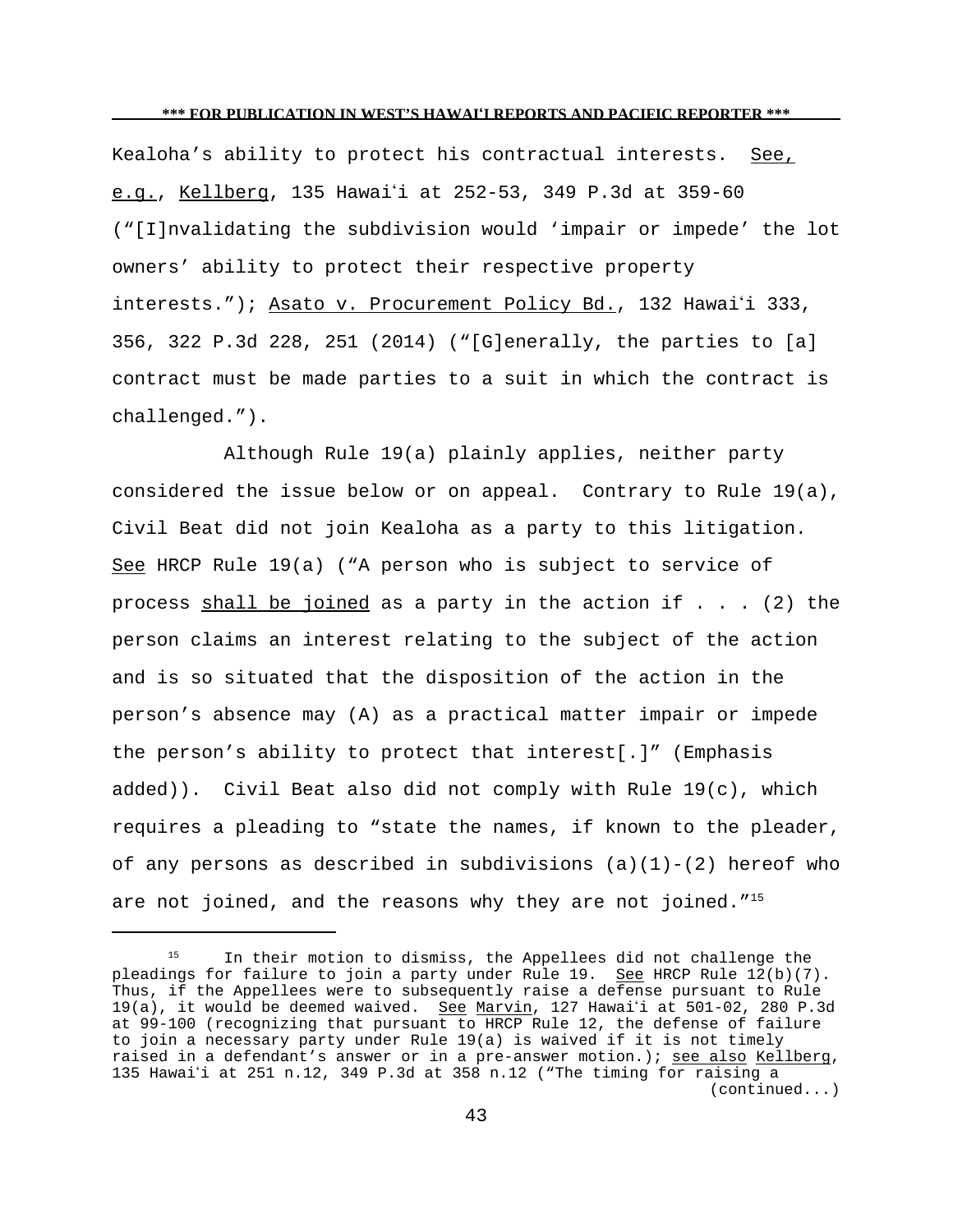Given the posture of this case and the circumstances of our Rule 19 review, we instruct the circuit court on remand to order Kealoha to be joined as a party pursuant to HRCP Rule 19(a). If Kealoha cannot be so joined, the circuit court must analyze the factors under Rule 19(b) to determine whether "in equity and good conscience" the action may proceed in any form among Civil Beat and the Appellees, or whether it must be dismissed. HRCP Rule 19(b).

## **2. Analysis under HRS § 92-5(b).**

The circuit court's analysis on remand will concern whether the Commission held a closed meeting that exceeded the scope of any permissible exception, such that the Commission was obligated to reconvene in an open meeting. See HRS § 92-5(b).

The legislature amended the Sunshine Law in 1985 to, among other things, prohibit boards from "mak[ing] a decision or deliberat[ing] toward a decision in an executive meeting on matters not directly related to the purposes specified" for closing the meeting. 1985 Haw. Sess. Laws Act 278, § 3 at 592 (emphasis added). This established a narrower standard in section 92-5(b) than earlier draft language, which would have allowed deliberations on matters "reasonably related" to the purpose of the executive session. Conf. Comm. Rep. No. 36, in 1985 Senate Journal, at 867; Conf. Comm. Rep. No. 41, in 1985

 $15$ (...continued) defense under Rule 19 is critical."). Here, waiver is not at issue, as the Appellees have not asserted a defense or objection based on Rule 19.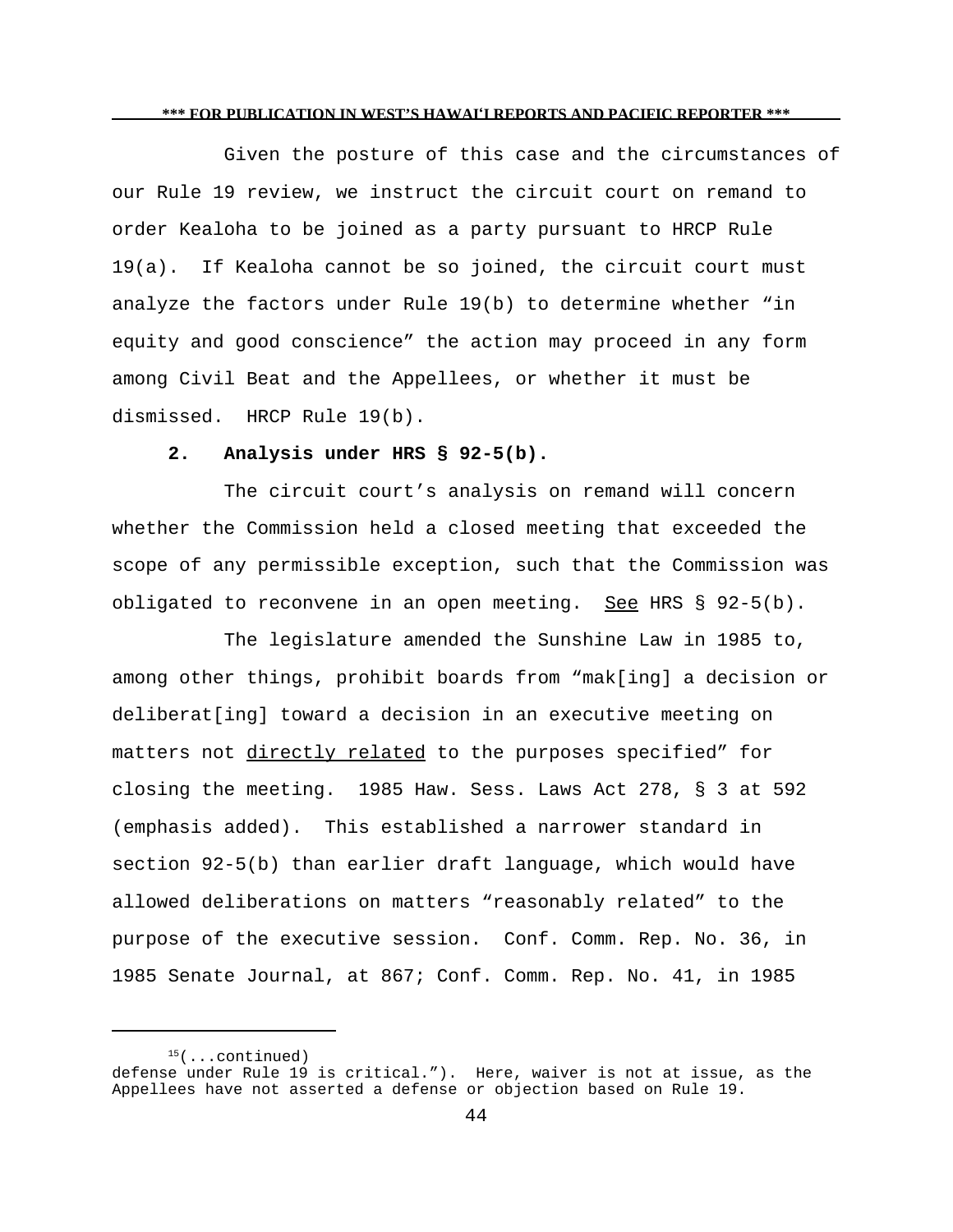House Journal, at 907.

Section 92-5(b) aligns with other Sunshine Law provisions requiring exceptions to the open meeting requirements to be "strictly construed against closed meetings." HRS § 92- 1(3); see HRS §§ 92-4, 92-5. In interpreting these provisions, the OIP has explained that "when any board discussion extends beyond the narrow confines of the specified executive meeting purpose, which purpose must be strictly construed, the board must reconvene in a public meeting to continue the discussion." OIP Op. No. 05-11, at 5. The OIP has also explained:

> [A] board may deliberate and decide matters in an executive meeting only to the extent necessary to execute the lawful purpose for which the executive meeting is convened and to maintain the confidentiality of the matters intended to be protected by the exception provided. A board, thus, must reconvene in an open meeting to make or deliberate toward a decision to the extent it may do so without defeating the lawful purpose for which the executive meeting may be held.

Id. at 6.

Based on Civil Beat's allegations in Counts 5 and 6, the circuit court should first determine whether the personnelprivacy exception was a permissible exception for the January 4 meeting, continued to January 6, and for the January 18 meeting. This determination will inform the nature of the court's second inquiry, which is whether the Commission's discussions at each meeting remained directly within the scope of the personnelprivacy exception, if permitted, or were otherwise directly within the scope of the attorney-client exception.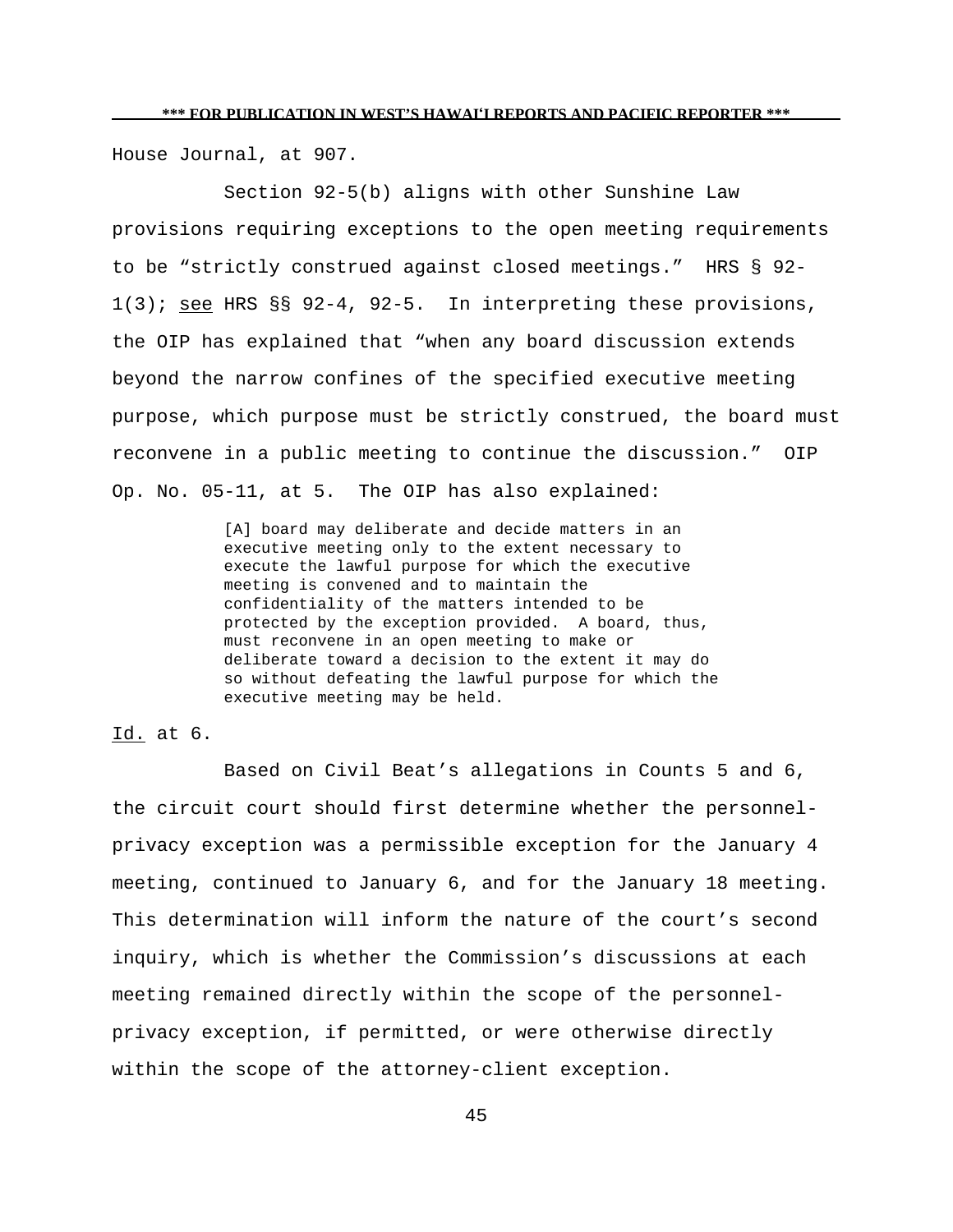#### **a. Permissibility of the Personnel-Privacy Exception**

To determine whether the personnel-privacy exception applied to the January 4 and 6 executive meetings, or the January 18 executive meeting, the circuit court must determine (1) whether the Commission considered Kealoha's "hire, evaluation, dismissal, or discipline," or charges against him, and (2) whether the considerations involved matters in which Kealoha had a legitimate privacy interest. HRS § 92-5(a)(2). The circuit court may only resolve this after further development of the facts and after providing the parties the opportunity to assert their respective positions.

Based on the limited factual record before this court, we make the following preliminary observations.

First, a "retirement" is not within the plain meaning of "hire, evaluation, dismissal, or discipline," or "charges." HRS § 92-5(a)(2). The allegations in the complaint provide that the Commission, which had already come to an "agreement in principle" on Kealoha's retirement on January 6, entered into an executive session on January 18 to reach a formal agreement as to Kealoha's retirement. It is thus unclear, based on the limited record before us, whether the January 18 executive session in fact involved considerations within the scope of the first prong of the personnel-privacy exception. Moreover, as to the "privacy" prong, because no legitimate privacy interest may be held in matters already public, Kealoha's retirement would not appear to be within the scope of "matters affecting privacy" at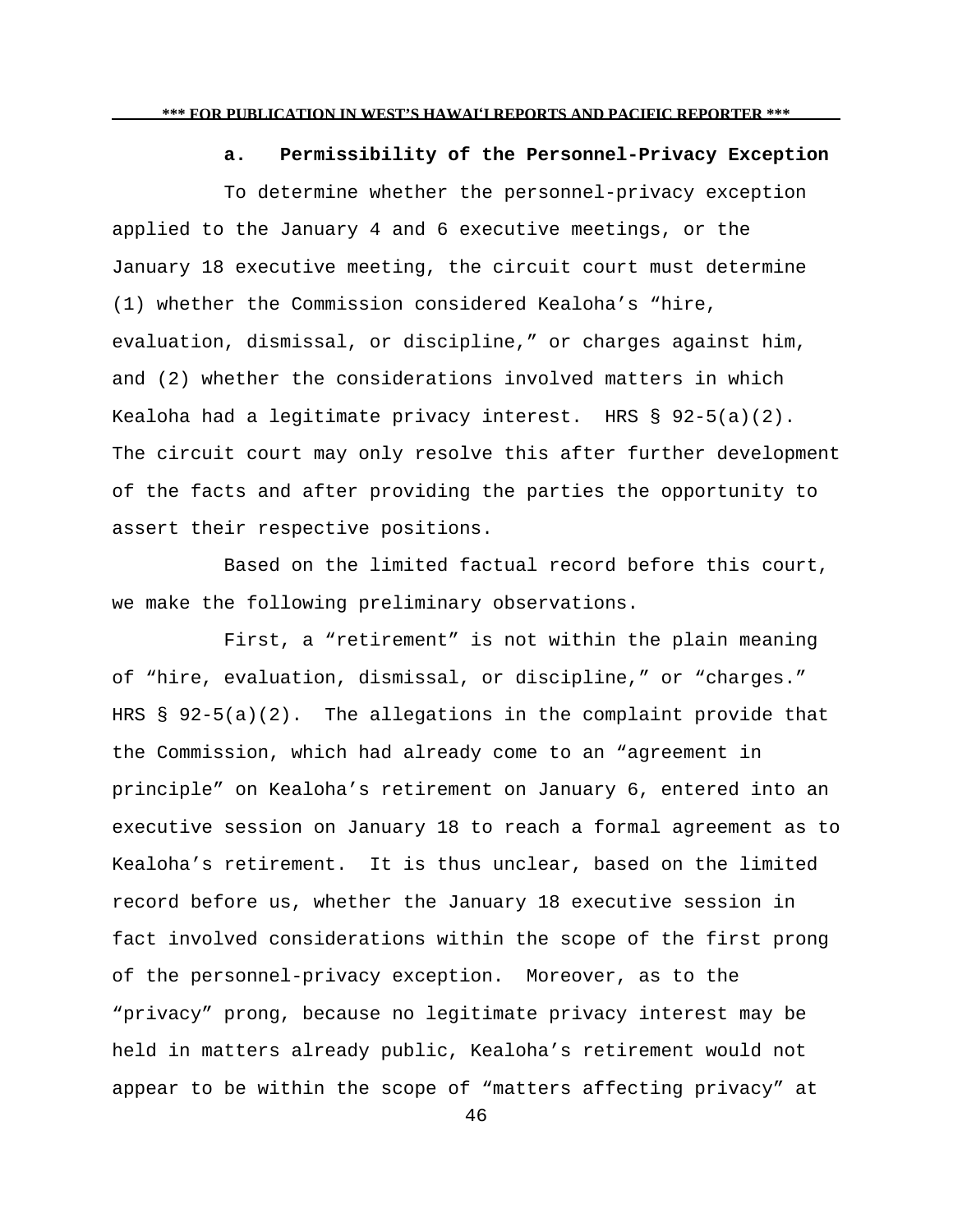the January 18 executive session.

Similarly, the circuit court should consider Civil Beat's allegations regarding the public nature of the Target Letter when determining what matters discussed at the January 4 and 6 executive sessions affected Kealoha's legitimate privacy interests. The court should further consider other circumstances that would limit or perhaps diminish Kealoha's reasonable expectations of privacy in certain information, given his thenrole as a prominent public servant at the head of the State's largest police force, and given any other relevant considerations regarding the matters under discussion.

## **b. Whether the Discussions Remained Within the Scope of the Permissible Exceptions**

If the circuit court finds that the Commission had a proper basis for invoking the personnel-privacy exception at the executive sessions under review, the court must conduct a twostep analysis. First, the court will determine to what extent the Commission's discussions and deliberations therein fell within the scope of the personnel-privacy exception. That is, the court must determine to what extent the Commission's discussions and deliberations were "directly related to" the purpose of closing the meeting pursuant to the personnel-privacy exception. HRS § 92-5(b).

The personnel-privacy exception allows boards to discuss the "hire, evaluation, dismissal, or discipline" of personnel, or "charges brought against" personnel, without the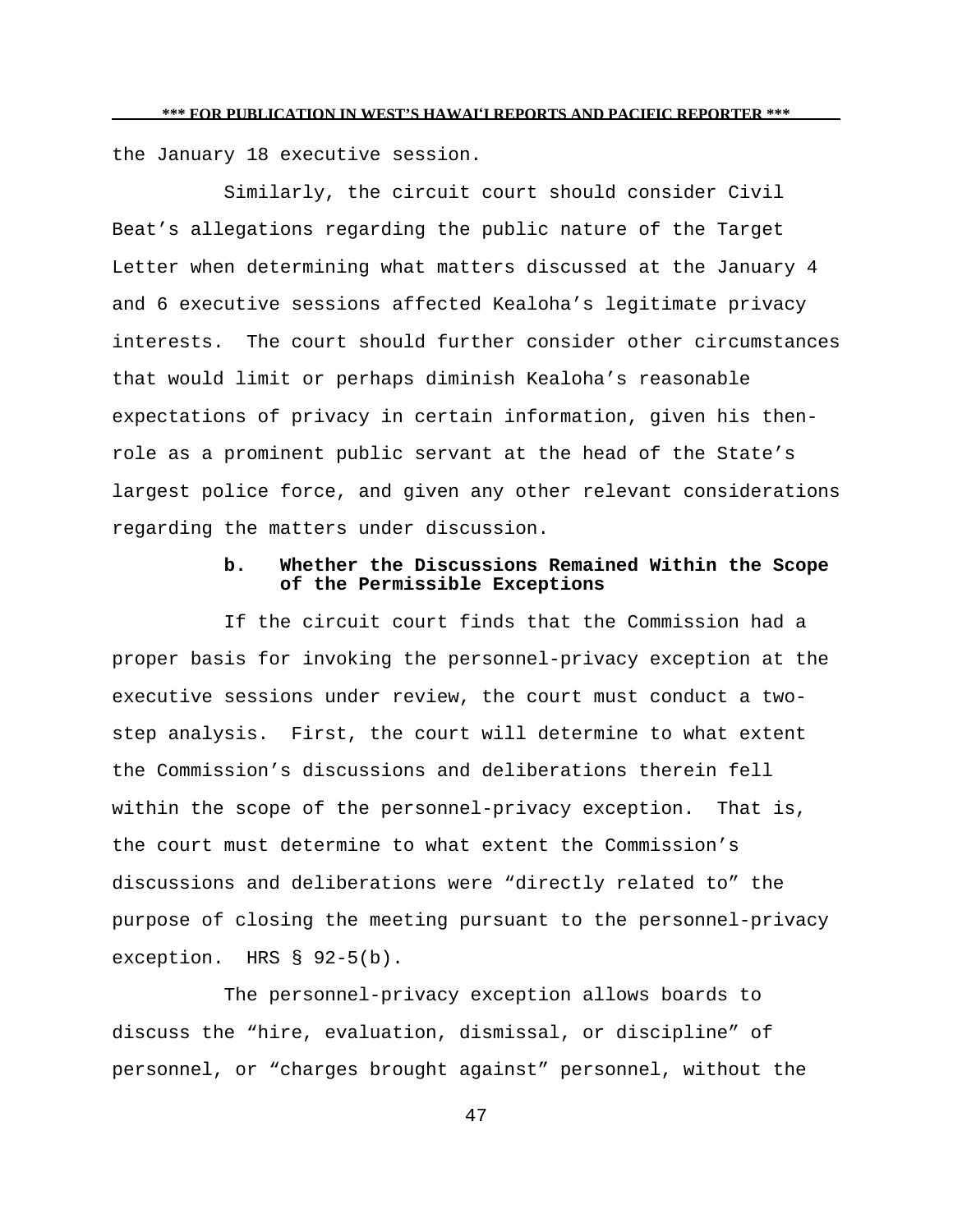risk of invading the person's privacy. HRS § 92-5(a)(2). The purpose of this exception is to protect individual privacy rights. Thus, on remand, the circuit court must examine the meeting minutes in-camera to determine to what extent the Commission's discussions were "directly related to" this purpose. HRS § 92-5(b).

Second, if portions of the executive meeting minutes fell outside the scope of the personnel-privacy exception, the circuit court will then alternatively consider the attorneyclient exception. The court must determine whether the remaining portions of the executive meeting were "directly related to" the purpose of "consult[ing] with the board's attorney on questions and issues pertaining to the board's powers, duties, privileges, immunities, and liabilities." HRS § 92-5(a)(4).

If the circuit court finds that the personnel-privacy exception was not properly invoked for a given meeting and was therefore impermissible, then the court must proceed directly to the second step of the above analysis to identify whether any portions of the meeting exceeded the scope of the attorney-client exception.

If any portions of the meetings at issue exceeded the scope of any permissible exception, then this will indicate that the Commission did not comply with section 92-5(b).

## **3. Scope of the Attorney-Client Exception**

As discussed above, the circuit court must resolve whether the Commission held a closed meeting that exceeded the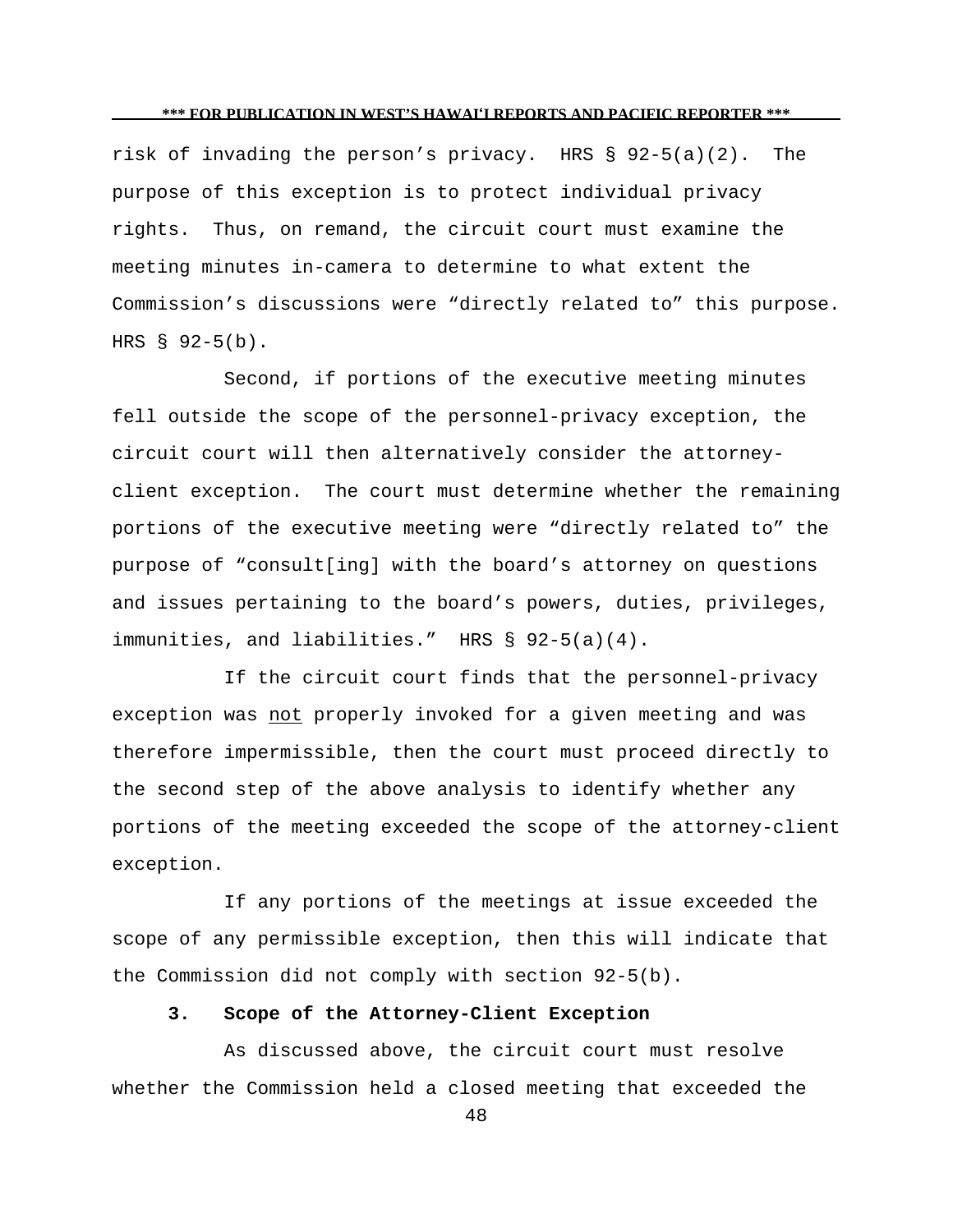scope of any permissible exception, and this analysis will involve an in-camera review of the January 4, 6, and 18 executive meeting minutes to determine whether portions of the meeting fell outside the scope of the Sunshine Law's attorney-client exception under HRS  $\S$  92-5(a)(4). See HRS  $\S$  92-5(b). Because our case law has not yet construed the scope of this exception, we take this opportunity to provide guidance.

In the circuit court's order granting the Appellees' motion to dismiss, the court ruled that "the Commission had the authority to and did meet in executive session to preserve its attorney-client privilege." We clarify that a board's authority to meet in executive session to consult with its attorney pursuant to HRS §  $92-5(a)(4)$  is narrower in scope than the attorney-client privilege, as demonstrated by the plain language and legislative history of the attorney-client exception.

The attorney-client privilege protects "confidential communications" between a client and the client's attorney "made for the purpose of facilitating the rendition of professional legal services to the client[.]" Hawaii Rules of Evidence (HRE) Rule 503(b); see also Save Sunset Beach Coal. v. City and Cty. of Honolulu, 102 Hawai'i 465, 484, 78 P.3d 1, 20 (2003) ("The attorney-client privilege is codified in the Hawaii Rules of Evidence (HRE) Rule 503[.]"). A confidential communication is "[a] communication . . . not intended to be disclosed to third persons other than those to whom disclosure would be in furtherance of the rendition of professional legal services to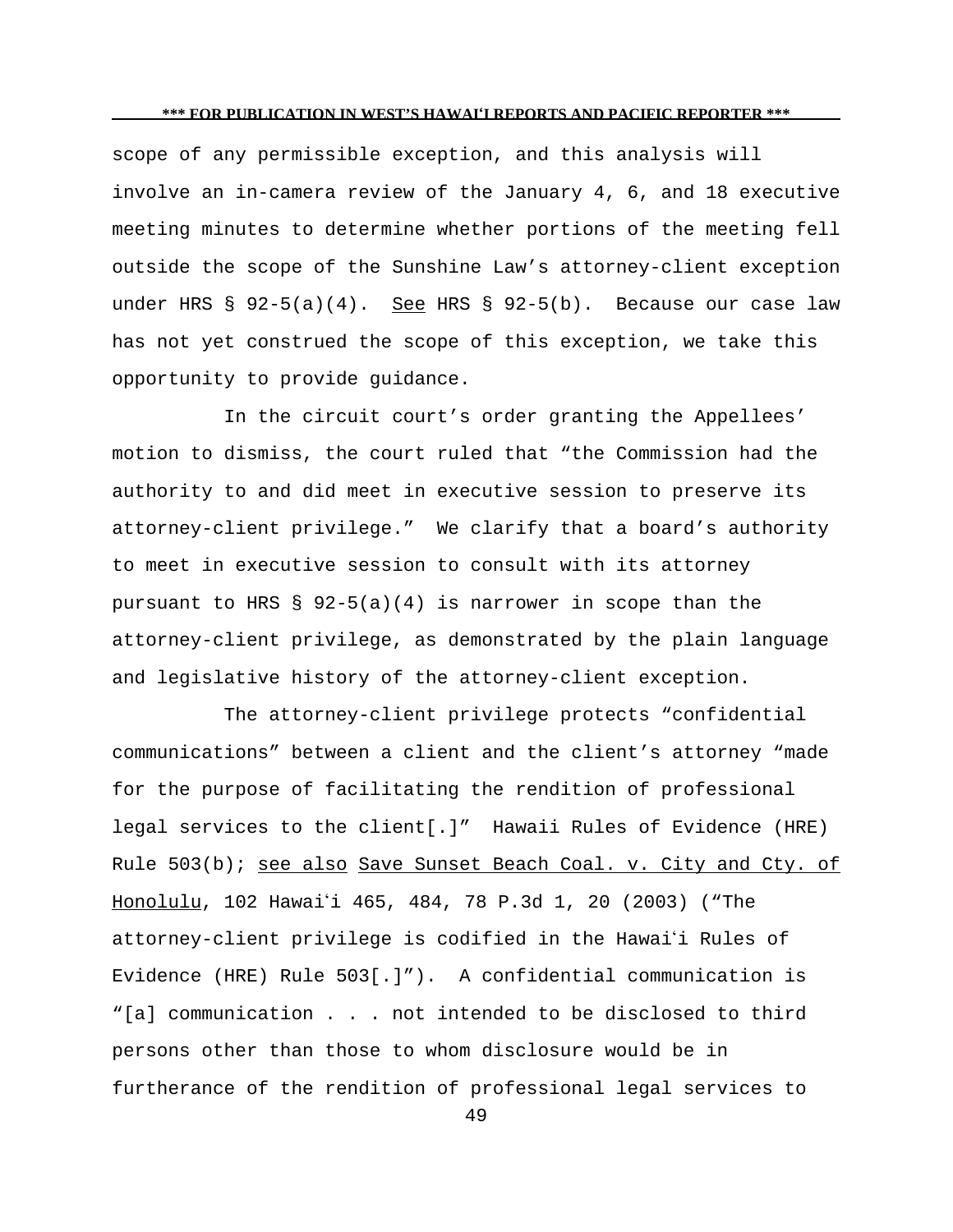the client or those reasonably necessary for the transmission of the communication." HRE Rule 503(a)(5).

Unlike the attorney-client privilege, the Sunshine Law's attorney-client exception protects communications relating only to "questions and issues pertaining to the board's powers, duties, privileges, immunities, and liabilities." HRS § 92- 5(a)(4). These specific conditions demonstrate that the attorney-client exception is not equivalent in scope to the attorney-client privilege.

This has not always been the case. When the Sunshine Law was first enacted, a board was permitted to enter into an executive session "[t]o consult with [its] attorney[.]" 1975 Haw. Sess. Laws Act 166, § 1 at 365 (emphasis added). This original language allowed boards to engage in confidential communications with their attorneys on a broad range of matters.

During the 1985 legislative session, S.B. 1413 was introduced for the "purpose of . . . afford[ing] the public more participation in governmental open meetings and more access to public records." S. Stand. Comm. Rep. No. 714, in 1985 Senate Journal, at 1196. In order "[t]o make government as open as possible to the public to protect the public interests," members of the Senate declared that "strengthening of the Sunshine Law is necessary." Id. To strengthen the Sunshine Law, the bill proposed to amend the attorney-client exception to "require that closed meetings with the board's attorney be limited to matters relating to an actual, threatened or proposed lawsuit in which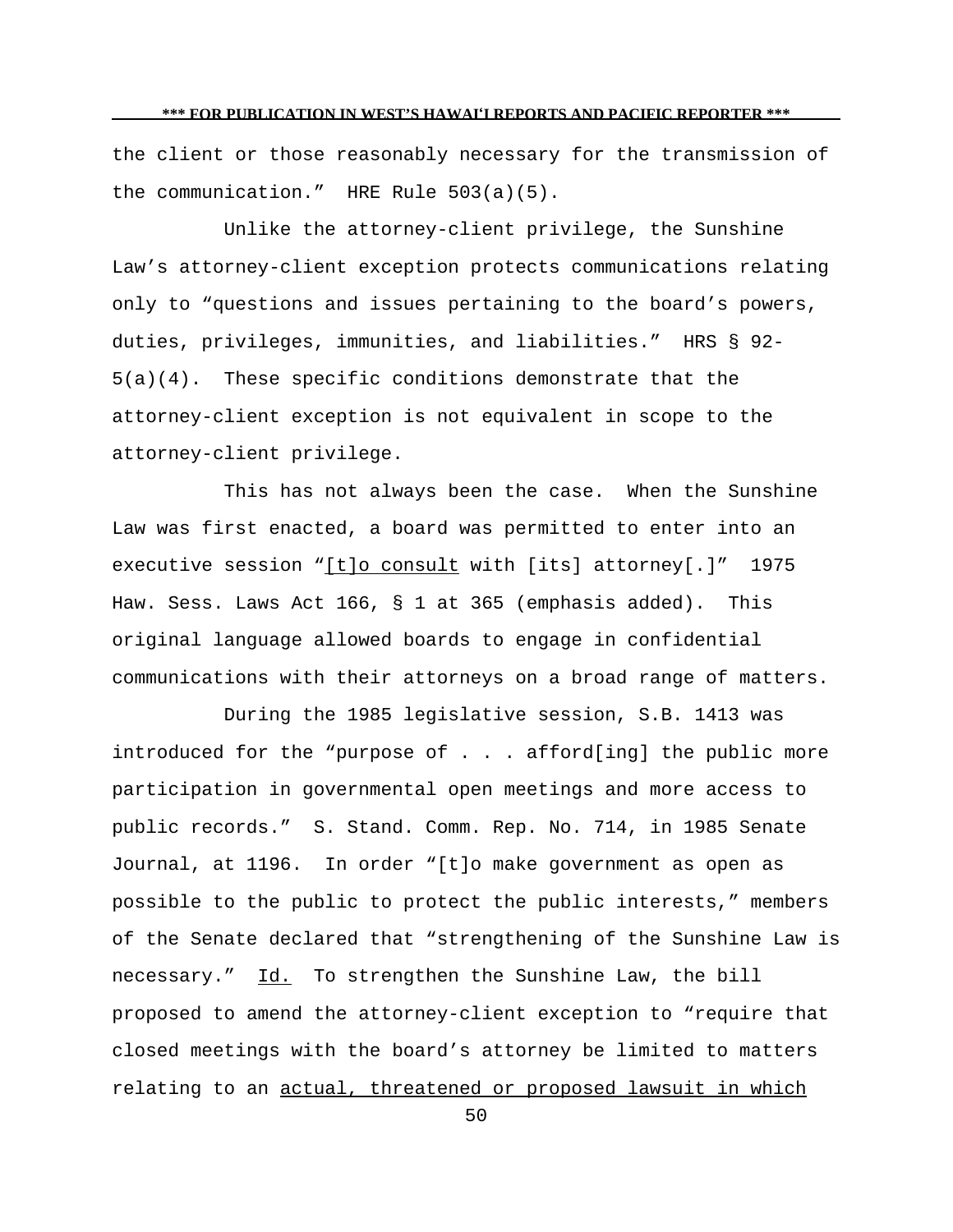the board is a party[.]"  $Id.$  (emphasis added).

In reviewing this proposed language, members of the House Judiciary Committee expressed the following concern:

> [T]he amendment pertaining to the board consulting with their attorney attempts to abrogate or severely limit the commonly recognized attorney-client privilege. There may be instances when a board may need to consult with their attorney on matters other than pending or future litigation. Your Committee felt boards should be able to consult with their attorney in private, just as private parties do. If a board consulted with its attorney in an open meeting the privilege, or confidentiality of their communications would be lost. Without the confidentiality, a board may not adequately inform their attorneys of facts and as a result may receive misguided advice. Your Committee was not willing to accept the premise that the client is the public and therefore the public should be able to attend meetings when the board consulted with its attorney.

H. Stand. Comm. Rep. No. 889, in 1985 House Journal, at 1424.

The House Judiciary Committee proposed draft language to "allow a board to meet in executive meeting with their attorney to consult on their legal responsibilities, on legal issues or on actual or proposed lawsuits." Id. (emphasis added). This version expanded the scope of the attorney-client exception beyond the version proposed by the Senate, as the House draft added "legal responsibilities" and "legal issues" to the list of topics that could be kept confidential.

After the House proposed this broader language, the bill was revised again in conference. The Conference Committee amended the draft bill to "permit the board to consult with its attorneys on questions and issues pertaining to the board's powers, duties, privileges, immunities, and liabilities." Conf.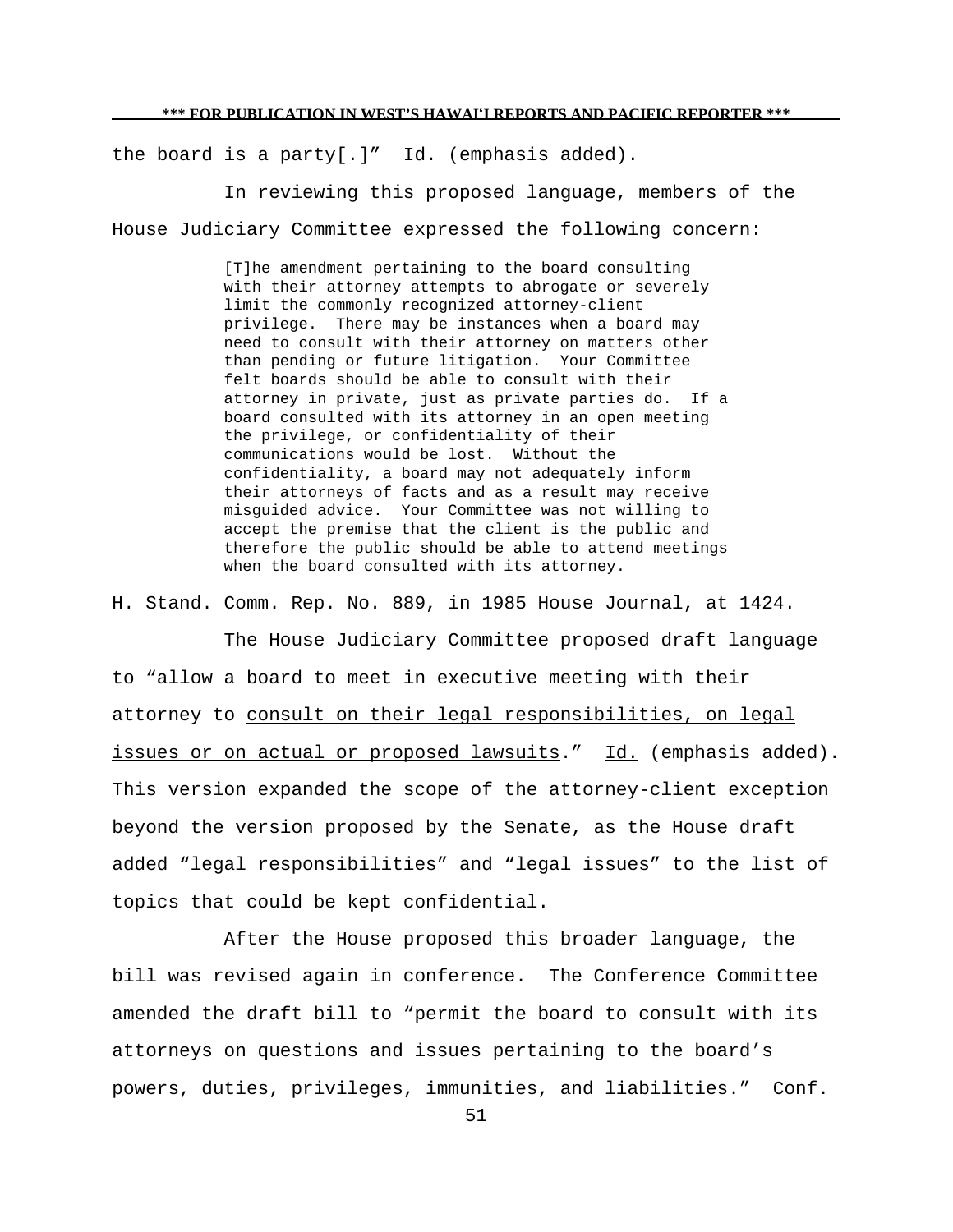Comm. Rep. No. 36, in 1985 Senate Journal, at 867; Conf. Comm. Rep. No. 41, in 1985 House Journal, at 907. This language was intended to "limit the situations in which a board could call an executive meeting with its attorney." Conf. Comm. Rep. No. 36, in 1985 Senate Journal, at 867; Conf. Comm. Rep. No. 41, in 1985 House Journal, at 907. This language strikes a middle ground between the House and Senate versions, and in any event, is far narrower than the attorney-client privilege.

The OIP has provided further guidance as to the scope of the attorney-client exception. It has advised that "a board is authorized to consult with its attorney in an executive meeting convened for any of the purposes listed in section 92- 5(a), HRS, so long as the consultation is necessary to achieve the authorized purpose of the executive meeting." OIP Op. No. 03-17, at 4. The OIP recognized that a "board may need its attorney's assistance to explain the legal ramifications of various courses of conduct available to the board."  $Id.$ ; see also Cty. of Kaua'i v. Office of Info. Practices, 120 Hawai'i 34, 46, 200 P.3d 403, 415 (App. 2009) (determining that the board's attorney "consulted . . . consistently and at length throughout the session regarding the procedure to follow in conducting an investigation of KPD and that . . . consultation . . . largely concerned the ramifications of the Sunshine Law on Council's investigation, a legal question").

The OIP has also recognized that "consultation" within the scope of the attorney-client exception may include helping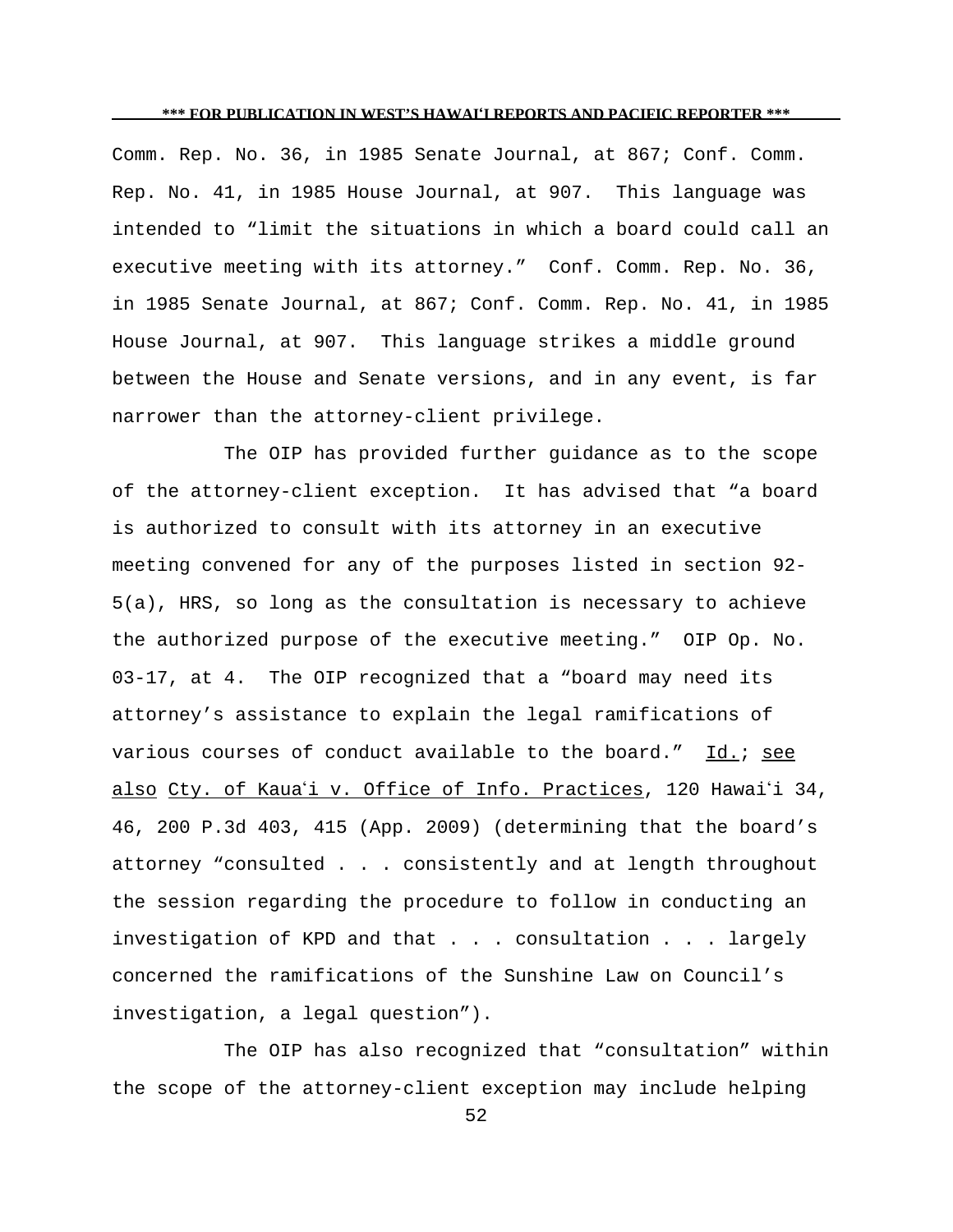the board limit its discussion to publicly noticed items on the board's agenda for that particular meeting. See OIP Op. No. 03-17, at 5. The OIP advised that an attorney's assistance to prevent the board "from inadvertently straying into discussion[s] or deliberation[s] of a topic not directly related to the executive meeting's purpose[] . . . would be consulting" under HRS  $\S$  92-5(a)(4). Id. In other words, the attorney-client exception may apply to communications between a board and its attorney to ensure compliance with HRS § 92-5(b).

Reviewing courts, as well as boards and commissions, should understand that an attorney is not a talisman, and consultations in executive sessions must be purposeful and unclouded by pretext. At all times, the "attendance [of] the [board]'s attorneys at executive meetings must conform to [the] policy" of requiring "policy-making . . . [to] be conducted in public meetings, to the extent possible." OIP Op. No. 03-12 at 10 (citing HRS § 92-1). As such, "once the [board] receives the benefit of the attorney's advice, it should discuss the courses of action in public, and vote in public, unless to do otherwise would defeat the lawful purpose of having the executive meeting." Id. Moreover, "[i]f a non-board member, including the board's attorney remains in an executive meeting after his or her presence is no longer required for the meeting's purpose, the executive meeting may lose its 'executive' character." Id. at 6.

The circuit court must consider and strictly apply these rules when conducting in-camera review of the minutes from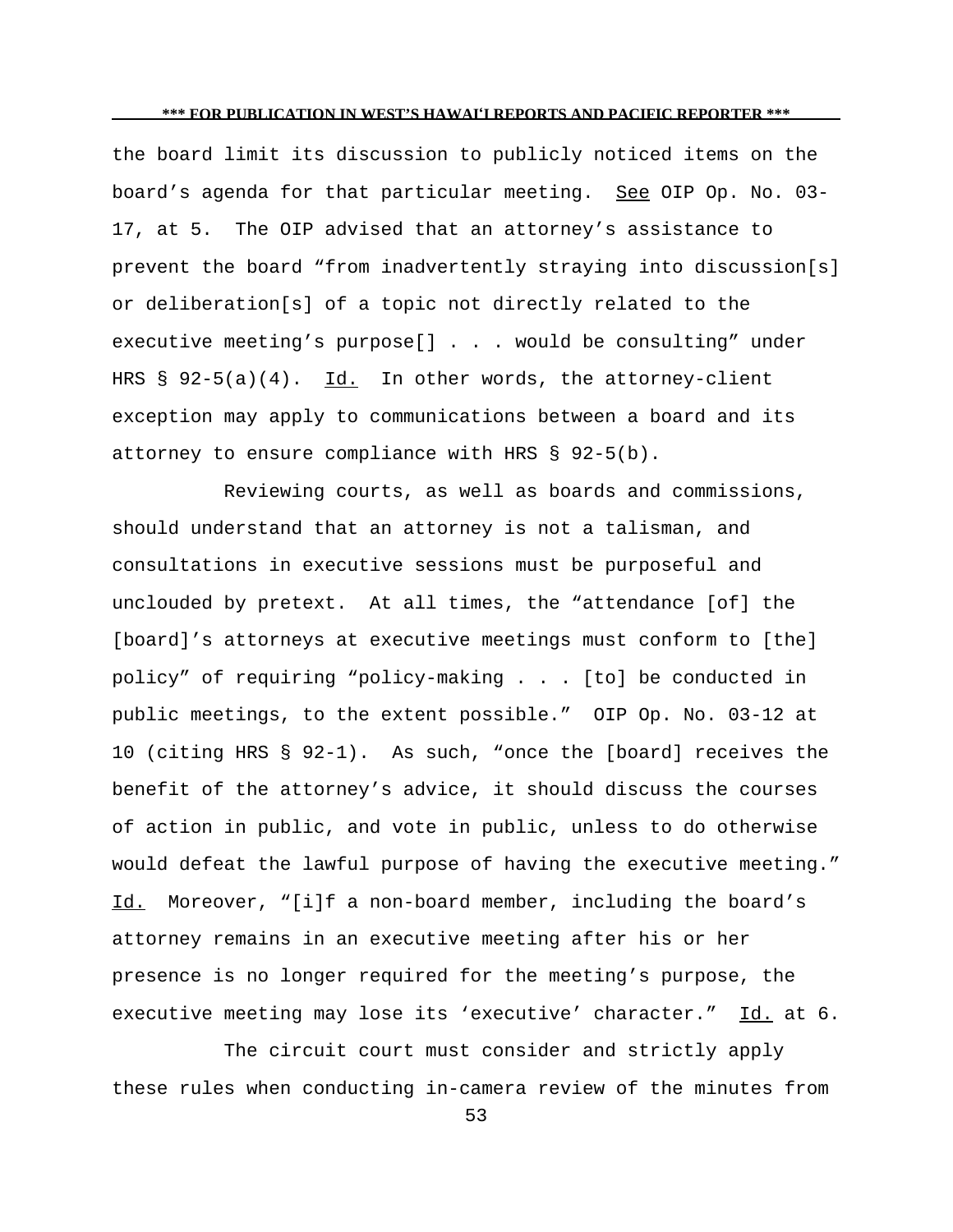the Commission's January 4, 6, and 18 executive meetings.

## **4. Potential Remedies**

If the circuit court finds that the Commission violated section 92-5(b), the court may award any appropriate remedy. See HRS § 92-12(b) ("The circuit courts of the State shall have jurisdiction to enforce the provisions of this part by injunction or other appropriate remedy.").

In addition to any other remedy the court may find appropriate under the circumstances, the court shall order the Commission to release the applicable executive meeting minutes, either in full or in redacted form, if a violation is found. The Sunshine Law requires government boards to "keep written or recorded minutes of all meetings." HRS § 92-9(a). These minutes must be publicly available, unless "such disclosure would be inconsistent with section 92-5." HRS § 92-9(b). Where an executive meeting, or a portion thereof, unlawfully took place behind closed doors, any minutes reflecting the discussions and deliberations that should have taken place openly will be subject to the minutes disclosure requirement in section  $92-9(b)$ .<sup>16</sup>

Moreover, while the Sunshine Law will allow a board to withhold executive meeting minutes, it "recognizes that, at a

<sup>&</sup>lt;sup>16</sup> Prior to July 1, 2018, section  $92-9(b)$  provided, "The minutes shall be public records and shall be available within thirty days after the meeting[.]" In the 2017 legislative session, the legislature amended section 92-9(b) to provide, "The minutes shall be made available to the public by posting on the board's website or, if the board does not have a website, on an appropriate state or county website within forty days after the meeting[.]" 2017 Haw. Sess. Laws Act 64, § 4 at 334 (emphasis added).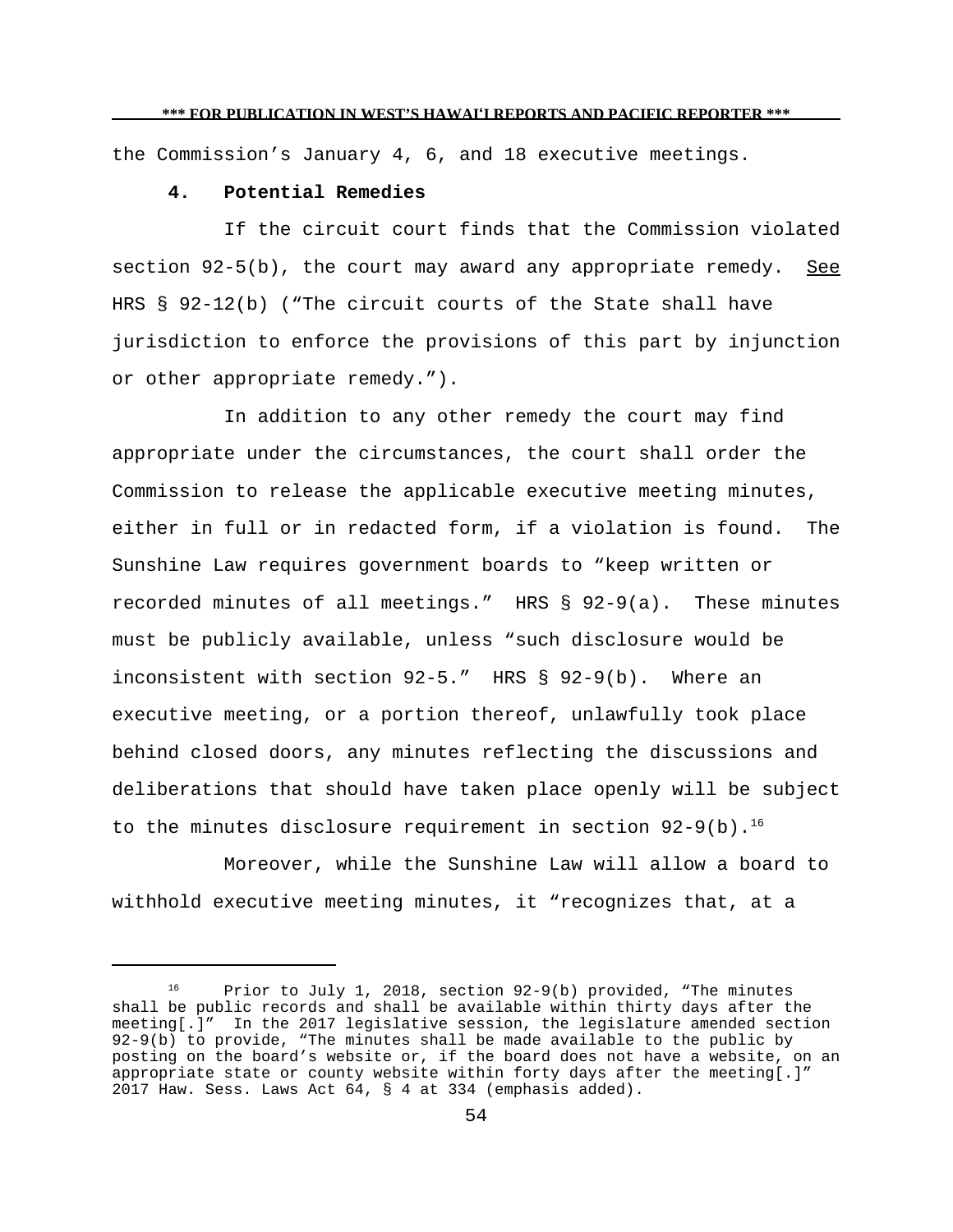future point in time, the need to maintain the confidentiality of information contained in an executive meeting's minutes may end." OIP Op. No. 06-07, at 3. "[M]inutes of executive meetings may be withheld so long as their publication would defeat the lawful purpose of the executive meeting, but no longer." HRS  $\S$  92-9(b) (emphasis added). If the circuit court determines that the Commission lawfully met in executive session pursuant to both the personnel-privacy and attorney-client exceptions, and that the Commission's discussions in executive session were "directly related" to these exceptions, HRS § 92-5(b), portions of the meeting minutes may still be subject to disclosure under section 92-9(b). See OIP Op. No. 06-07, at 4 ("[F]or an executive meeting convened to protect an employee's privacy interest, when and to the extent matters considered would no longer affect that person's privacy, the minutes or portions of the minutes reflecting those matters must be made available to the public.").

Thus, for example, any portions of the executive meeting minutes concerning information that has already been made public by the Commission or its members must be made publicly available. See id. at 1-2 (concluding that disclosure of executive meeting minutes would not defeat the "executive meeting's lawful purpose of protecting the privacy interests of Dr. Shon" because, among other things, the "[board]'s decision to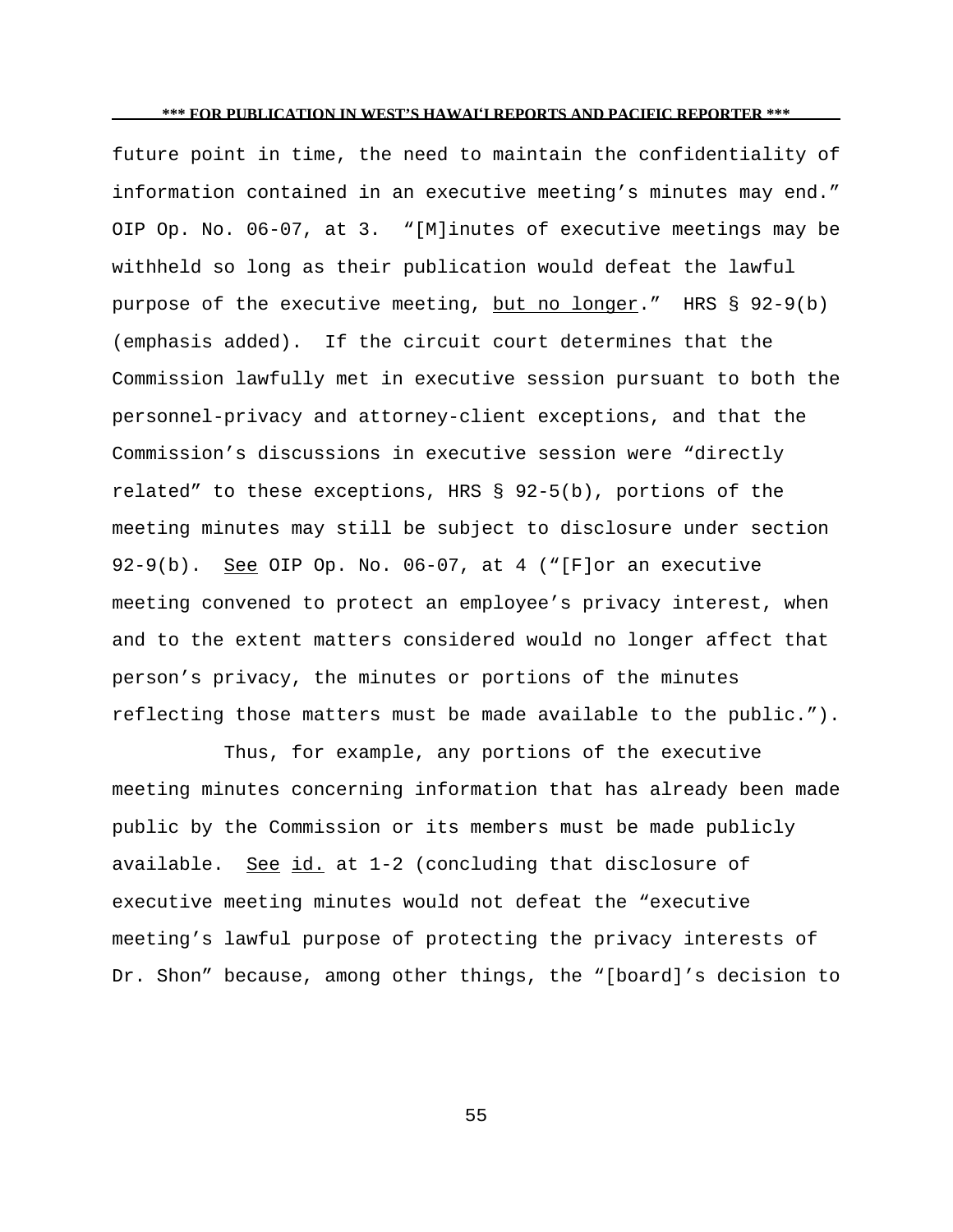not continue Dr. Shon's appointment was made public").<sup>17</sup>

Finally, so long as Kealoha is joined as a party, if the circuit court finds that the Commission violated the Sunshine Law's open meeting provision at the January 18, 2017 meeting, the court may void the Commission's retirement agreement with Kealoha. See HRS § 92-11 ("Any final action taken in violation of sections 92-3 and 92-7 may be voidable upon proof of violation. A suit to void any final action shall be commenced within ninety days of the action.").

"HRS § 92-3 or § 92-7 must be violated in order to invoke the voidability provision." Kanahele v. Maui Cty. Council, 130 Hawaii 228, 257, 307 P.3d 1174, 1203 (2013). In Kanahele, we recognized the ICA's conclusion that "interaction among board members that does not fall within HRS § 92-2.5

<sup>&</sup>lt;sup>17</sup> Civil Beat argues that OIP Opinion 06-07 establishes that the analysis for determining whether a meeting was properly closed under the personnel-privacy exception is the same analysis for determining whether a record may be withheld pursuant to the UIPA's privacy exception. However, this opinion did not address an alleged violation of the Sunshine Law. At issue in OIP Opinion 06-07 was a request for executive meeting minutes for a meeting closed by the Board of Education pursuant to the personnel-privacy exception.

The OIP held that, for purposes of disclosing the minutes of an executive meeting, "a matter reported in the minutes affects the privacy of an individual if it is one that would generally be protected under the UIPA." OIP Op. No. 06-07, at 4. When charged with administering the Sunshine Law, the Attorney General similarly looked to section 92F-13(1) to determine the standard for disclosing executive meeting minutes pursuant to a UIPA records disclosure request. Op. Att'y Gen. No. 94-01, at 2.

We do not consider these opinions palpably erroneous for referring to the UIPA, as they were limited to circumstances related to the disclosure of meeting minutes. See Cty. of Kauai v. Office of Info. Practices, 120 Hawai'i 34, 43, 200 P.3d 403, 412 (App. 2009) (concluding that it was proper to analyze an issue concerning disclosure of executive meeting minutes "according to both HRS Chapters 92 and 92F"). As such, these opinions do not suggest that the UIPA's disclosure standard must be applied to determine whether an executive meeting was properly convened.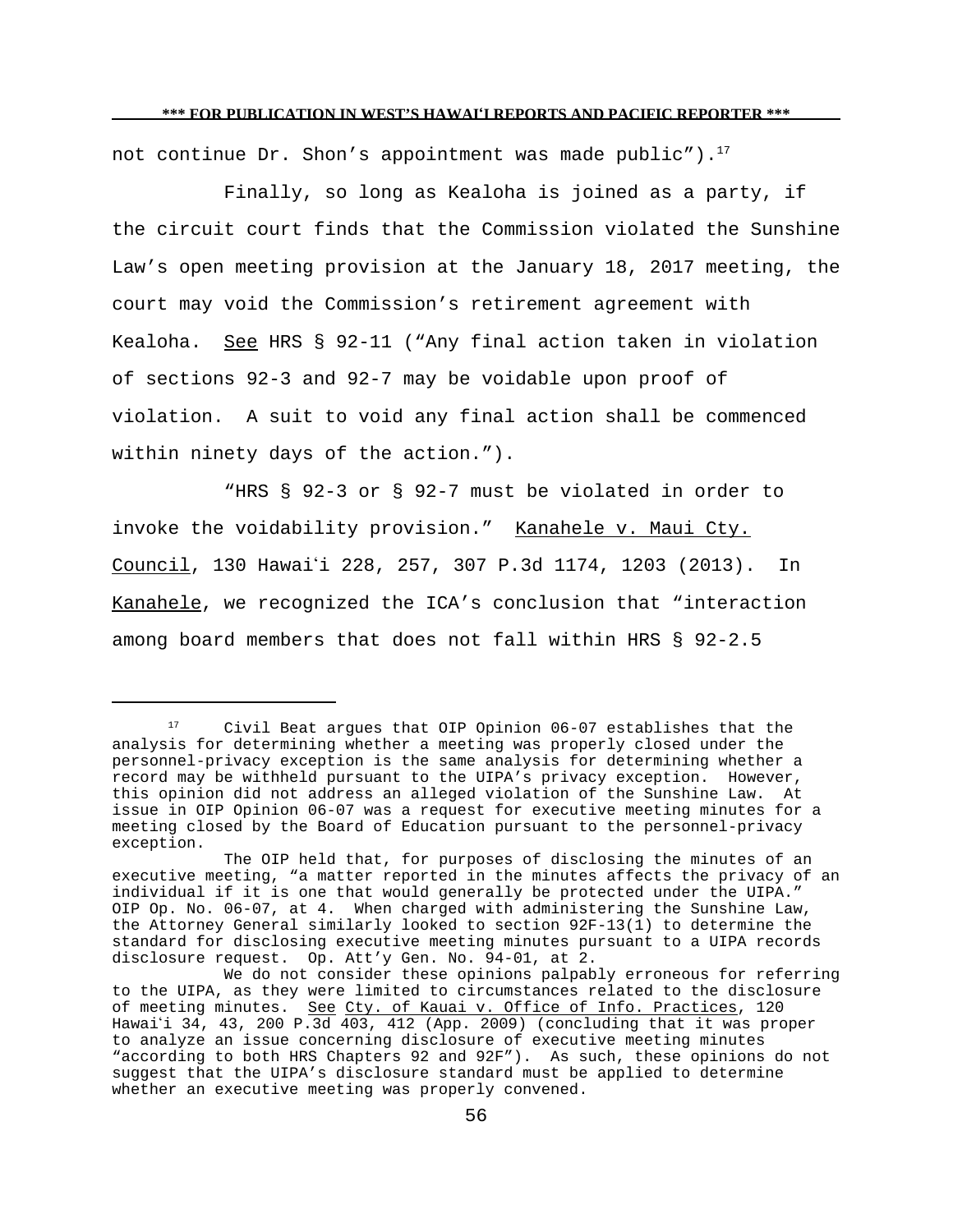constitutes a 'closed meeting,' or otherwise violates the open meetings requirement under HRS § 92-3." Id. at 257-58, 307 P.3d at 1203-04. We noted that "[t]his conclusion is consistent with the position taken by the OIP, which has opined that discussions among board members concerning board business that are not permitted by HRS § 92-2.5 or violate HRS § 92-5(b), renders the board's action(s) voidable under HRS § 92-11." Id. at 258, 307 P.3d at 1204 (citations omitted). We resolved the issues in Kanahele under a different provision and thus did not determine whether a violation of HRS § 92-5(b) "constitutes a violation of § 92-3, so as to trigger the voidability analysis under § 92-11." Id.

To provide guidance on remand, we resolve that deliberations conducted in violation of section 92-5(b) also violate the open meetings requirement under section 92-3. See HRS § 92-3 ("Every meeting of all boards shall be open to the public and all persons shall be permitted to attend any meeting unless otherwise provided in the constitution or as closed pursuant to sections  $92-4$  and  $92-5$ [.]"). As such, where discussions and deliberations are not "directly related" to a permissible exception, as required under section 92-5(b), the board's final action is voidable pursuant to section 92-11. See OIP Op. No. 05-15, at 6 (finding that serial one-on-one discussions directly violated HRS § 92-5(b), and concluding "that the Council's approval of the Resolution and matters flowing therefrom are voidable").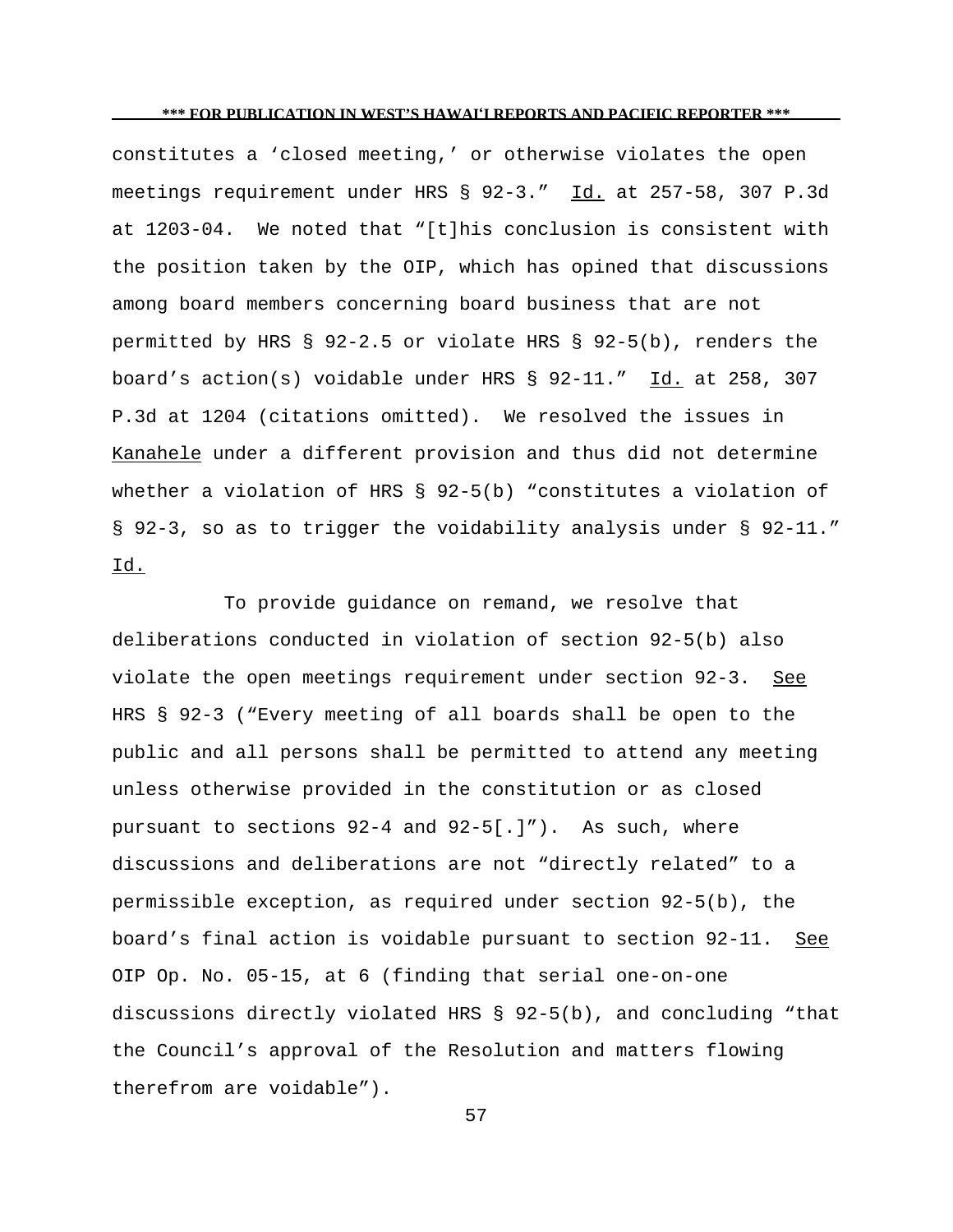Before section 92-1 was revised in 2005, it provided that final actions "shall be voidable upon proof of wilful violation" of the open meeting and notice provisions. HRS § 92- 11 (1993) (emphasis added). It now provides, "Any final action taken in violation of sections 92-3 and 92-7 may be voidable upon proof of violation." HRS § 92-11 (2012) (emphasis added). When proposing this language, the Conference Committee explained, "The purpose of this bill is to clarify the law on public agency meetings by: . . . (3) Providing that final actions taken in violation of open meeting and public notice requirements may be voidable upon mere proof of the violation." Conf. Comm. Rep. No. 65, in 2005 House Journal, at 1007, 2005 Senate Journal, at 1794 (emphasis added). As such, proof establishing that a violation has occurred will trigger the court's discretion to order such a remedy.

### **V. CONCLUSION**

For the reasons stated above, we affirm in part and vacate in part the circuit court's November 30, 2017 judgment entered pursuant to its November 20, 2017 order granting the Appellees' motion to dismiss. We vacate the circuit court's dismissal of Counts 1 and 2, and resolve the issues of statutory interpretation in these counts in favor of Civil Beat. We affirm the circuit court's resolution of Counts 3 and 4 in favor of the Appellees based purely on grounds of statutory interpretation. Because we resolve Counts 1 to 4 in the present appeal, we order no further proceedings on these matters. We vacate the circuit